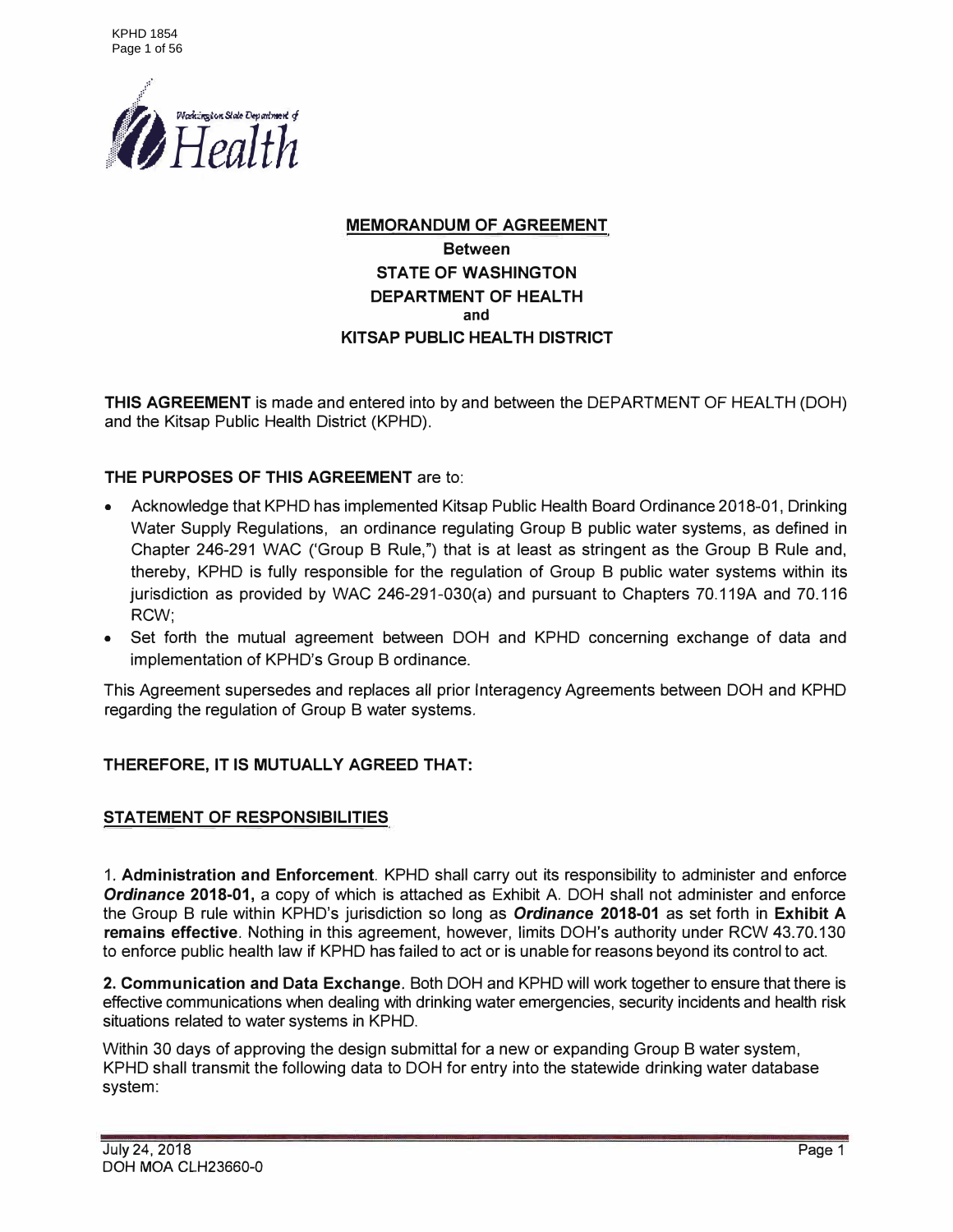- a. Completed water facility inventory (WFI) form;
- b. Satisfactory coliform bacteria analysis lab report(s), satisfactory inorganic chemical analysis lab, and any other water quality information as may have been required for approval of the source(s).

3. **Notice.** KPHD shall inform DOH at least 30 days prior to taking action to amend or repeal *Ordinance* **2018-01** DOH shall inform KPHD at least 30 days prior to taking action to amend or repeal the Group B Rule.

#### **PERIOD OF PERFORMANCE**

Subject to its other provisions, the period of performance of this Agreement shall commence on the date last executed and shall continue unless otherwise terminated as provided for herein or by changes in law, including, but not limited to: (1) repeal of *Ordinance 2018-01,* (2) amendment of *Ordinance* **2018-01** that renders it less stringent than the Group B Rule, (3) amendment of the Group B Rule that renders *Ordinance* **2018-01** less stringent than the Group B Rule, or (4) any modification of or amendment to Chapters 70.119A and 70.116 RCW that renders this agreement null and void or impractical. The Parties may agree to amend this agreement in lieu of termination as a result of changes in law. Such amendments are not effective unless in writing and signed by both parties.

#### **COSTS**

Unless otherwise specified within the Agreement, any and all expenses incurred by the parties to this Agreement are the sole responsibility of the incurring party.

#### **TERMINATION**

Either party may terminate this Agreement upon 30 days prior written notification to the other party.

**IN WITNESS WHEREOF,** the parties have executed this Agreement:

State of Washington Department of Health (DOH)

By<br>— G L. L. Le Clery Weisler

**Title: Contracts Officer Contract Specialist** 

Date:  $10 |5 |8$ 

APPROVED AS TO CONTENT ONLY:

By: Mike Means Title: Director, Office of Drinking Water

Date: 8/13/2018

Kitsap Public Health District (KPHD)

**By: Keith Grellner** Title: Administrator

Date: 10, 2, 2018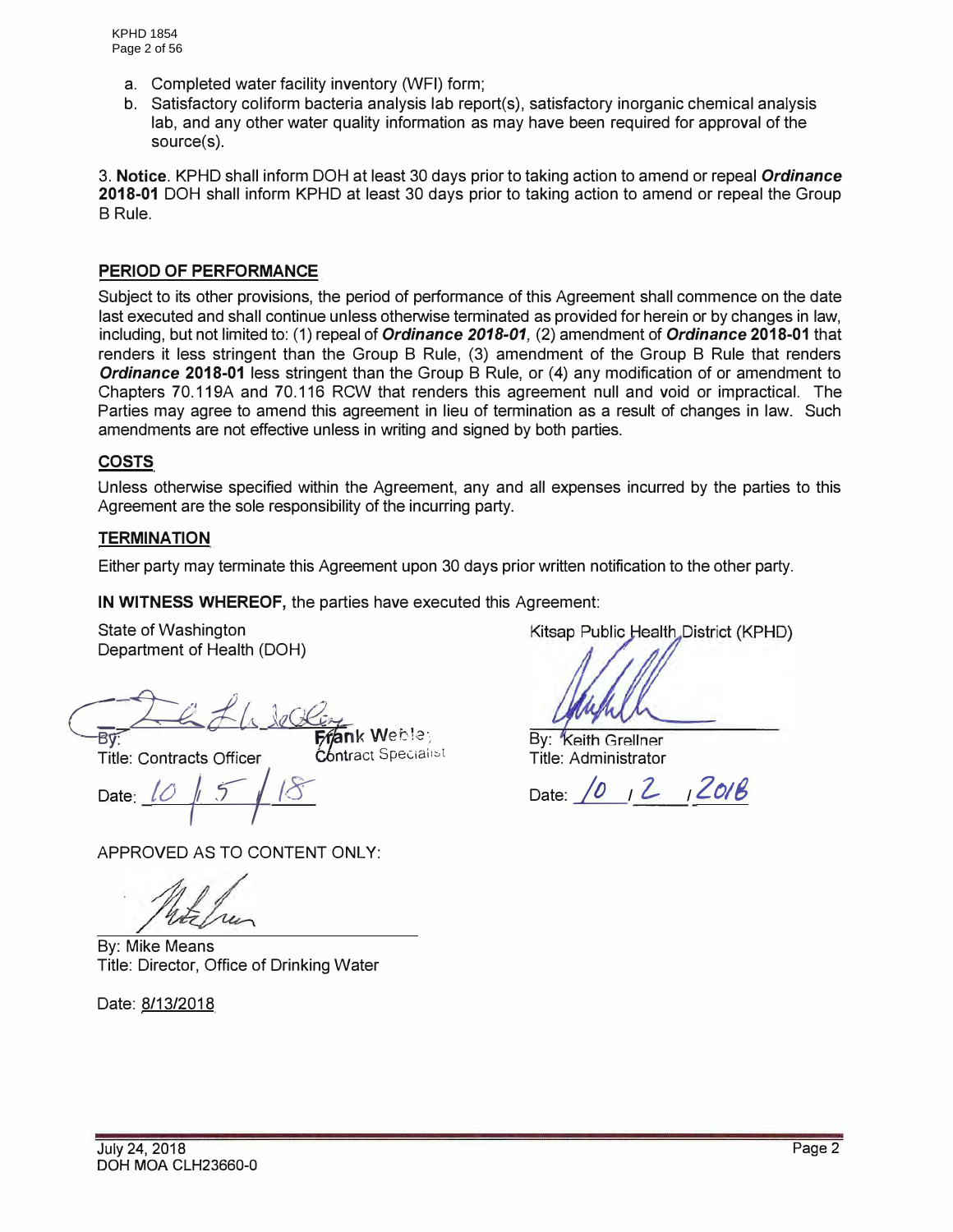KPHD 1854 Page 3 of 56

**EXHIBIT A**



# **DRINKING WATER SUPPLY REGULATIONS**

# An Ordinance Updating Local Drinking Water Supply Regulations and **Repealing Ordinance 1999-6**

WHEREAS, the Kitsap Public Health Board has the authority and responsibility to supervise all matters pertaining to the preservation of the life and health of the people within its jurisdiction and to enforce through the local health officer or administrative officer the public health statutes of the state and rules promulgated by the state board of health and secretary of health in accordance with Chapter 70.05.060 Revised Code of Washington (RCW); and

WHEREAS, the state has promulgated public health statutes for the construction, modification, or expansion of new or existing public water supplies in RCW 70.05.070 (8) and statues for the development of safe water wells and decommissioning of unsafe or unused wells in RCW 18.104.043; and

WHEREAS, the state board of health has promulgated rules pertaining to safe drinking water, wells, and public water systems in Chapters 246-290 and 246-291 Washington Administrative Code (WAC) and sections of WAC 246-290 and WAC 246-291 have been modified since adoption of Ordinance 1999-6; and

**WHEREAS, RCW 70.05.060 also authorizes the Kitsap Public Health Board to enact such local** rules and regulations as are necessary in order to preserve, promote and improve the public health and provide for the enforcement thereof; and

**WHEREAS, Kitsap County has over 850 Group B public water systems serving an estimated** population of over 10,000 citizens and over 80% of county residents are reliant on ground water for their water supply; and

**WHEREAS, Kitsap County Code Chapter 13.06, Coordinated Water System Plan, appoints the** Kitsap Public Health District to provide water adequacy reviews for building permits, investigate complaints of public water systems, oversee and permit the siting and construction of private wells, and to maintain records and compliance status for Group B public water systems among other tasks in its pursuit for compliance with RCW 19.27.097 and RCW 43.20.240; and

WHEREAS, public health is protected by ensuring water supplies meet minimum operational and management requirements, and water wells meet proper locational standards; and

**WHEREAS**, certain sections of existing ordinance 1999-6 are obsolete, need clarification or restructuring.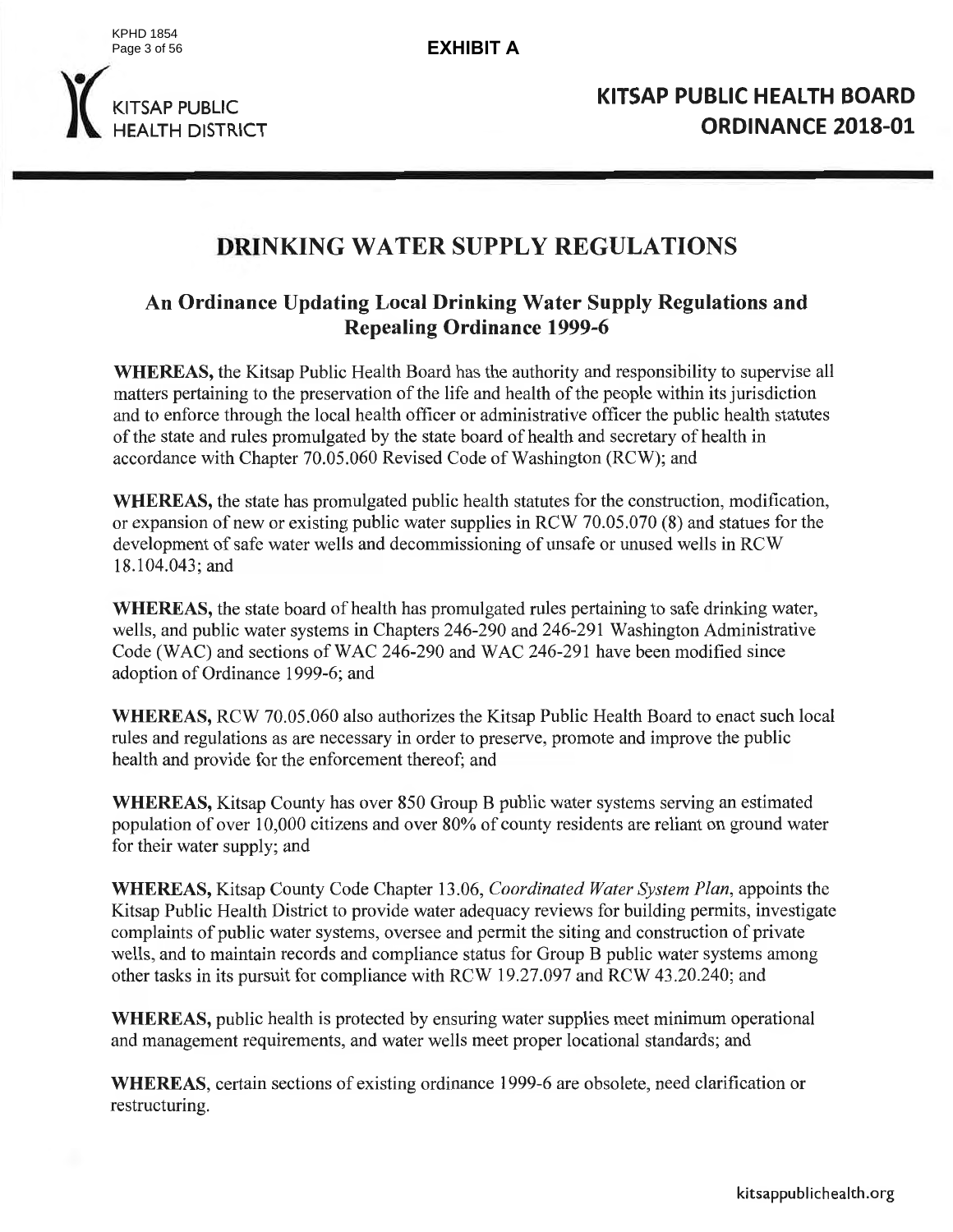KPHD 1854 Page 4 of 56Ordinance 2018-01 – Drinking Water Supply Regulations Page 2 of 2

NOW, THEREFORE, BE IT ORDAINED, that the Kitsap Public Health Board does authorize and approve Ordinance 2018-01, Drinking Water Supply Regulations, as set forth below and hereby incorporated by reference, effective immediately, and until further notice. Bremerton-Kitsap County Board of Health Ordinance 1999-6, Rules and Regulations Governing Private and Public Water Supplies, May 1, 1999, is hereby repealed.

**APPROVED:** September 4, 2018

Mayor Becky Erickson, Chair Kitsap Public Health Board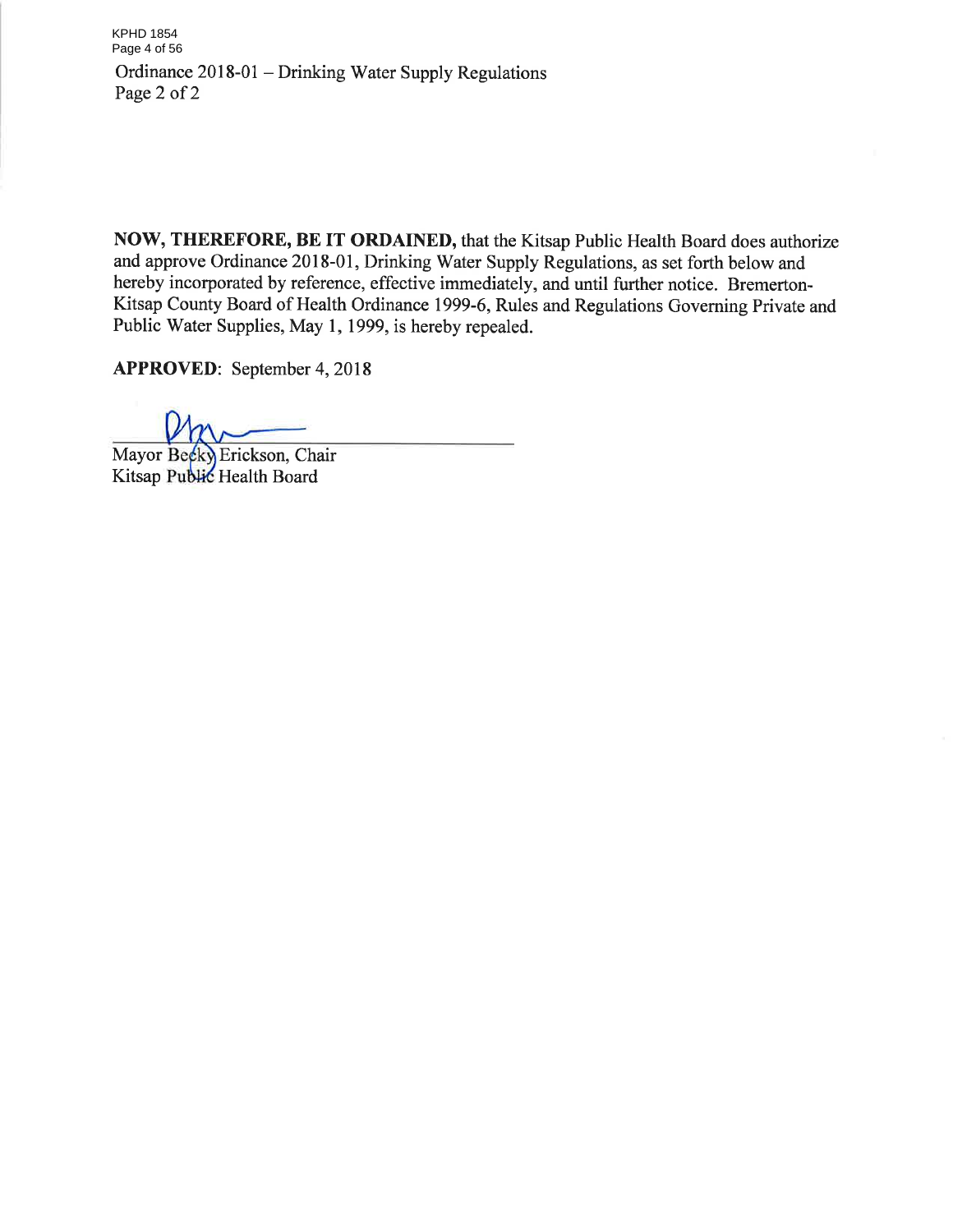# **KITSAP PUBLIC HEALTH BOARD**

# **ORDINANCE 2018-01**

# **DRINKING WATER SUPPLY REGULATIONS**

**EFFECTIVE September 4, 2018**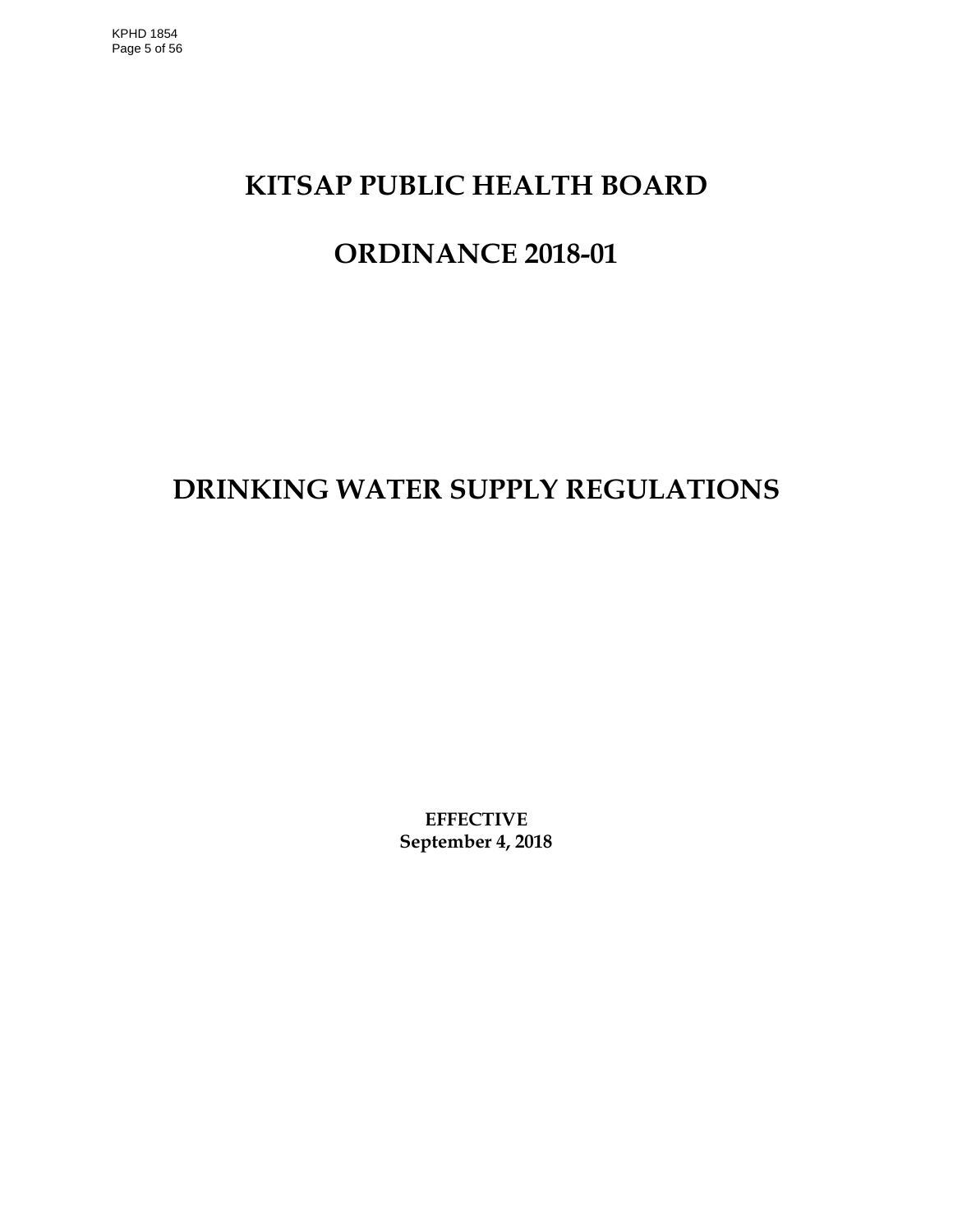KPHD 1854 Page 6 of 56

# **TABLE OF CONTENTS**

| SECTION 7. DESIGN AND CONSTRUCTION STANDARDS FOR PRIVATE             |
|----------------------------------------------------------------------|
| <b>SECTION 8. DESIGN AND CONSTRUCTION STANDARDS FOR PUBLIC WATER</b> |
| <b>SECTION 9. GROUP B WATER SYSTEM AND PRIVATE WATER SUPPLY</b>      |
| SECTION 10. GROUP B WATER SYSTEM MONITORING REQUIREMENTS  31         |
|                                                                      |
|                                                                      |
|                                                                      |
|                                                                      |
|                                                                      |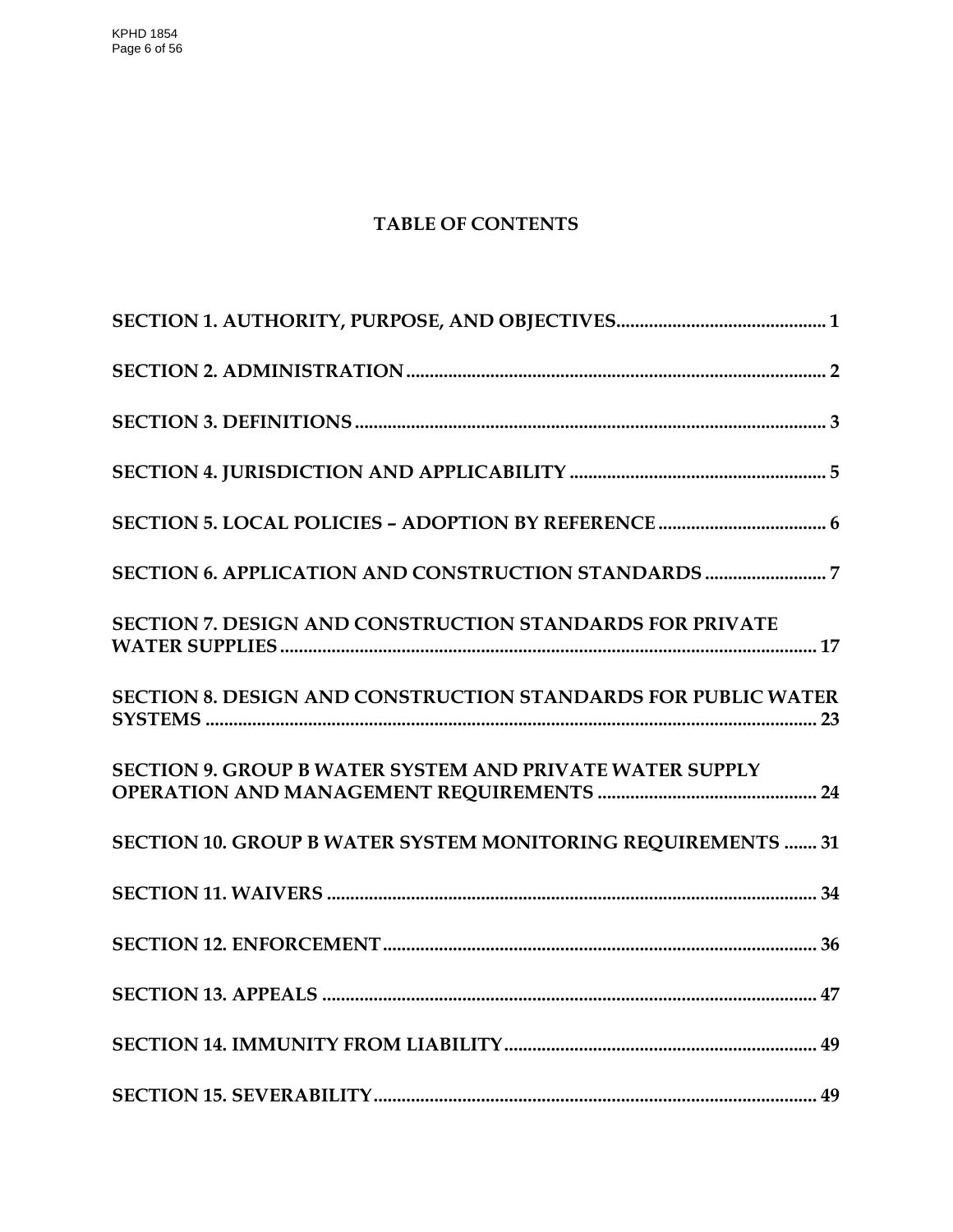# <span id="page-6-0"></span>**SECTION 1. AUTHORITY, PURPOSE, AND OBJECTIVES**

- A. These regulations are promulgated under the authority of Chapters 18.104.043, 70.05, 70.46, and 70.142 of the Revised Code of Washington (RCW) and Chapters 246-290, 246-291, and 173-160 Washington Administrative Code (WAC).
- B. Other state statutes and codes, and local ordinances and codes relating to these regulations are:
	- 1. RCW 19.27 and 70.116;
	- 2. WAC 246-295;
	- 3. Kitsap County Ordinance 524 (2015) and Title 9, Chapter 9.52 of the Kitsap County Code, *Kitsap Public Health District*; and
	- 4. Kitsap County Board of County Commissioners Resolution 305-1993 and Title 13, Chapter 13.06 of the Kitsap County Code, *Coordinated Water System Plan*.
- C. The purpose of this ordinance is to protect, preserve, promote, and improve the public health and safety and prevent waterborne disease by:
	- 1. Establishing minimum standards for the design, construction, and operation of public and private water systems and wells;
	- 2. Establishing minimum standards for ongoing monitoring of drinking water supplies; and
	- 3. Establishing minimum standards for ongoing public water system operation, inspection, maintenance, and source water protection.
- D. This ordinance regulates:
	- 1. Potable and non-potable water supplies;
	- 2. Private drinking water supplies; and
	- 3. Group B public water systems.
- E. These regulations are intended to coordinate with other applicable state and local regulations for water system design; well construction; water resources; sewage control; solid waste; food handling; building; land use/land use planning; and critical areas.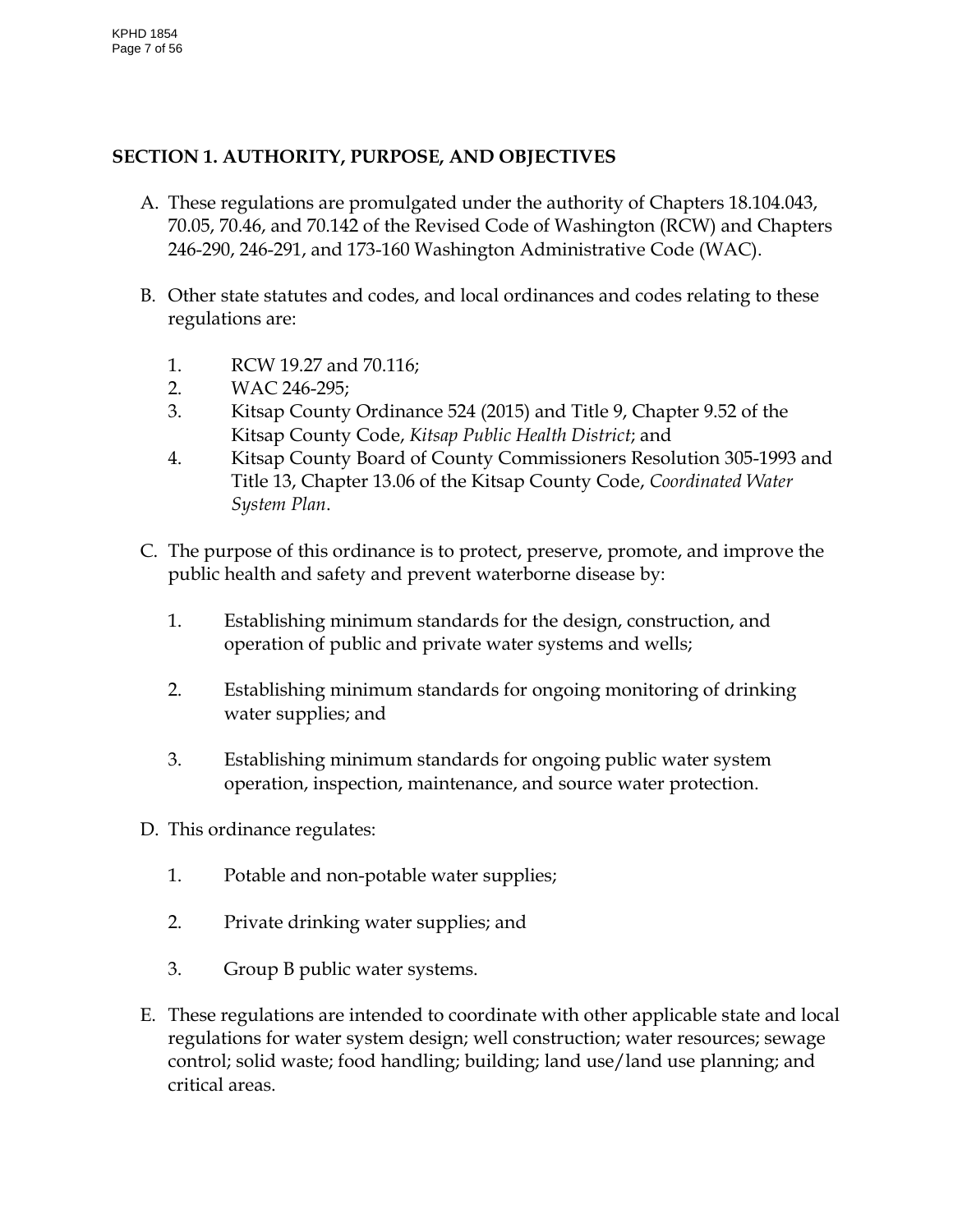- F. It is the specific intent of this ordinance to place the obligation of complying with its requirements upon the owner, operator, purveyor, or user of a public water system, private water supply, or non-potable water supply. No provision and no term used in this ordinance is intended to impose any duty whatsoever upon the Kitsap Public Health District (Health District) or any of its officers or employees, for whom the implementation or enforcement of this ordinance shall be discretionary and not mandatory.
- G. It is the intent of this ordinance to provide for fair, equal, and reasonable treatment of all persons that are subject to these regulations, and to allow for Health Officer discretion in the application of these regulations as they deem necessary to protect public health. Nothing in these regulations is intended to abridge or alter the rights of action by the state, or by persons that exist in equality, common law, or other statutes, to abate pollution or a nuisance.

#### <span id="page-7-0"></span>**SECTION 2. ADMINISTRATION**

- A. This ordinance shall be administered in part according to the most current signed Joint Plan of Responsibility or Memorandum of Agreement for public water supplies between the Washington State Department of Health (DOH) and the Kitsap Public Health District (Health District) and by development of administrative policies and guidelines as deemed necessary by the Health Officer to provide further definition of the requirements of this ordinance.
- B. In order to protect the general public's health and safety, the Health Officer is authorized to administer local regulations contained herein, including Resolution 305-1993, Kitsap County Coordinated Water System Plan and Kitsap County Ordinance 134, Minimum Design Standards for Public Water Systems and Establishing Procedures for Implementation. In order to protect the health and safety, the Health Officer is authorized to administer the regulations contained in Chapter 246-290 WAC, Chapter 246-291 WAC, and Chapter 173-160 WAC, except where made more stringent by these local regulations. In addition, the Health Officer is authorized to promulgate and administer such additional regulations as are necessary in his/her judgment to carry out the provisions of these rules and regulations. Where/If State or local regulations conflict, the more stringent shall apply.
- C. Through the authority of the Kitsap Public Health Board as granted in RCW 70.05.060, the Health Officer may charge fees for the administration of this ordinance. Fees will be charged in accordance with the fee schedule approved by the Kitsap Public Health Board.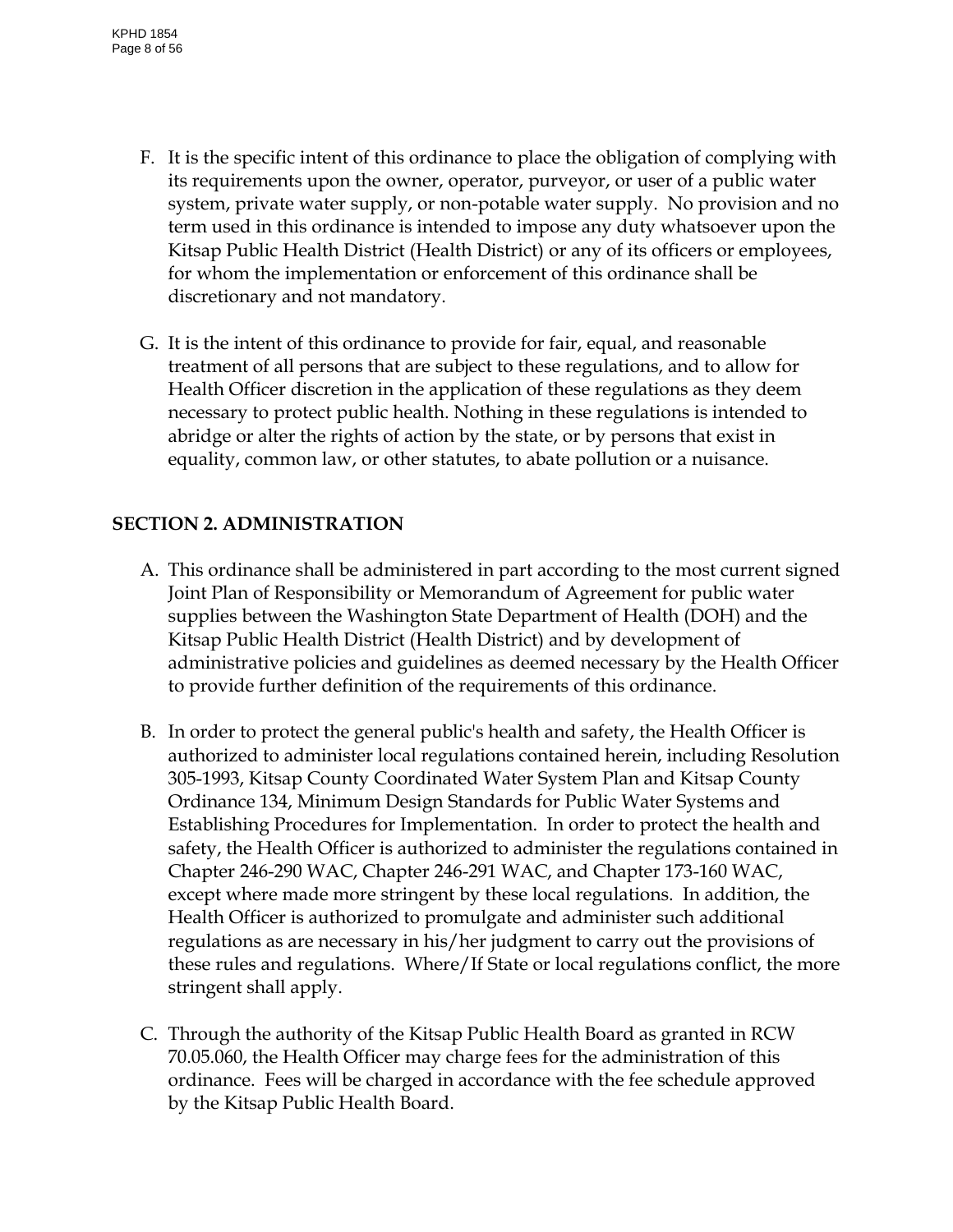# <span id="page-8-0"></span>**SECTION 3. DEFINITIONS**

The definitions in WAC 246-291-010, Group B Public Water Systems, are hereby adopted by reference. Unless specified herein, all words and terms shall be defined by their common dictionary definition.

**Abandoned Well:** Any well that is unmaintained, unused, unusable, not intended for future use, or is a risk to public health and welfare.

**Binding Water Availability Letter:** A letter issued by an authorized representative of a public water system that ensures that the water system can and will provide water service to the recipient for the period described on the letter.

**Constant Rate Pumping Test:** A test that is conducted to determine aquifer or well characteristics. Components of a pump test include the static water level, drawdown, stabilization and recovery rate. The pumping rate during the test shall vary less than 10% from the average pumping rate throughout the entire pumping test.

**Designer:** A person who matches site and soil characteristics with appropriate onsite sewage technology and regulations; this term applies to both onsite sewage treatment system designers licensed under Chapter 18.210 RCW and professional engineers licensed under Chapter 18.43 RCW.

**Development:** The creation or existence of a residence, commercial building, structure, facility, mobile home park, subdivision, planned unit project, site, area, or any activity that may or has resulted in the use of a water supply on a parcel of property.

**Existing Unapproved Public Water System:** A public water system with or without a Washington State Department of Health issued identification number, but is in use and has been installed, in whole or in part, without approval of plans or engineering documents by the Health Officer or Department.

**Expansion:** A change in a building, structure, facility, site, development, or use that causes an increase in water demand or change in water supply requirements.

**Health District:** The Kitsap Public Health District.

**Health Officer:** The Health Officer of the Kitsap Public Health District, or his or her designee.

**Individual Private Water Supply:** A water supply that serves a single dwelling unit.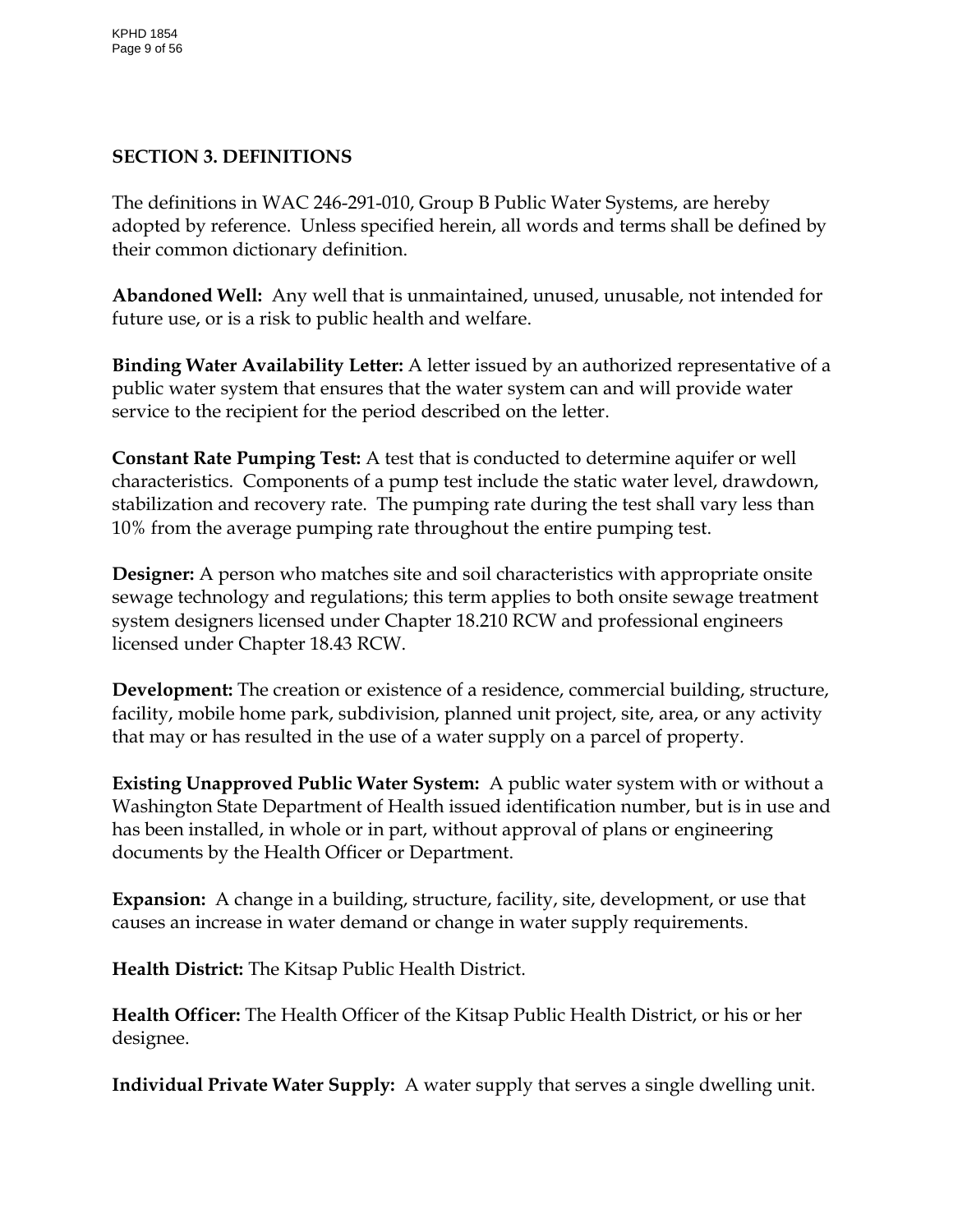**Public Sewer System:** A sewerage system owned or operated by a city, town, municipal corporation, county, or other approved ownership, consisting of a collection system and necessary trunks, pumping facilities and a means of final treatment and disposal; and approved by or under permit from the Department of Ecology, the Department of Health or the Health Officer.

**Purveyor:** An agency, subdivision of the state, municipal corporation, firm, company, mutual or cooperative association, institution, partnership, or person or other entity owning or operating a public water system. Purveyor also means the authorized agents of these entities.

**Qualified Individual:** An individual who can collect a water sample for the purposes of a drinking water application review by the Health District. A qualified individual shall be a licensed well driller, pump installer, Washington State Department of Health certified operator, or another qualified licensed/certified individual such as a professional engineer, registered sanitarian, realtor, or licensed wastewater designer. The qualified individual must a be a third party to the application being reviewed by the Health District. A Group B water system purveyor is considered qualified to collect water samples from a system they own or operate.

**Sanitary survey:** A review, inspection, and assessment of a Group B public water system, which should occur at least once every five (5) to ten (10) years, to determine the adequacy of the system and its operation for producing and distributing safe and reliable drinking water. Completed survey reports shall be submitted to the Health Officer on approved forms within 30 days of completion. Sanitary surveys shall be completed by the Health Officer, a Department of Health certified operator, a Satellite Management Agency, or the purveyor of the Group B water system being surveyed. Each survey includes, but is not limited to, an evaluation of the following components:

- a. Source;
- b. Treatment;
- c. Distribution system;
- d. Finished water storage;
- e. Pump, pump facilities, and controls;
- f. Monitoring, reporting, and data verification;
- g. System management and operation; and
- h. Operator compliance.

**Significant Deficiency:** Defects in design, operation, or maintenance, or a failure or malfunction of the sources, treatment, storage, or distribution system that the Health Officer determines to be causing, or have potential for causing, the introduction of contamination into the water delivered to consumers. If left unaddressed, a significant deficiency directly creates a significant public health risk.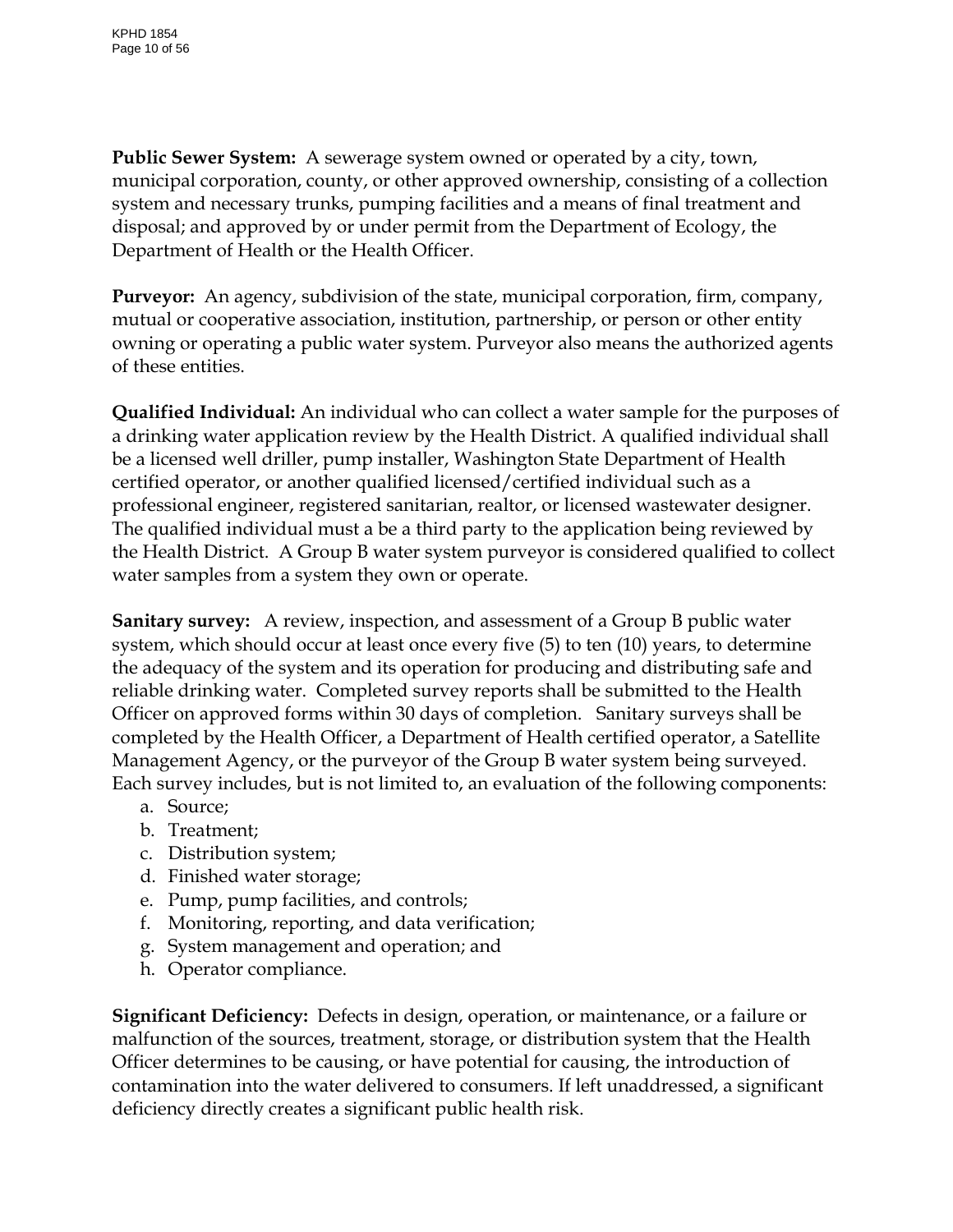**Stabilization:** Has occurred when the water level has dropped less than or equal to 0.1 foot per hour.

**Surface Water:** Any body of water, whether fresh or marine, which either flows or is confined in a natural or artificial depression or drainage course and contains water during any of the months of May through October, or has been identified as a significant drainage feature. Such bodies include, but are not limited to, natural and artificial lakes, ponds, rivers, streams, swamps, marshes, tidal water and wetlands.

**Two Party Private Water Supply:** A water supply that serves two dwelling units.

# <span id="page-10-0"></span>**SECTION 4. JURISDICTION AND APPLICABILITY**

- A. General Requirements
	- 1. These regulations shall apply to all territory contained within the boundaries, and under the supervision, of the Kitsap Public Health Board.
	- 2. These regulations shall apply to the owner, operator, purveyor, or user of public water system, private drinking water supply, or a non-potable water supply.
	- 3. These regulations shall apply to licensed and/or certified contractors, or other persons, that perform any type of work, construction, repair, replacement, adjustment, modification, or improvement to any water supply.
- B. Existing Development or Water Supply
	- 1. All dwellings or other structures necessitating a potable water supply, and in existence prior to the effective date of these regulations, shall not be required to conform to the provisions of these regulations – except for the water status report requirements for property being conveyed -- unless it is determined by the Health Officer any of the following have occurred:
		- a. A water supply determined to be inadequate and a health hazard due to quantity or quality; or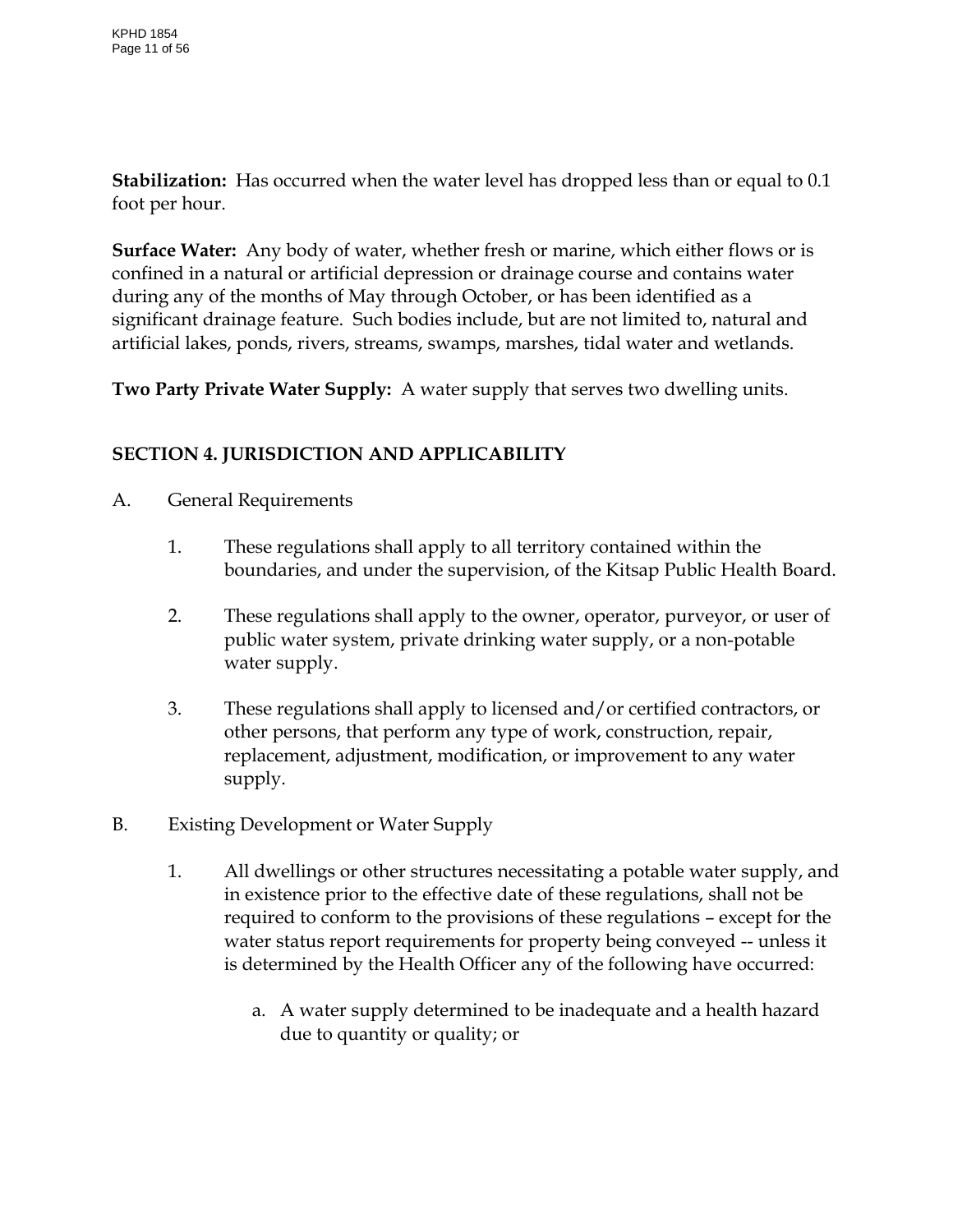- b. A water supply connected to a building or structure that has been modified or expanded without approval from the Health Officer and/or applicable building department; or
- c. A change in water supply to a structure without Health Officer approval; or
- d. A water supply not being used consistent with the terms and conditions of its approval or its original intended use. A water supply source for a Building Site Application (BSA) approved prior to the effective date of these regulations will be valid until the three-year expiration date has lapsed; or
- e. A public water supply that does not meet the requirements of Sections 9 and 10 of this regulation.
- 2. These regulations shall apply to all land use and building applications for building permits submitted on or after the effective date of these regulations, as defined.
- 3. Land use applications which have been granted preliminary approval but have not submitted plans for their proposed method of water service at the time of the effective date of these regulations, shall comply with all requirements of this ordinance.
- 4. Public water system designs received prior to the effective date of this ordinance will be reviewed under the rules and regulations in effect at the time of submittal.
- 5. Existing Wells. For any well discovered by the Health Officer through application review or field investigation, a determination of use will be required. If it is determined that the well is an abandoned well, the well shall be decommissioned in accordance with Chapter 173-160 WAC. If the well is in use, it shall be required to be approved for its proposed use as a drinking water supply or an irrigation supply.

# <span id="page-11-0"></span>**SECTION 5. LOCAL POLICIES – ADOPTION BY REFERENCE**

A. The Health Officer shall have the authority to interpret these regulations and may develop and implement policy, within the scope of these regulations, as they determine necessary to protect public health.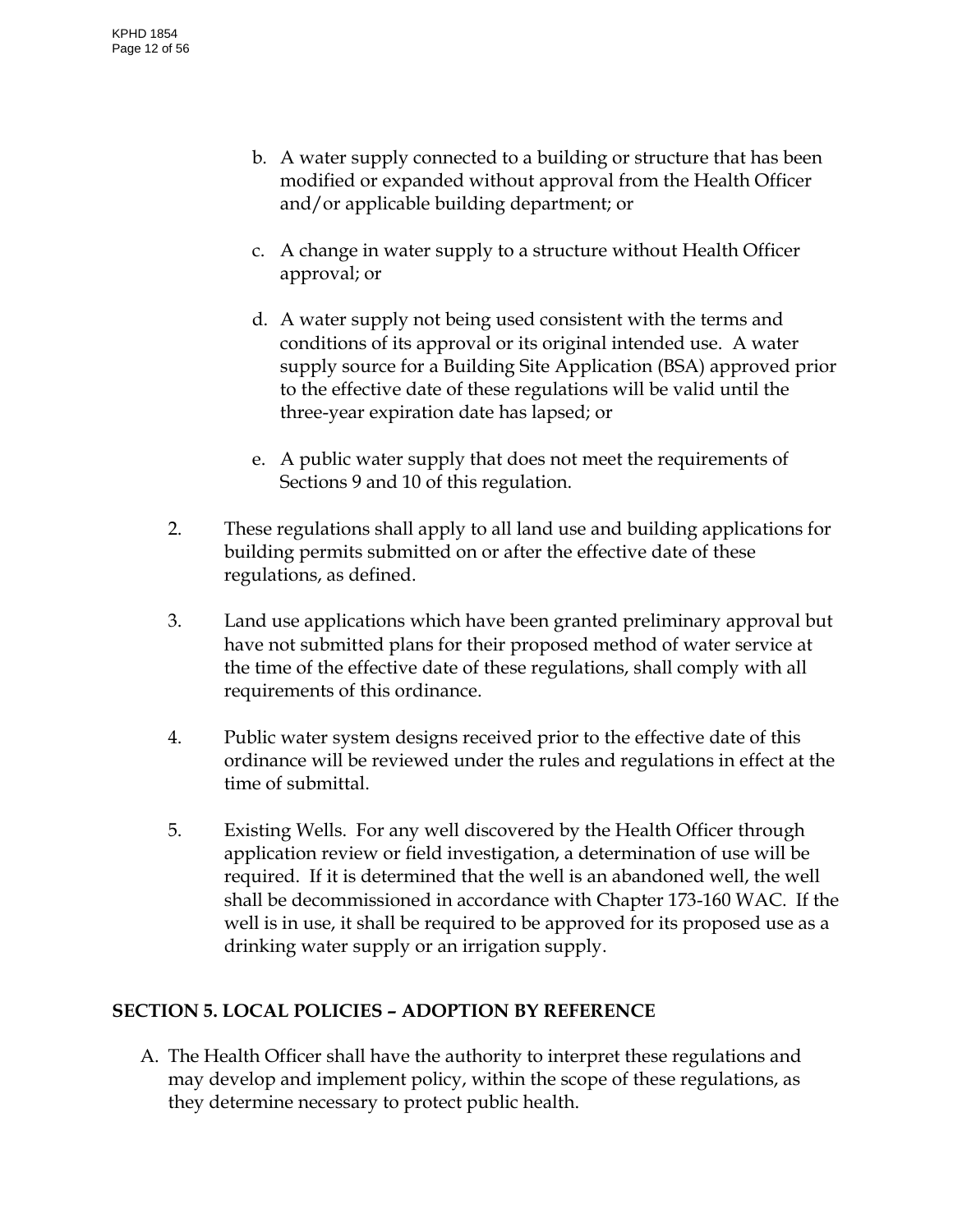B. Local Standards and Policies, as they now exist or are hereafter amended, are hereby adopted by reference and expressly made part of these regulations.

### <span id="page-12-0"></span>**SECTION 6. APPLICATION AND CONSTRUCTION STANDARDS**

- A. Purpose and Applicability
	- 1. The purpose of the following requirements is to establish the minimum standards for drinking water supply as they relate to proposed new water supply connections.
	- 2. It is the intent of these requirements to guide and enable the owner, designer, well driller, and Health Officer to comply with these regulations and to select, and design, the most appropriate drinking water supply to meet regulatory, site, and owner demands.
	- 3. These requirements shall apply to the following situations for development (See Table 1 and Figure 1 for applicability guidelines):
		- a. New construction of any building or structure that proposes, or requires a water supply;
		- b. Expansion of an existing development;
		- c. Health District review of land use applications for planning departments within the jurisdiction of the Kitsap Public Health District.
	- 4. These new construction requirements may apply to non-expansion building proposals for existing development for which there is no record of water supply approval;
	- 5. Upon submittal of material facts and information regarding the water supply for a specific building proposal for an existing development, the Health Officer may waive, at their discretion, compliance with these construction requirements, or direct the applicant to comply with other less stringent sections of these regulations when it is determined that public health will not be put at risk by the proposal and the intent of these regulations will be met.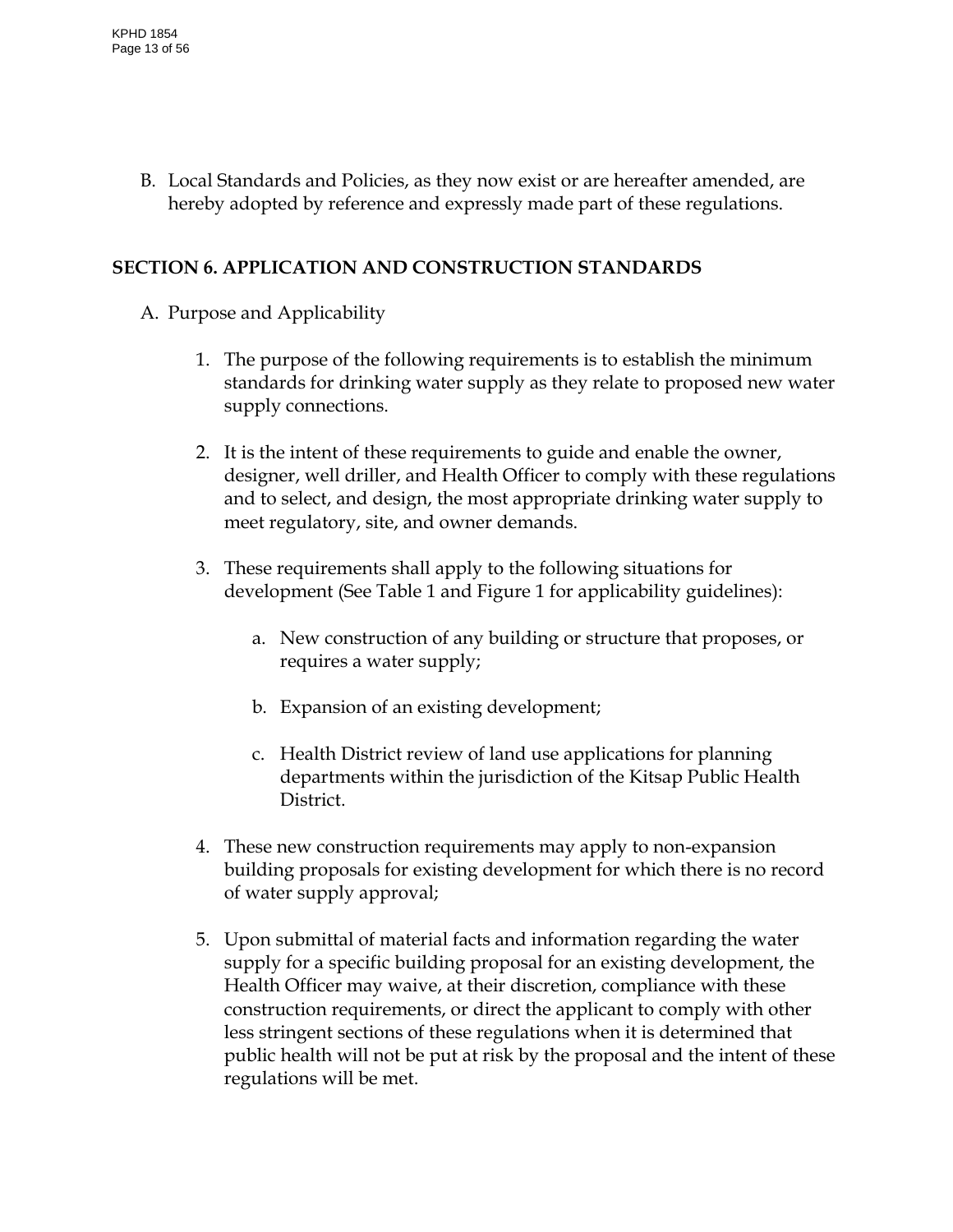# **Table 1. Guidelines to Determine Applicability of Water Supply Requirements**

| <b>Example Project Proposals</b>                                                                                                                        | Requirements                                                                                                                                                   |  |
|---------------------------------------------------------------------------------------------------------------------------------------------------------|----------------------------------------------------------------------------------------------------------------------------------------------------------------|--|
| Replacement of existing dwellings with or without a record<br>of approval for the water supply                                                          | Full private or public<br>water adequacy<br>requirements                                                                                                       |  |
| Increase in water demand (e.g. number of bedrooms, non-<br>residential occupants, accessory dwelling units, guest houses,<br>etc.).                     |                                                                                                                                                                |  |
| Change in use of the property or structure (e.g., residential to<br>commercial, office to restaurant, etc.)                                             |                                                                                                                                                                |  |
| New construction                                                                                                                                        |                                                                                                                                                                |  |
| Replacement water supply for existing structure<br>(replacement well or new connection to public water)                                                 | Full private or public<br>water adequacy<br>requirements                                                                                                       |  |
| Addition of outbuildings or garages with water supply and<br>internal plumbing fixtures (e.g., buildings with no provisions<br>for cooking or sleeping) | Private water<br>supplies: compliance<br>with WAC 173-160<br>well construction<br>standards; Public<br>water supplies:<br>compliance with<br>these regulations |  |
| Interior-only remodels                                                                                                                                  |                                                                                                                                                                |  |
| Addition of new buildings or structures with no water<br>supply or internal plumbing                                                                    |                                                                                                                                                                |  |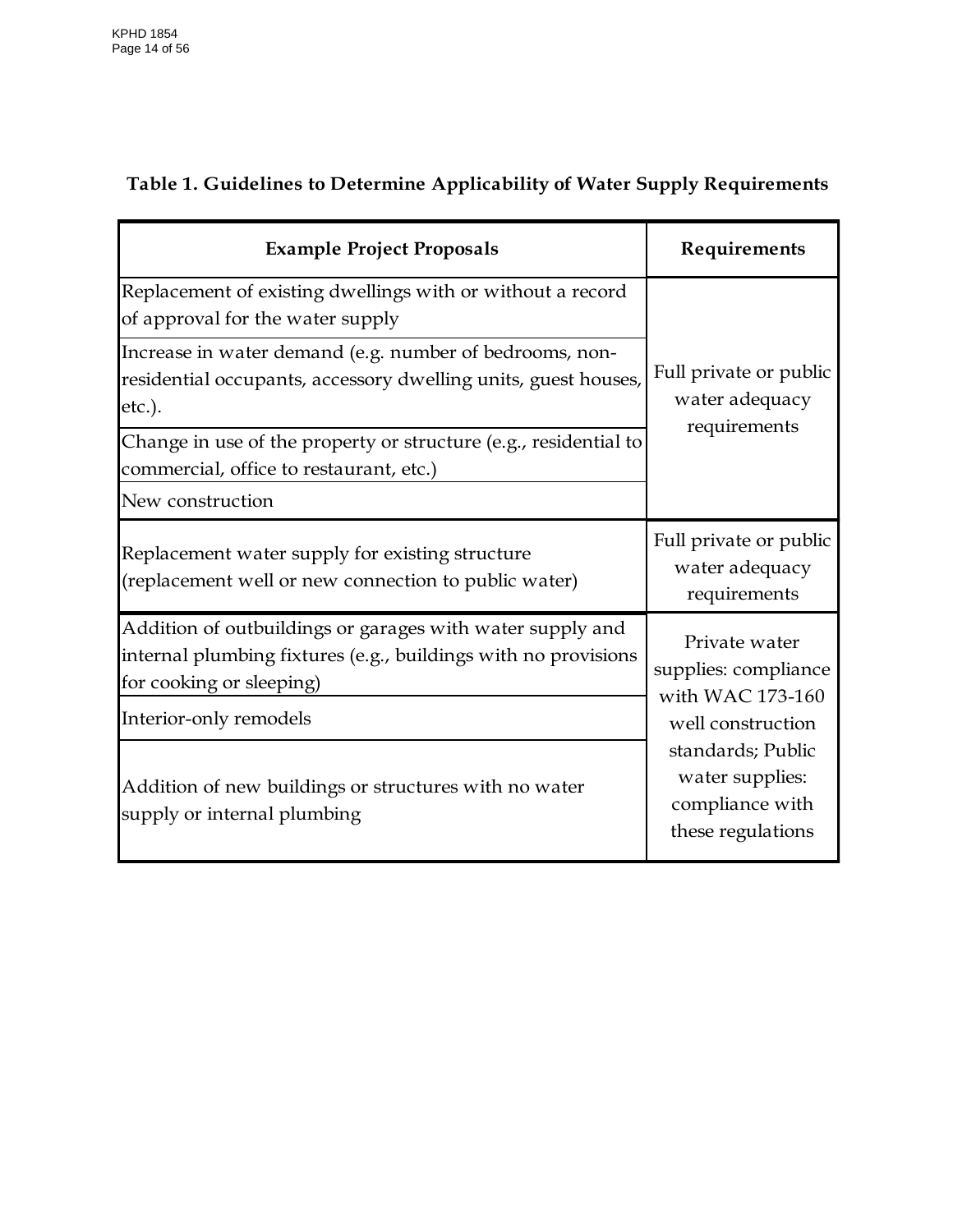

**Figure 1. Guidelines for Determination of Water Service**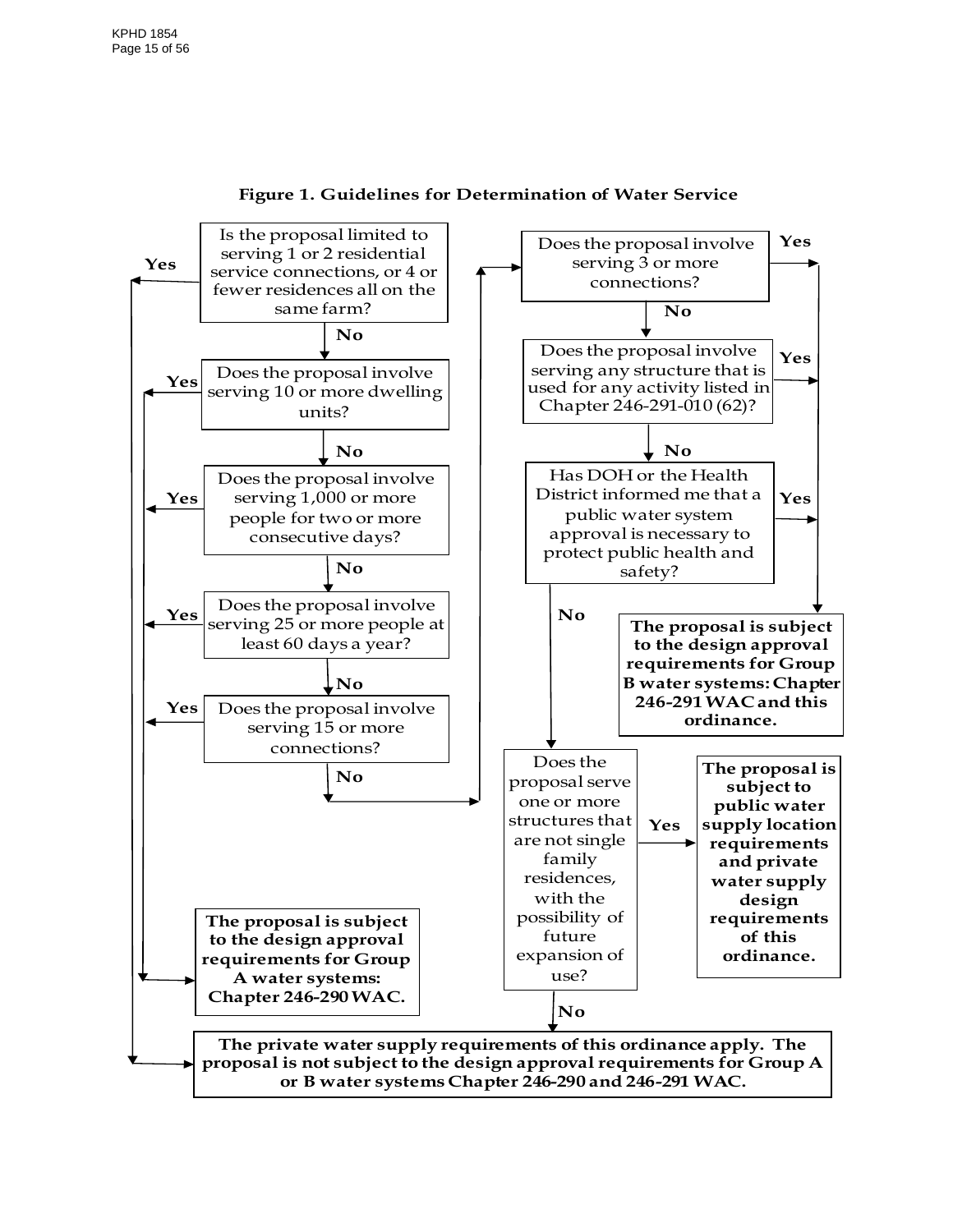- B. General and Application Requirements
	- 1. For a new (non-replacement) water service connection to a proposed structure or existing structure, a BSA or Building Clearance (BC) application must be submitted for review by the Health Officer. A BSA must be submitted by a designer. A BC may be submitted by a property owner and / or their authorized agent in accordance with Kitsap County Board of Health Ordinance 2008A-01.
	- 2. For properties to be served by a public sewer system, a building clearance (BC) for sewered properties application must be submitted for drinking water supply review by the Health Officer.
	- 3. Property owners and/or their authorized agent shall:
		- a. Contract with a designer to complete and submit a Building Site Application form, for water supply approval and onsite sewage treatment, to the Health Officer prior to beginning the construction process; or obtain Building Clearance approval from the Health Officer prior to beginning the construction process; and
		- b. Be responsible for the prompt payment of all Health Officer fees related to application submittal, review, and approval; and
		- c. Be responsible for the oversight of their contractors and of the applications submitted on their behalf; and
		- d. Ensure compliance with all applicable rules and regulations related to the development of their property; and
		- e. Inform their designer of all known restrictions, encumbrances, or special conditions related to the development or use of their property; and
		- f. Inform their designer of all proposed structures and uses of the property related to the proposed development; and
		- g. Be responsive to Health Officer requests for additional information needed to demonstrate compliance with these regulations; and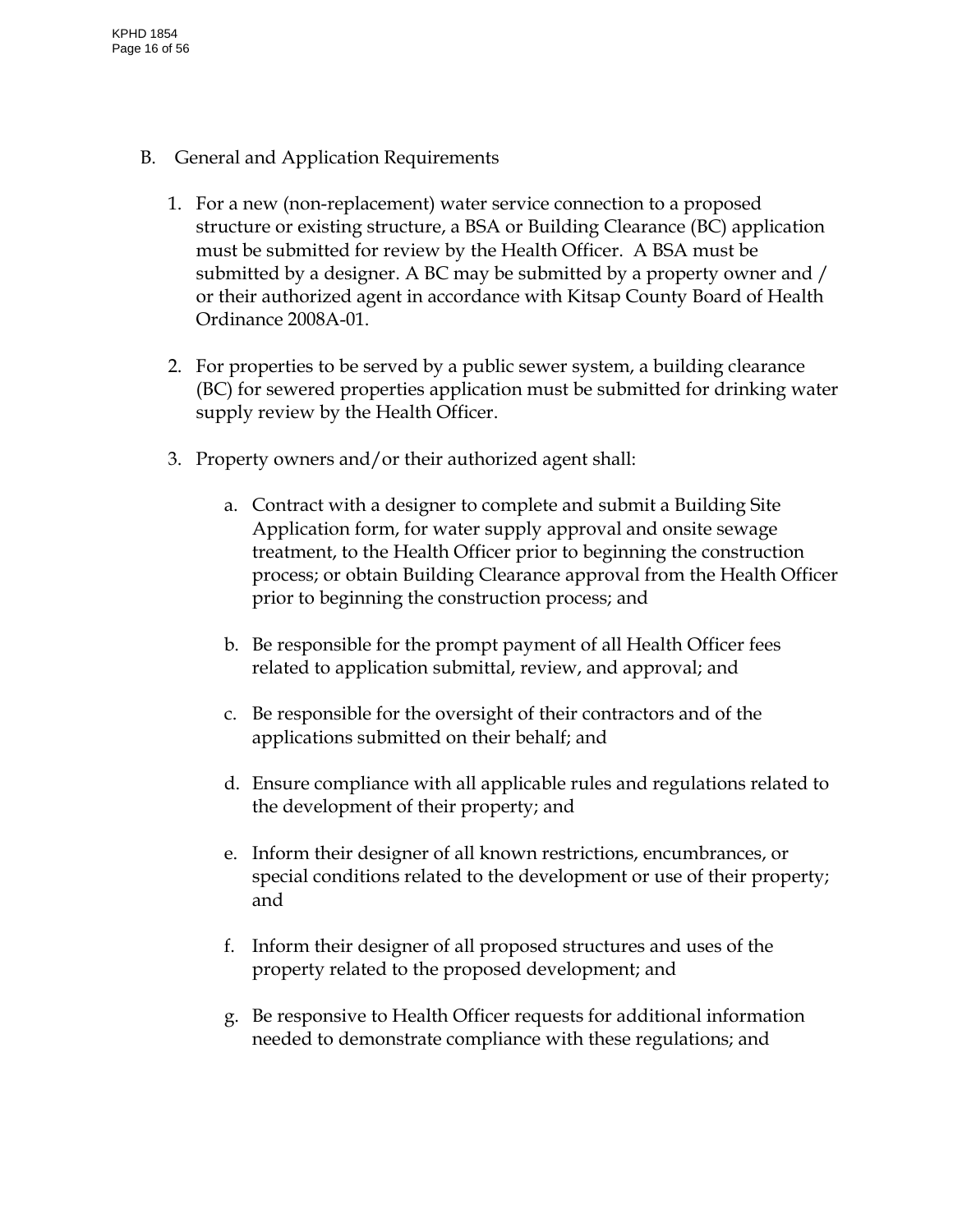- h. Consent to reasonable and necessary inspections to ascertain compliance with these regulations as they relate to the development proposal.
- 4. Designers, well drillers, and / or authorized agents shall:
	- a. Contract their services only when their licensure is in good standing and in conformance with the applicable regulations;
	- b. Adhere and conform to the requirements of their licensing and these regulations;
	- c. Use forms and reporting systems designated for use by the Health Officer.
	- d. Be responsible for including and addressing in their submittals to the Health Officer all known restrictions, conditions, encumbrances, etc., that may affect compliance with these regulations;
	- e. Coordinate with the property owner to address water supply requirements as applicable to the proposed development in their applications;
	- f. Coordinate with the property owner to address building permit and storm water requirements as they relate to the water supply aspects of the proposed development;
	- g. Stipulate additional requirements for a specific development proposal if necessary to protect public health;
	- h. Only submit legible and complete application information;
	- i. Clearly label and identify all application information, and site features at the property site, so that it can reasonably be determined what specific site and/or application the information has been submitted for; and
	- j. Be responsive to Health Officer requests for additional information needed to demonstrate compliance with these, or other applicable, regulations.
- 5. The Health Officer shall: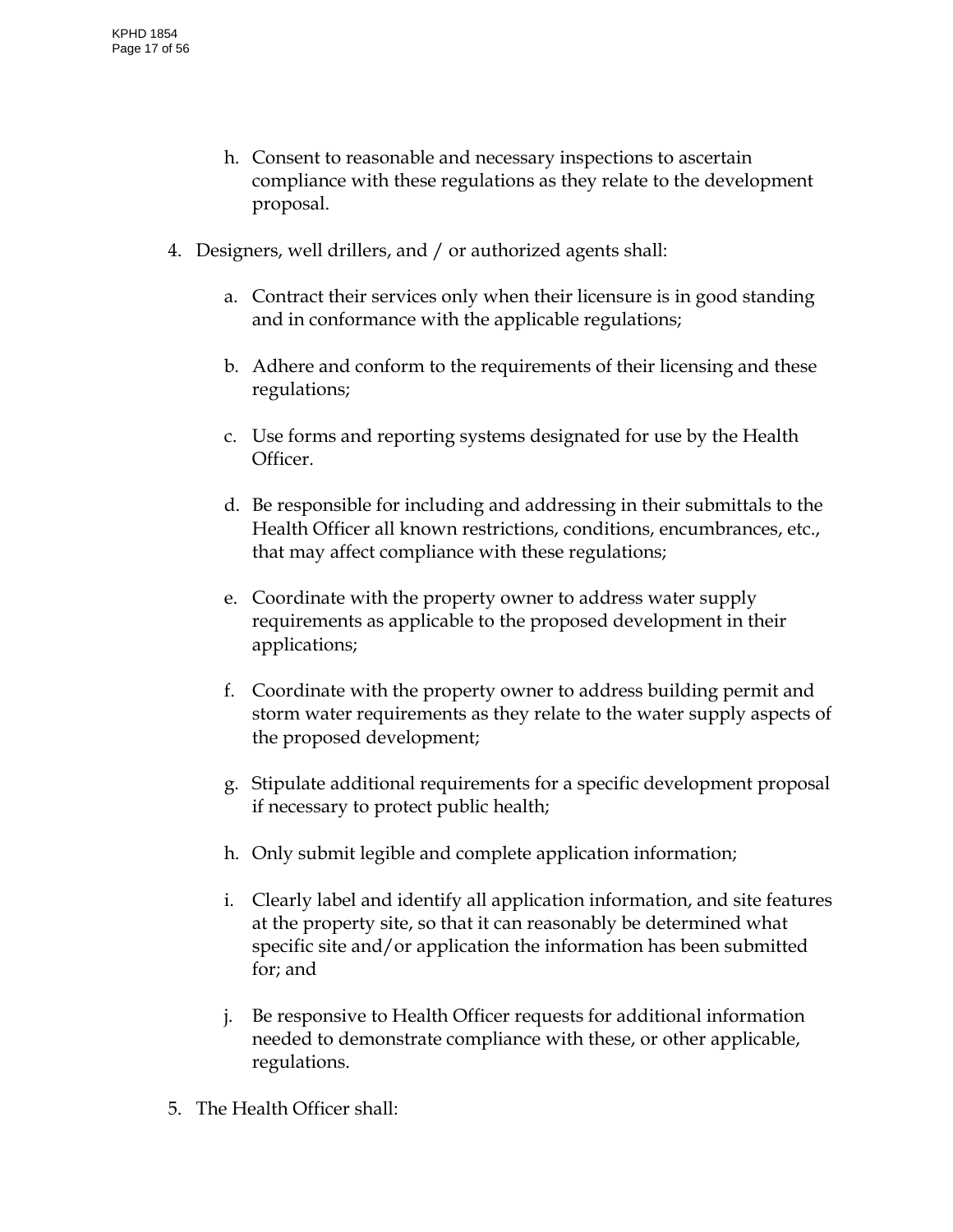- a. Approve only designs and applications that meet the requirements and intent of these regulations;
- b. Specify the expiration date on the approved application;
- c. Specify the reason for denial or revocation of an application, including applicable code citations;
- d. Not issue final approval for any application or development proposal where all applicable Health Officer fees have not been paid in full; and
- e. Include a reminder on the application of the applicant's right of appeal.
- 6. The Health Officer may:
	- a. Coordinate with the designer, well driller, and/or owner (or owner's authorized agent) to address minor omissions, errors, or shortcomings that hinder compliance with these regulations;
	- b. Stipulate additional requirements for a specific development proposal if necessary to protect public health;
	- c. Deny or return applications that do not conform to these regulations; and/or
	- d. Rescind approved applications when:
		- i. Public health is deemed to be threatened by continued implementation of the approved application;
		- ii. It has been determined that the approved plans or designs are not being followed;
		- iii. It has been determined that errors or omissions were made in the design or approval of the BSA, BC, or well site inspection application, or that conditions have changed with respect to the approved application; or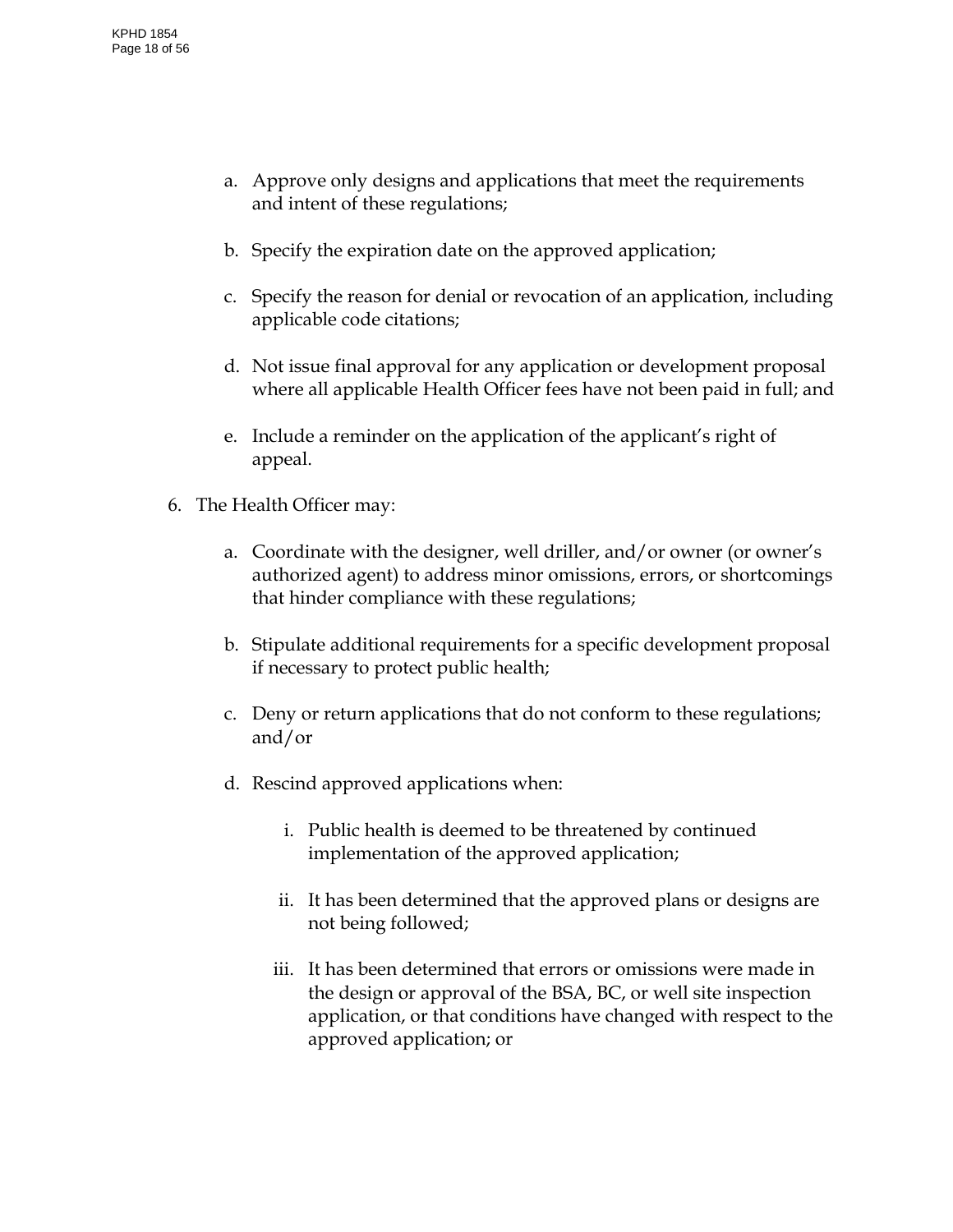- iv. It has been determined that there has been misrepresentation, non-disclosure, or concealment of material fact in the application information submitted by the applicant.
- 7. Building Site Application and Building Clearance application timelines shall be as described in Kitsap County Board of Health Ordinance 2008A-01 *Onsite Sewage System and General Sewage Sanitation Regulations,* as amended*.* Sewered building clearance application timelines will match building clearances for properties served by onsite sewage systems.
- 8. Approved applications for a replacement water supply to an existing structure (well site inspection application) shall expire, and no longer be valid, three (3) years and thirty (30) days from the date of submittal.
- 9. Compliance with all provisions of this ordinance shall be required for all water supplies. Land use conditions and regulations at the time of original property subdivision or lot creation will be considered during any water supply application review. An approved development with land use approval based on water service from a public water supply, for which a request/application is later submitted to drill a well for either a single-family residence or private two-party supply, may be required to amend the original land use application or record a notice to title to reflect a change in the proposed water service.
- C. Connection to a Public Water System
	- 1. The applicant shall provide a Binding Water Availability Letter signed by an authorized representative of the water system indicating that the system will serve the structure. The letter shall contain a signed statement that the authorized representative has reviewed the system records and ensures that the proposed service is within the scope of the system's approved design and water rights and is consistent with Chapter 246-290 WAC or Chapter 246-291 WAC.
	- 2. Binding Water Availability Letters from Group B water systems will be reviewed based on the requirements of Chapter 246-291-280 WAC. For any new connection to an existing Group B water system, the system must be in compliance with all requirements of Sections 9 and 10 of this regulation.
	- 3. For any connection to a proposed public water system, the new water system shall be fully adequate with respect to Chapter 246-290 WAC, or Chapter 246- 291 WAC, Chapter 173-160 WAC, Kitsap County Code Chapter 13.28, and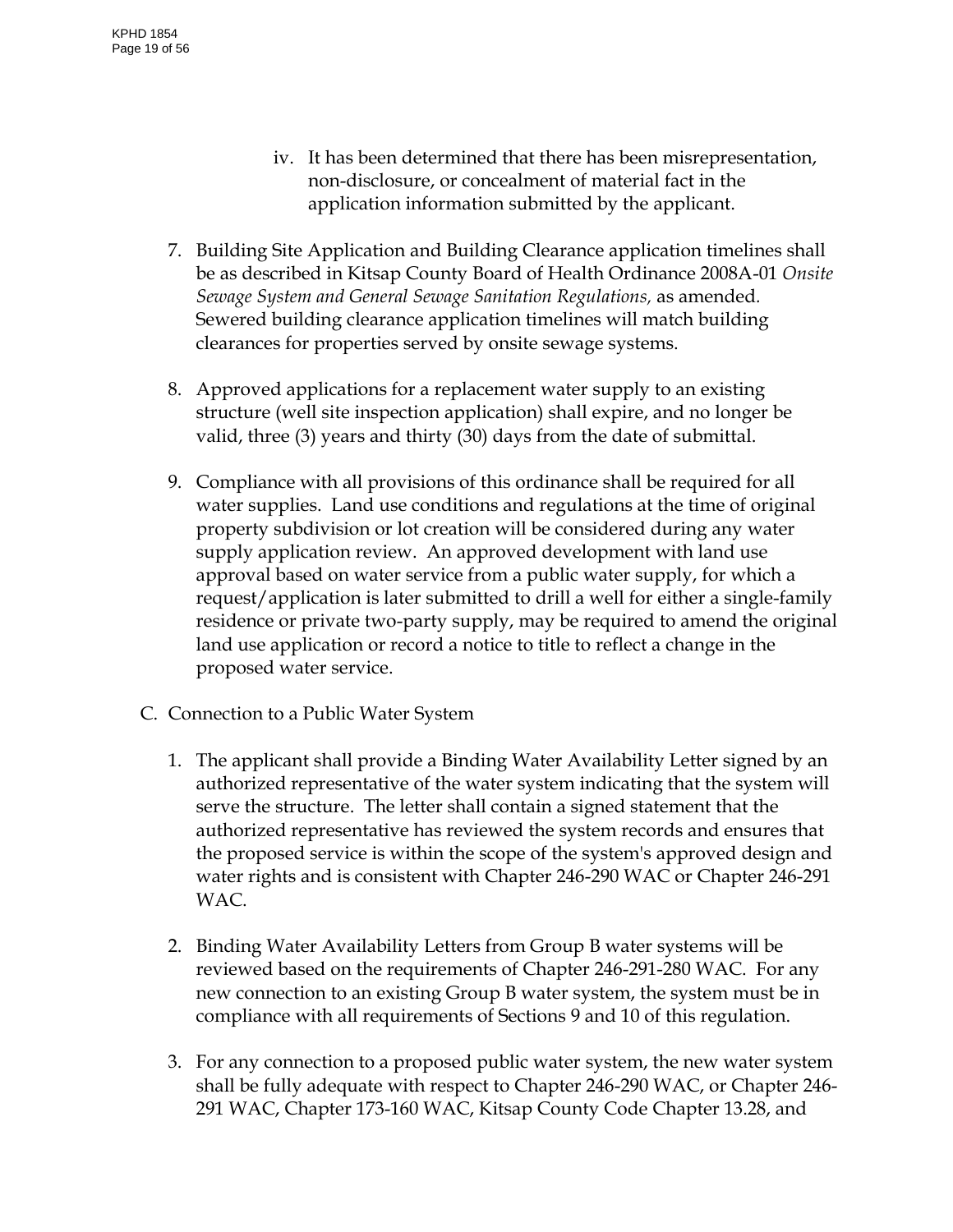any other applicable State or local regulation or policy regarding public water supplies.

- 4. All new or expanding Group B water systems shall meet the design requirements of Section 8 of this regulation.
- 5. The previous water supply shall be properly decommissioned in accordance with Chapter 173-160 WAC.
- D. Connection to a Private Water Supply
	- 1. For applications proposing connection to an existing or proposed (new) private water supply, the following information must be submitted by the applicant prior to drinking water approval:
		- a. The source meets the construction and location requirements of Section 7 and the location must be approved by the Health Officer;
		- b. Results of a constant rate pumping test documenting that the quantity requirements of Section 7 have been met;
		- c. Results of samples showing that that water quality requirement of Section 7 have been met; and
		- d. A private water supply design worksheet completed by a qualified individual.
	- 2. The previous water supply shall be properly decommissioned in accordance with Chapter 173-160 WAC.
- E. Replacement Source
	- 1. For any new connection to a public water system, the requirements of Section 6.C. above, must be met.
	- 2. For applications proposing a replacement private water supply for an existing structure, the following information must be submitted by the applicant prior to drinking water approval:
		- a. The source meets the construction and location requirements of Section 7 and the location has been approved by the Health Officer;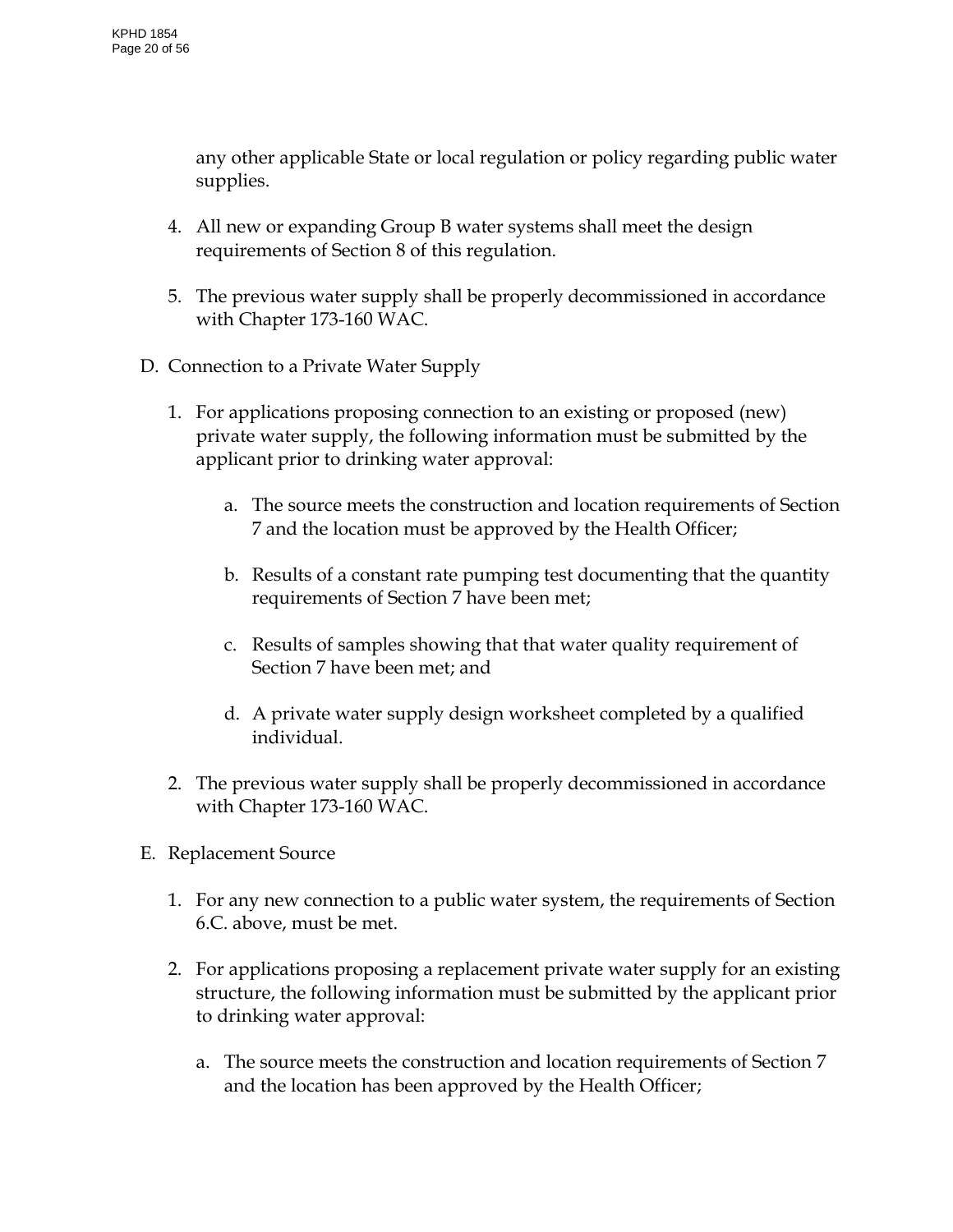- b. Results of a constant rate pumping test documenting that the quantity requirements of Section 7 have been met;
- c. Results of samples showing that that water quality requirement of Section 7 have been met;
- d. A private water supply design worksheet completed by a qualified individual; and
- e. Written documentation that the structure has been disconnected from the previous water supply.
- 3. The previous water supply shall be properly decommissioned in accordance with Chapter 173-160 WAC.
- F. Land Subdivision and Land Use Review Requirements
	- 1. Purpose. The purpose of the following requirements is to ensure that proposed developments, subdivisions, and land use proposals can conform to the current standards and regulations regarding water supply.
	- 2. Water Supply Information. Subdivision applications shall identify one of the following types of water supply:
		- a) Private or Two (2) Party Private Wells.
			- (1) To utilize private or two (2) party private wells, each proposed lot shall be equal to, or greater than, one acre in size.
			- (2) The number of lots being proposed must comply with Washington State Department of Ecology water right requirements.
			- (3) Proposed or existing well sites shall be located at least 100 feet from proposed or existing property lines unless otherwise authorized by the Health Officer. To locate a well closer to the property line than the required Table 2 setback, a restrictive covenant shall be obtained, unless otherwise authorized by the Health Officer.
		- b) Connection to an Existing Approved Public Water System.
			- (1) A non-binding letter of water availability from the water system purveyor shall be required at the time of the preliminary subdivision application.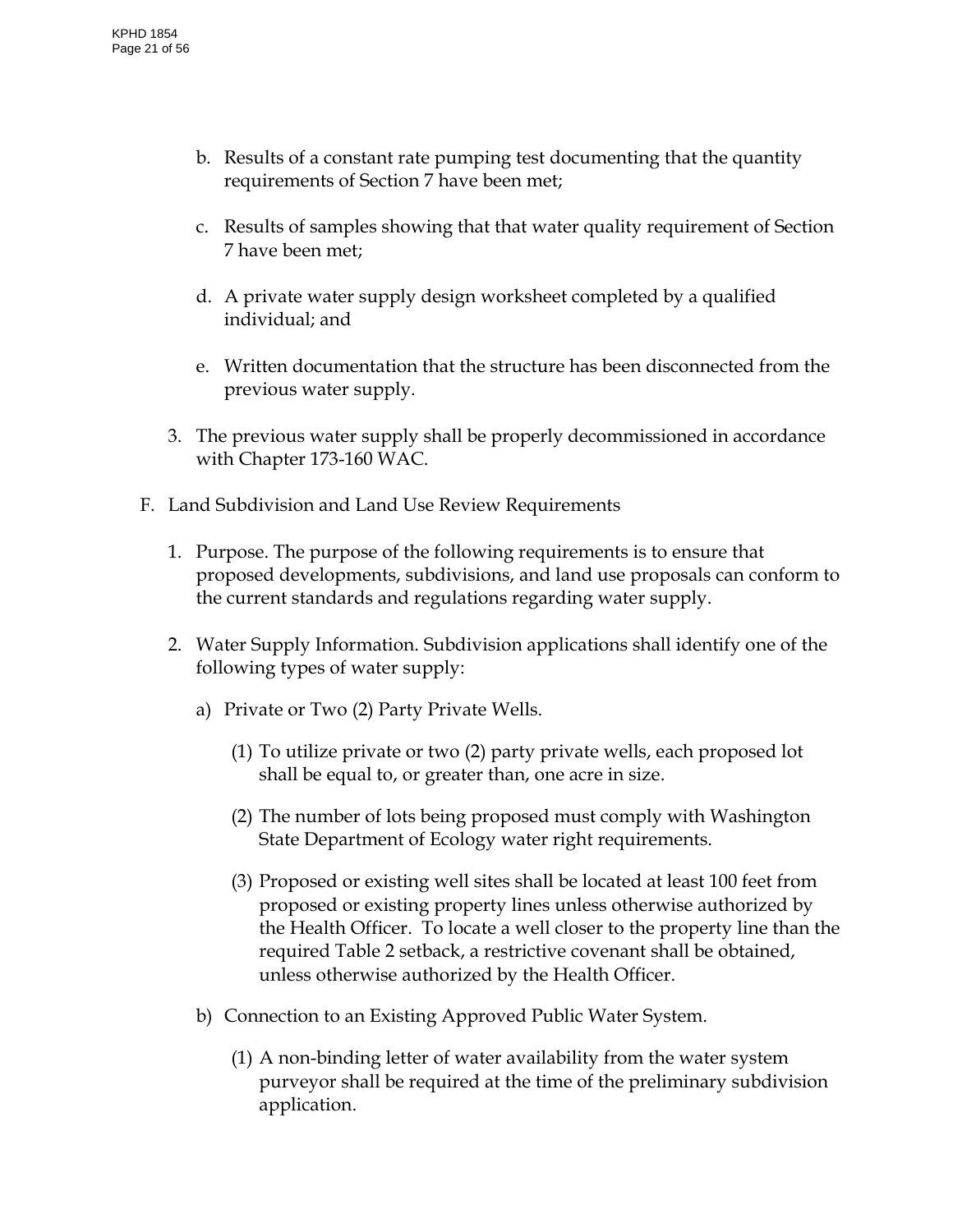- (2) For any subdivision that requires water system infrastructure improvement, prior to final subdivision approval, the applicant must provide a letter from the water purveyor stating that the infrastructure improvement has been completed or a developer's agreement has been completed.
- (3) A binding water availability letter will be required for the issuance of a building permit on any lot within the subdivision.
- c) Connection to a Proposed Public Water System.
	- (1) The well site and 100- foot protective radius must be shown on the preliminary subdivision application.
	- (2) A final subdivision approval, BSA approval, or other type of development requiring the direct connection and use of a proposed public water supply, may be approved in lieu of water system final approval if the following conditions and financial agreements are completed to the satisfaction of the Health Officer:
		- a. Health Officer approval of the water system design plan.
		- b. The applicant shall provide a complete and accurate estimate for the water system to be completed in its entirety. Estimates shall be reviewed and accepted by the designer of the water system.
		- c. Once items a. and b. have been completed to the satisfaction of the Health Officer, one of the following financial security agreements shall be provided by the applicant in the amount of 150% of the estimated cost for completion of construction:
			- i. A surety bond in the amount commensurate with improvements remaining to be completed and which secures to the Health District the construction and installation of the improvements.
			- ii. An escrow arrangement which is properly executed between the applicant, lending institution, and the Health District to meet the estimated costs as described in this section for completion of the water system.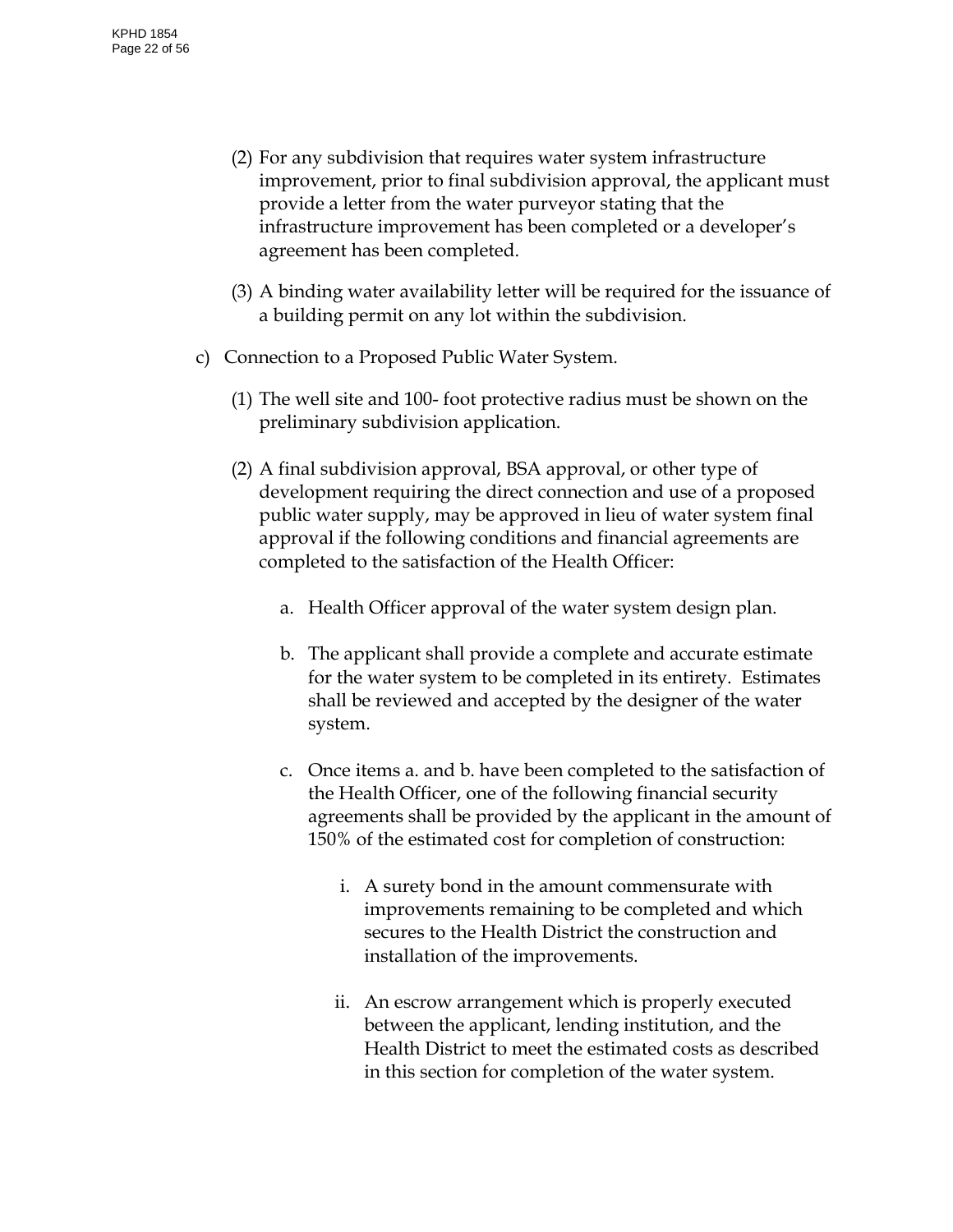- (3) Prior to approval of a septic system installation permit or final occupancy approval of the residence or structure, the water system shall be installed, the Completion of Construction Report submitted, and final approval of the water system granted by the Health Officer.
- (4) A binding water availability letter will be required for the issuance of a building permit on any lot within the subdivision.
- d) Conditional Use Permit. Persons applying for a Conditional Use Permit shall demonstrate conformance with the applicable water supply requirements of these regulations during the land use review.

# <span id="page-22-0"></span>**SECTION 7. DESIGN AND CONSTRUCTION STANDARDS FOR PRIVATE WATER SUPPLIES**

- A. General Requirements
	- 1. The purpose of the following requirements is to establish the minimum design and construction standards for private drinking water supplies.
	- 2. Drinking water shall be supplied by the highest quality source feasible.
	- 3. No new or previously unapproved private water supply shall be used without Health Officer approval.
- B. Location Requirements. All water supplies shall meet the location requirements as listed in Table 2, below.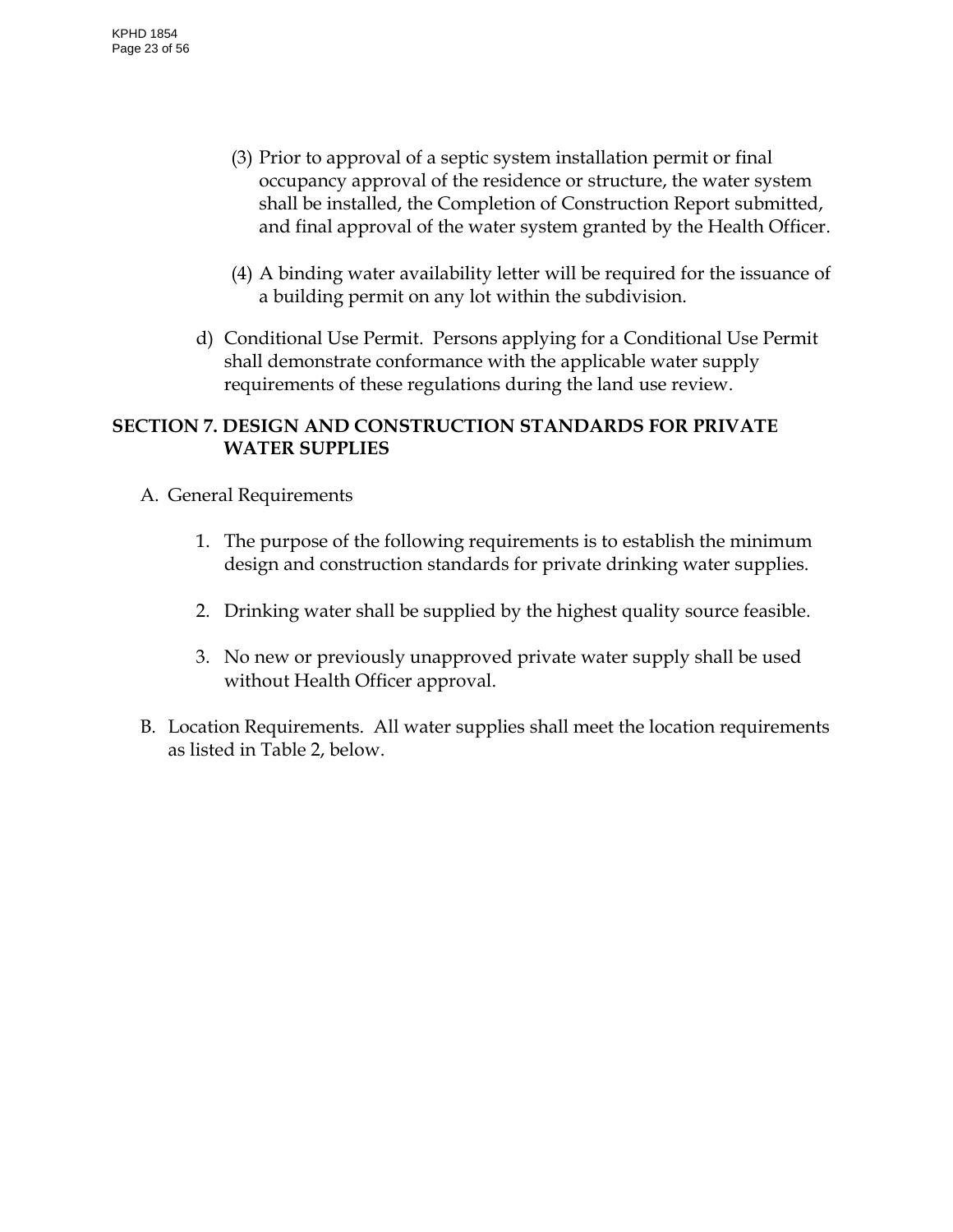#### **Table 2. Minimum Horizontal Separations for New and Existing(1) Public / Private Water Supplies**

| (Distances are in feet)                                           | Drilled Well   | Dug Well / Spring Supply /<br><b>Rainwater Catchment Area</b> |
|-------------------------------------------------------------------|----------------|---------------------------------------------------------------|
| Animal Enclosures <sup>(2)</sup> and active pastures              | 100/50         | NA/100                                                        |
| <b>Structures</b>                                                 | 100/5          | NA/10                                                         |
| Private driveways                                                 | $100/10^{(3)}$ | NA/50                                                         |
| Roads <sup>(4)</sup> [Measured from the edge of the road right of |                |                                                               |
| way]                                                              |                |                                                               |
| Private/County                                                    | 50/25          | NA/50                                                         |
| State/Federal                                                     | 100/50         | NA/50                                                         |
| Property Lines <sup>(5)</sup>                                     | 100/50         | NA/100                                                        |
| Sewers, Sewage transport lines                                    | 100/50         | NA/50                                                         |
| Septic tanks, Sewage Pump Tanks and sewage                        | 100/50         | NA/50                                                         |
| treatment vessels                                                 |                |                                                               |
| Rooftop Runoff Infiltration <sup>(6)</sup>                        | 100/50/30      | NA/100                                                        |
| Onsite Sewage System Drainfield (Primary or                       | 100/100        | NA/100                                                        |
| Reserve) <sup>(7)</sup>                                           |                |                                                               |
| Cesspools, Privies and other Sewage Disposal Systems              | 100/100        | NA/100                                                        |
| Garbage & Manure Piles                                            | 100/50         | NA/100                                                        |
| Marine water                                                      | 100/100        | NA/100                                                        |
| Surface Water - Wetlands, unlined ponds, lakes, and               | $100/$ > 50*   | $NA/>100*$                                                    |
| streams                                                           |                |                                                               |
| Railroad Tracks                                                   | 100/50         | NA/100                                                        |
| Above & below ground storage of chemicals (8)                     | 100/100        | NA/100                                                        |
| Existing sanitary and abandoned landfills                         | >1000          | >1000                                                         |

\* As deemed necessary by the Health Officer.

(1) An existing public supply shall include both unapproved and approved existing water systems.

(2) Barns, chicken houses, rabbit hutches, pigpens, livestock sheds, etc.

(3) For setback reductions less than 10 feet, a physical barrier to prevent vehicular traffic and drainage away from the well location is required

(4) Road Easements:

Existing: Pose no apparent or potential contamination threat to the water source due to proper drainage. Construction material and grading may be allowed within the setback if a waiver is obtained from the Health Officer.

• Proposed: May be permitted within the above setback if it can be demonstrated to the Health Officer that the topography and the land contours, in addition to proper road drainage, construction material and grading, will not present a contamination threat to the water source.

(5) Water sources can be located closer to property lines provided recorded covenants have been obtained. Where covenants cannot be obtained, a waiver shall be obtained. In instances where either the property is large enough for the well to be placed 100 feet from property lines and still meet setbacks to on-site sewage systems, the well shall be located to meet this setback from the property line.

(6) Infiltration facilities on regional/commercial sites shall be placed no closer than 100 feet from public or private drinking water wells, septic tanks or drainfield and springs. Infiltration facilities for non-commercial or non-industrial sites shall maintain a 30-foot setback from a private water supply well, septic tank or drainfield, see the setback requirements of KPHD Ordinance 2008A-01.

(7) This distance may be increased to as much as 200 feet if a Class B vertical separation waiver has been granted.

(8) Above and below ground storage of chemicals, including, but not limited to, petroleum products, paint, solvents, herbicides, insecticides, pesticides and non-biodegradable fertilizers.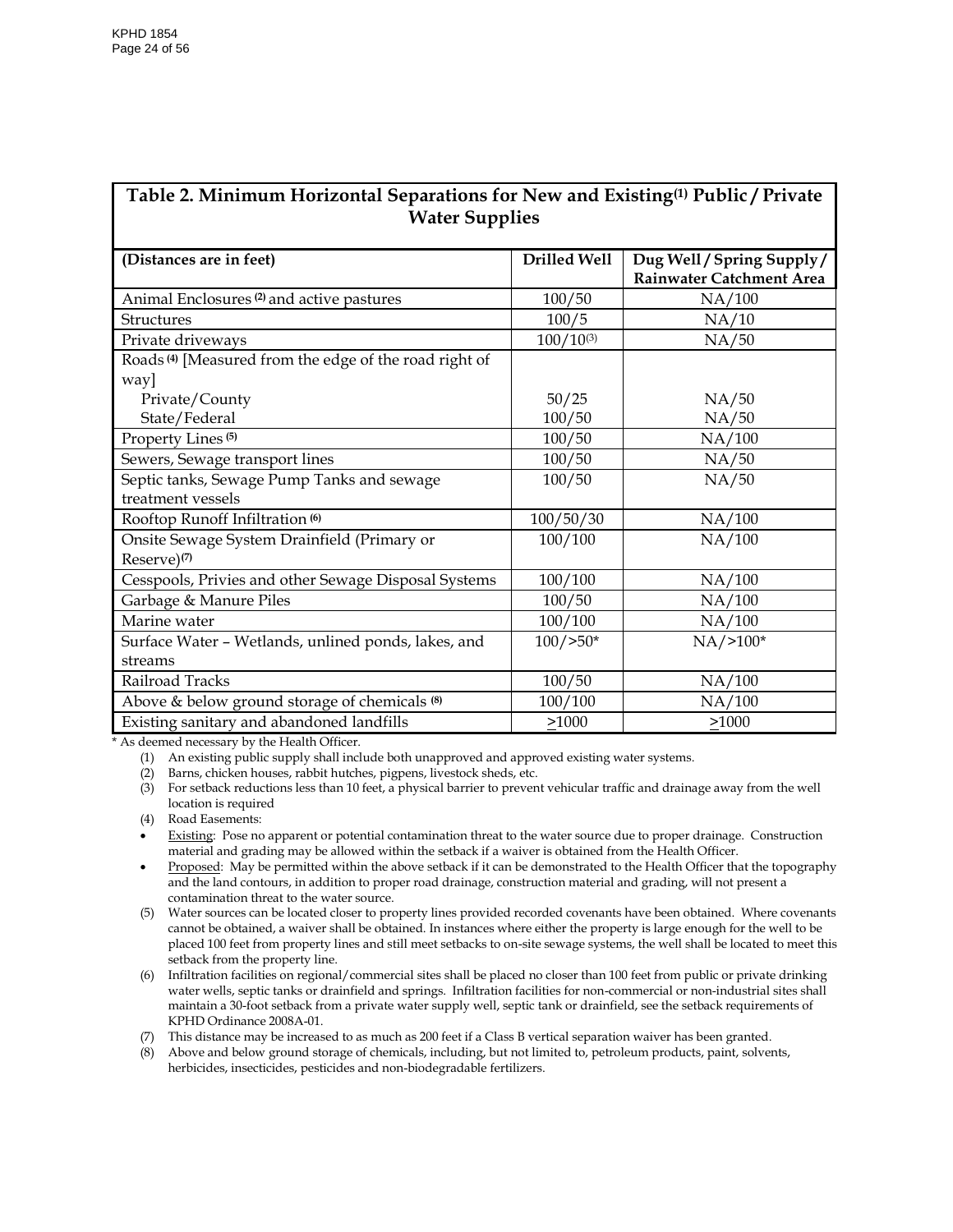- C. Water Quantity Requirements
	- 1. Source production shall be documented with the results of a constant rate pump test with drawdown and recovery information. A report on the test documenting the pumping rate and water levels must be prepared by a qualified individual and submitted to the Health Officer for review.
	- 2. All sources shall produce a minimum of 400 gallons for a single-family residence or 800 gallons for a private two-party water supply in a 24-hour period.
	- 3. The water supply design flow shall be a minimum of 5 gpm for an individual private water supply and 10 gpm for a private two-party water supply. Well yield shall be demonstrated by a constant rate pumping test for a minimum of one hour. The test shall continue until a minimum of 400 gallons of water has been pumped from the well for an individual private water supply or 800 gallons for a private two-party water supply. For example, a constant-rate pumping test for a single-family residence pumped at 10 gpm would pump 600 gallons in 60 minutes satisfying this requirement. If the source produces less than 7 gpm, a minimum fourhour constant-rate pumping test shall be performed.
	- 4. A minimum four-hour constant-rate pumping test shall be performed if the source is a dug well or spring. Dug wells and springs do not meet criteria for private two-party water supplies.
	- 5. Storage Systems
		- a) In the event the source cannot maintain the minimum design flow requirement, it will be necessary to install a storage reservoir in the amount of 400 gallons, minimum, for an individual private supply and 800 gallons for a private two-party supply. A booster pump capable of producing a minimum of 5 gpm for a single-family residential supply or 10 gpm for a private two-party water supply will be required. For any additional non-residential connections, the maximum instantaneous demand will increase by an additional 5 gpm per connection or as deemed necessary by the Health Officer.
		- b) Plans for the design and construction of the storage system and booster pump shall be submitted on forms provided by the Health Officer for review and approval prior to installation. Storage tanks shall be housed in a secured structure to prevent unpermitted access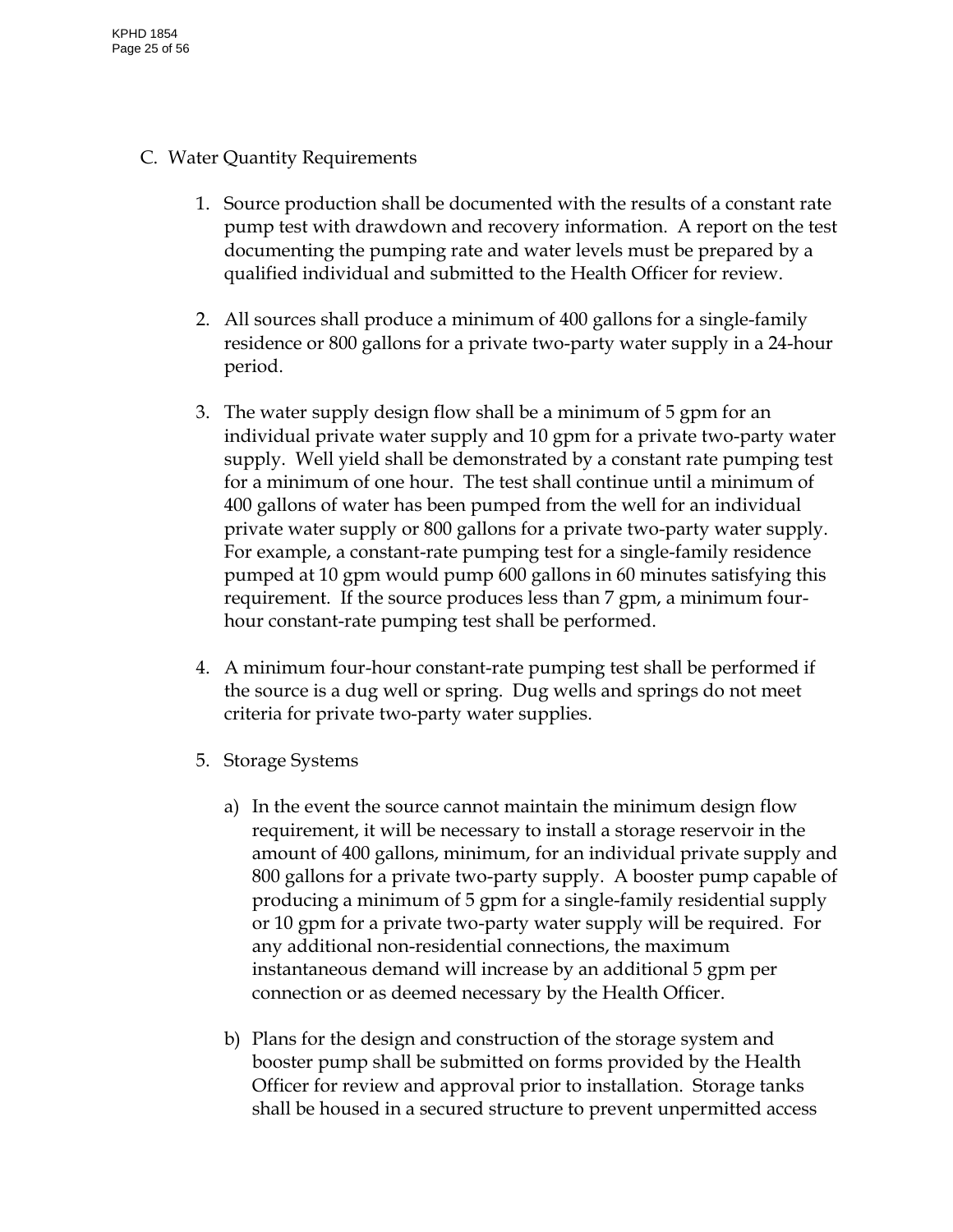and environmental exposure. Pump curves and total pump head calculations shall be included in the design.

- D. Water Quality Requirements
	- 1. A satisfactory bacteriological water sample result collected by a qualified individual, and analyzed by a Washington State accredited laboratory. The sample obtained from the proposed source shall be free of residual chlorine. Bacteriological water sample results will be considered valid for a period of 12 months from the date of collection.
	- 2. A partial inorganic chemical (iron, manganese, nitrate, chloride and conductivity) analysis result collected by a qualified individual, and analyzed by a Washington State accredited laboratory. Partial inorganic chemical results will be considered valid for a period of 36 months from the date of collection.
	- 3. For water supplies with a partial inorganic chemical analysis result on file with the Health District that is greater than 36 months old, an updated nitrate chemical analysis result shall be submitted. Nitrate analysis results will be considered valid for a period of 36 months from the date of collection.
	- 4. Primary contaminants shall conform to the Maximum Contaminant Limit (MCL) specified in Appendix A. If any of the primary parameters tested exceed the MCLs, additional tests will be required. For new wells, if the cause of the contamination cannot be determined and corrected, a new water supply source will be required.
	- 5. If a treatment device is required to meet a primary MCL for an existing source, it shall be designed by a professional engineer. The engineered treatment system plan shall be reviewed and approved by the Health Officer prior to installation. Results of follow-up testing and a Completion of Construction Report shall be submitted to the Health Officer before final approval can be issued.
	- 6. Secondary contaminant exceedances of the applicable MCL will be noted in the water supply approval documentation.
	- 7. The Health Officer may require that other parameters be tested based on vulnerability of the source to known or suspected water quality problems in the area of the proposed water supply.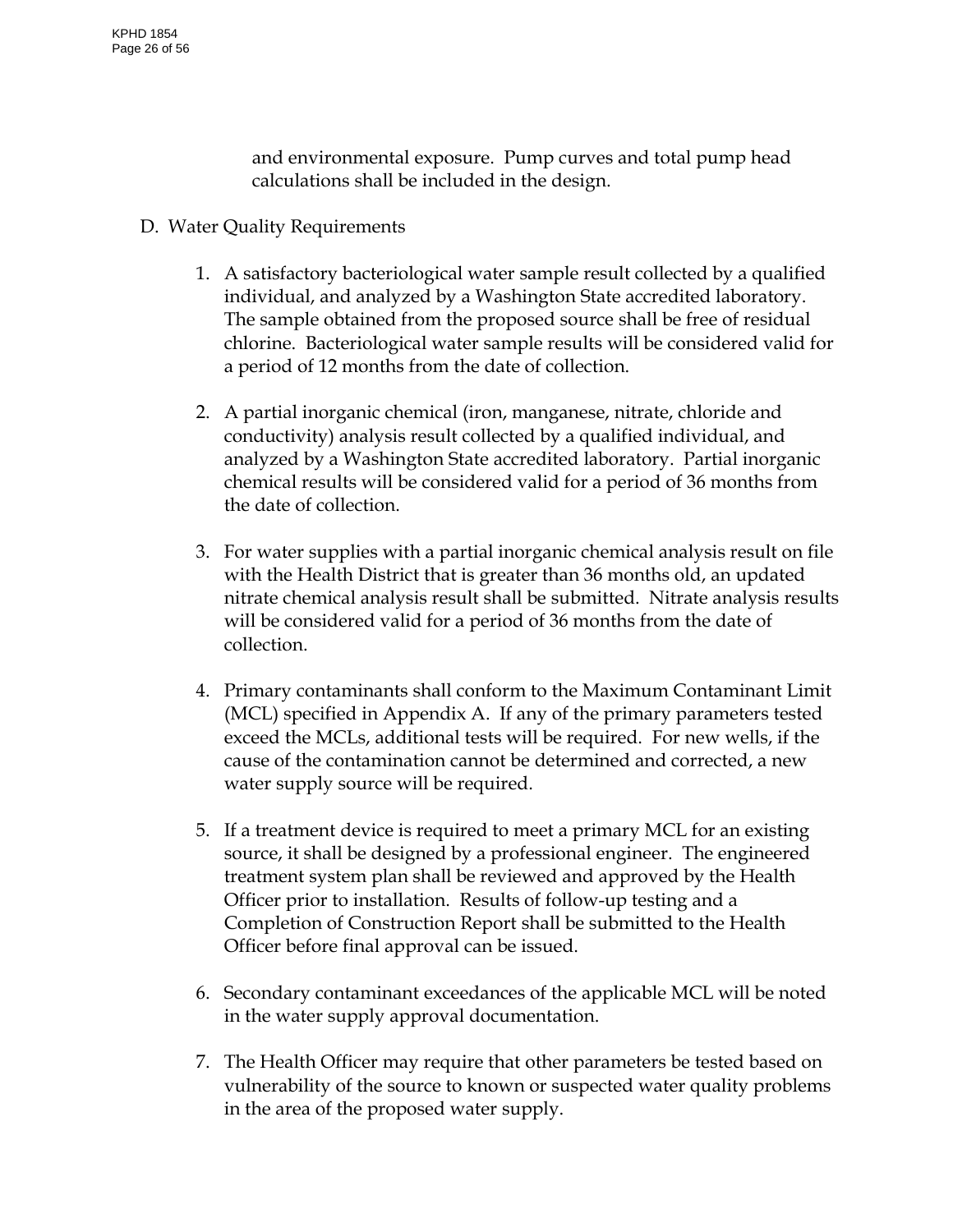- E. Distribution System Design Requirements
	- 1. Pressure Tank Sizing. Unless a variable frequency drive pump controller is used, the capacity of the pressure tank(s) will be based on the following formula:

One gallon of working storage per one gallon per minute pumping capacity; i.e., a 5-gpm pump will require 5 gallons of working or usable storage which computes to a 19-gallon (total volume) pressure tank.

- 2. Distribution piping. A minimum one-inch, 160 psi or greater potable water pipe will be required for a single-family residence. A minimum 1- 1/2-inch, 160 psi or greater, approved potable water pipe is required for a private two-party water supply. Smaller piping may be allowed provided justification is submitted and approved by the Health Officer.
- F. Existing and Proposed Well Requirements
	- 1. Prior to any well construction, the well site shall be approved by the Health Officer through a Building Site Application or Well Site Inspection application. Prior to well construction authorization, the use of the proposed well shall be identified. In instances where the property is large enough for the well to be placed 100 feet from property lines and still meet setbacks to onsite sewage system components, the well shall be located to meet this setback from the property lines unless otherwise authorized by the Health Officer. To locate a well closer to the property line than the required Table 2 setback, a restrictive covenant shall be obtained, unless otherwise authorized by the Health Officer.
	- 2. For any newly constructed well, a copy of the Water Well Report must be submitted to the Health Officer.
	- 3. If the proposed source is an existing well, a site inspection shall be performed by the Health Officer and a Water Well Report, if available, shall be submitted to determine compliance with Chapter 173-160 WAC.
	- 4. Dug wells. A minimum sanitary control area of 100 feet shall be established around the well for protection. The sanitary control area shall be established by covenants recorded to the title of each property that is sited partially or completely within the sanitary control area to protect it in perpetuity.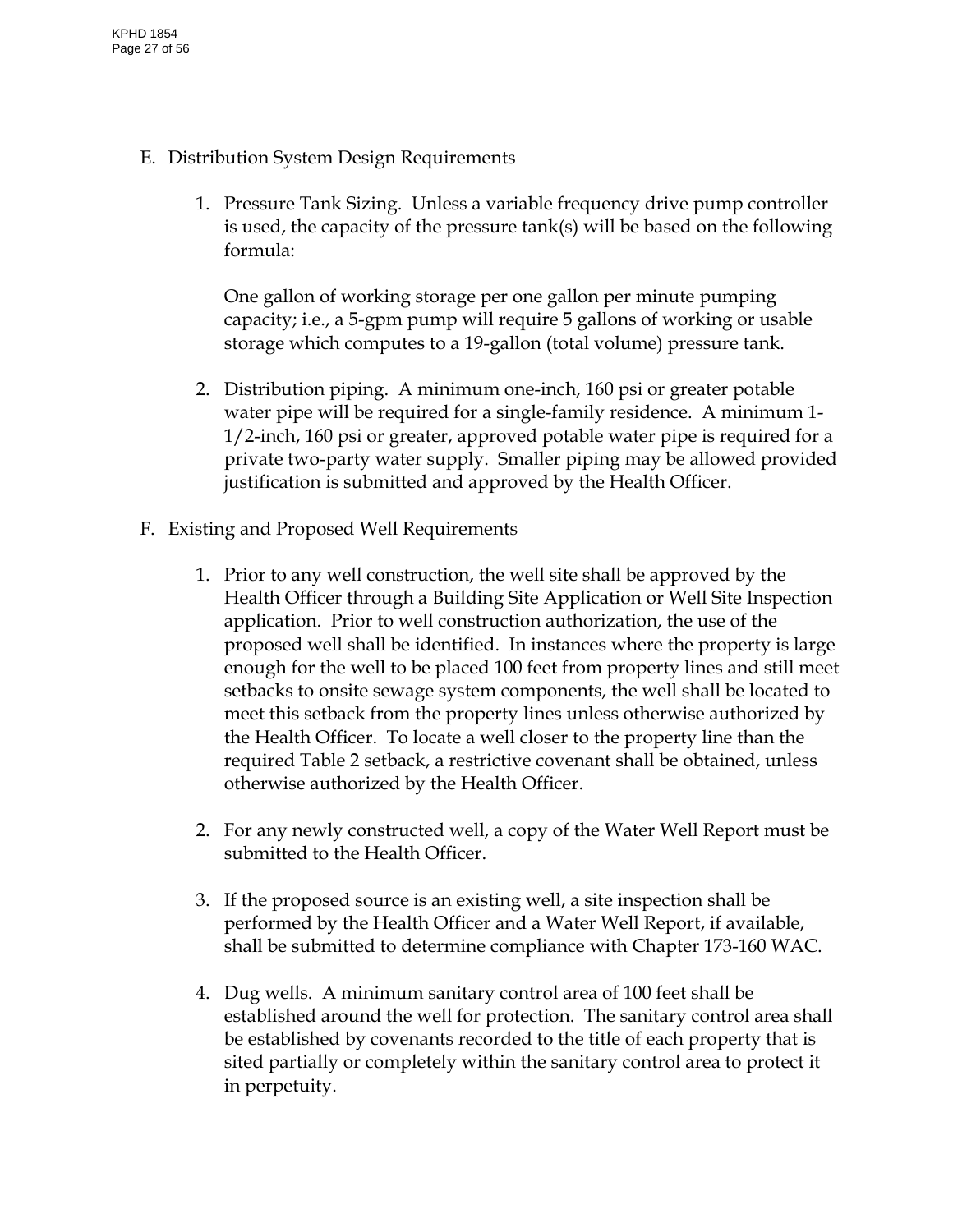- 5. Minimum lot size requirements for wells located on properties with an onsite sewage system are found in Kitsap County Board of Health Ordinance 2008A-01 *Onsite Sewage System and General Sewage Sanitation Regulations*, or as amended. For wells located on properties served by a sanitary sewer utility, there is no minimum lot size, however, Table 2 setbacks shall be met.
- G. Two Party Private Water Supply Requirements
	- 1. The source for any two-party private water supply shall be a drilled well; and
	- 2. Protective covenants for the 50-foot sanitary control area shall be recorded; and
	- 3. A scaled record drawing showing the property parcels or structures served by the water supply shall be on file with the Health District. The drawing shall show the well site, structures, roads, property lines, water lines, septic system components including reserve drainfield areas, and other sources of contamination (animal enclosures, etc.); and
	- 4. For two party private water supplies serving separate property parcels, each property parcel shall be equal to, or greater than, one acre in size.
- H. Spring Supply Requirements
	- 1. A water right permit or certificate issued by the Washington State Department of Ecology is required. A water right claim or application does not meet this requirement.
	- 2. The spring supply must meet the setback requirements of Table 2 and be approved by the Health Officer.
	- 3. A minimum sanitary control area of 100 feet shall be established around the source for protection. The sanitary control area shall be established by covenants recorded to the title of each property that is sited partially or completely within the sanitary control area to protect it in perpetuity.
	- 4. The applicant shall submit a plan prepared by a professional engineer, showing how the water supply will be designed to meet the quantity and quality requirements of this section.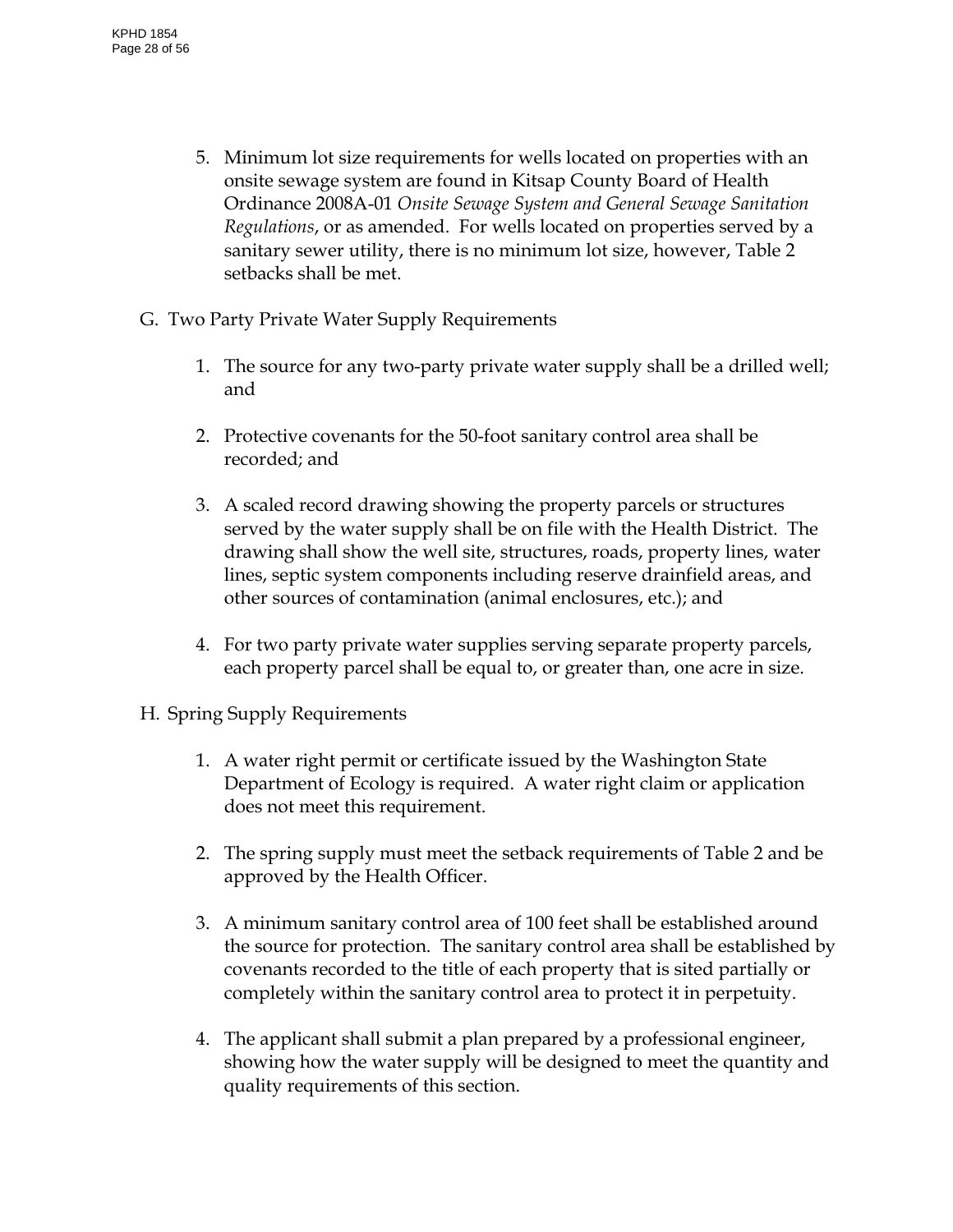- I. Surface Water Supply Requirements
	- 1. A water right permit or certificate issued by the Washington State Department of Ecology is required. A water right claim or application does not meet this requirement.
	- 2. The applicant shall submit a plan prepared by a professional engineer, showing how the water supply will be designed to meet the quantity and quality requirements of this section.
	- 3. A notice to title for an alternative water supply must be recorded to the property title.
- J. Rainwater Catchment System Requirements
	- 1. The applicant shall submit a plan prepared by a professional engineer, showing how the water supply will be designed to meet the quantity and quality requirements of this section.
	- 2. The rainwater system plan shall identify a replacement water supply in the event the rainwater system is unable to provide an adequate water supply that meets the quantity and quality requirements.
	- 3. A notice to title for an alternative water supply must be recorded to the property title.

# <span id="page-28-0"></span>**SECTION 8. DESIGN AND CONSTRUCTION STANDARDS FOR PUBLIC WATER SYSTEMS**

- A. Group B water systems shall be designed in accordance with the requirements of WAC 246-291.
- B. Individuals Qualified to Design Group B Public Water Systems
	- 1. Group B Public water systems shall be designed by a professional engineer in accordance with WAC 246-291-120 except Group B water system designers who were certified under Bremerton-Kitsap County Board of Health Ordinance 1999-6, and are in good standing with the Health Officer, may design water systems until their certification lapses.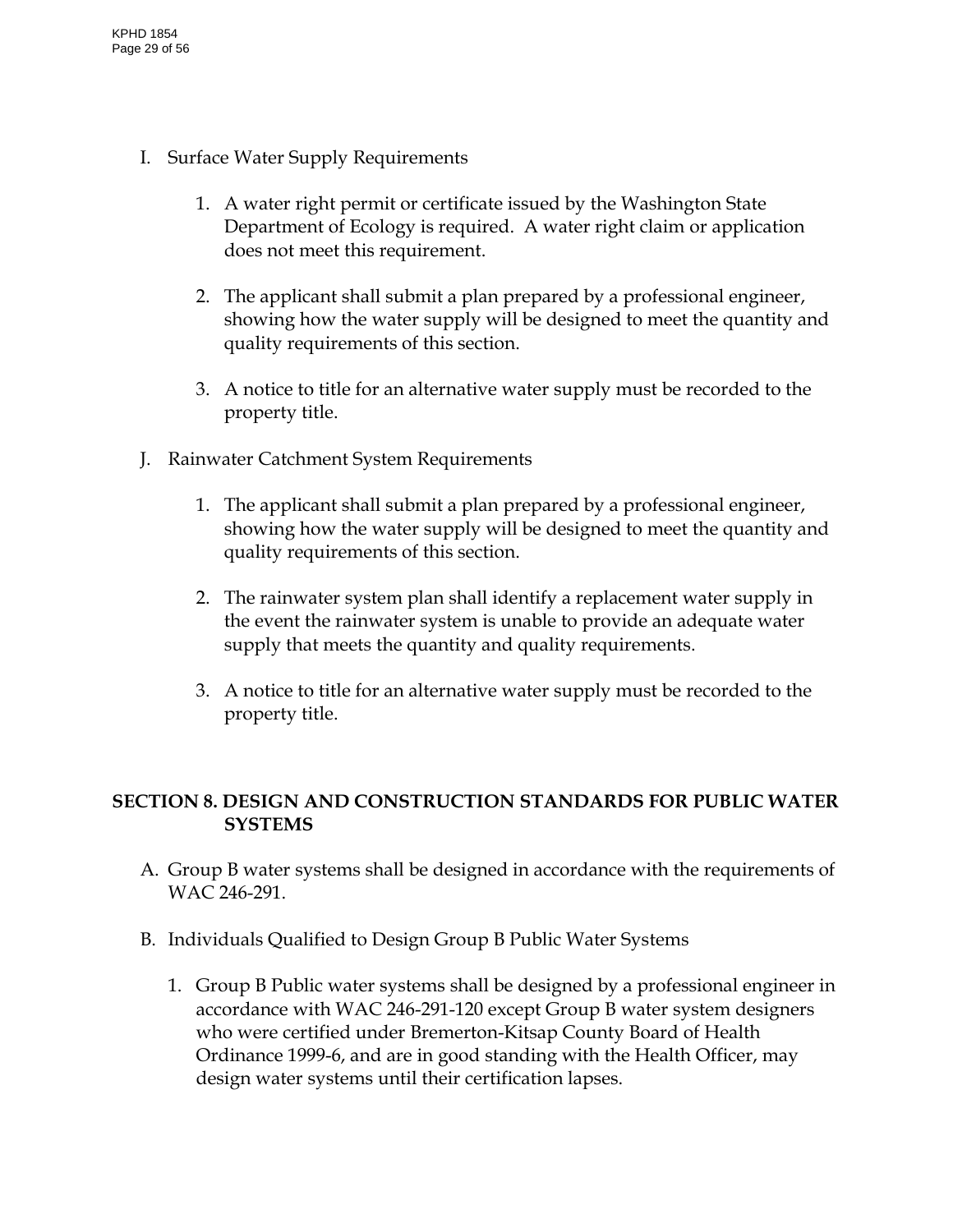- 2. Water systems designed under this exception shall meet the criteria listed in WAC 246-291-120(4).
- C. Group B water systems shall meet the requirements of WAC 246-291-090.
- D. Group B design approvals shall be in accordance with WAC 246-291-120. Water users' agreements are required to be included with design plan submittals.
- E. Group B water system design approvals expire three (3) years and thirty (30) days from the date of submittal to the Health Officer.
- F. Group B groundwater source approval shall be in accordance with WAC 246- 291-125.
- G. Public water system sources shall meet the location requirements as listed in Table 2.
- H. Group B water system intertie requirements shall be in accordance with WAC 246-291-135.
- I. Group B water system planning and disclosure requirements shall be in accordance with WAC 246-291-140.
- J. Group B water quality requirements for groundwater source approval shall be in accordance with WAC 246-291-170.
- K. Group B design and construction standards shall be in accordance with WAC 246-291-200, 246-291-205, 246-291-210, and 246-291-220.
- L. Existing Group B water systems shall meet the requirements of WAC 246-291- 280.

# <span id="page-29-0"></span>**SECTION 9. GROUP B WATER SYSTEM AND PRIVATE WATER SUPPLY OPERATION AND MANAGEMENT REQUIREMENTS**

A. Water System User's Agreement. No later than twelve (12) months following the effective date of these regulations, all Group B water systems shall submit a copy of a recorded water user's agreement to the Health District which describes water system ownership and management conditions.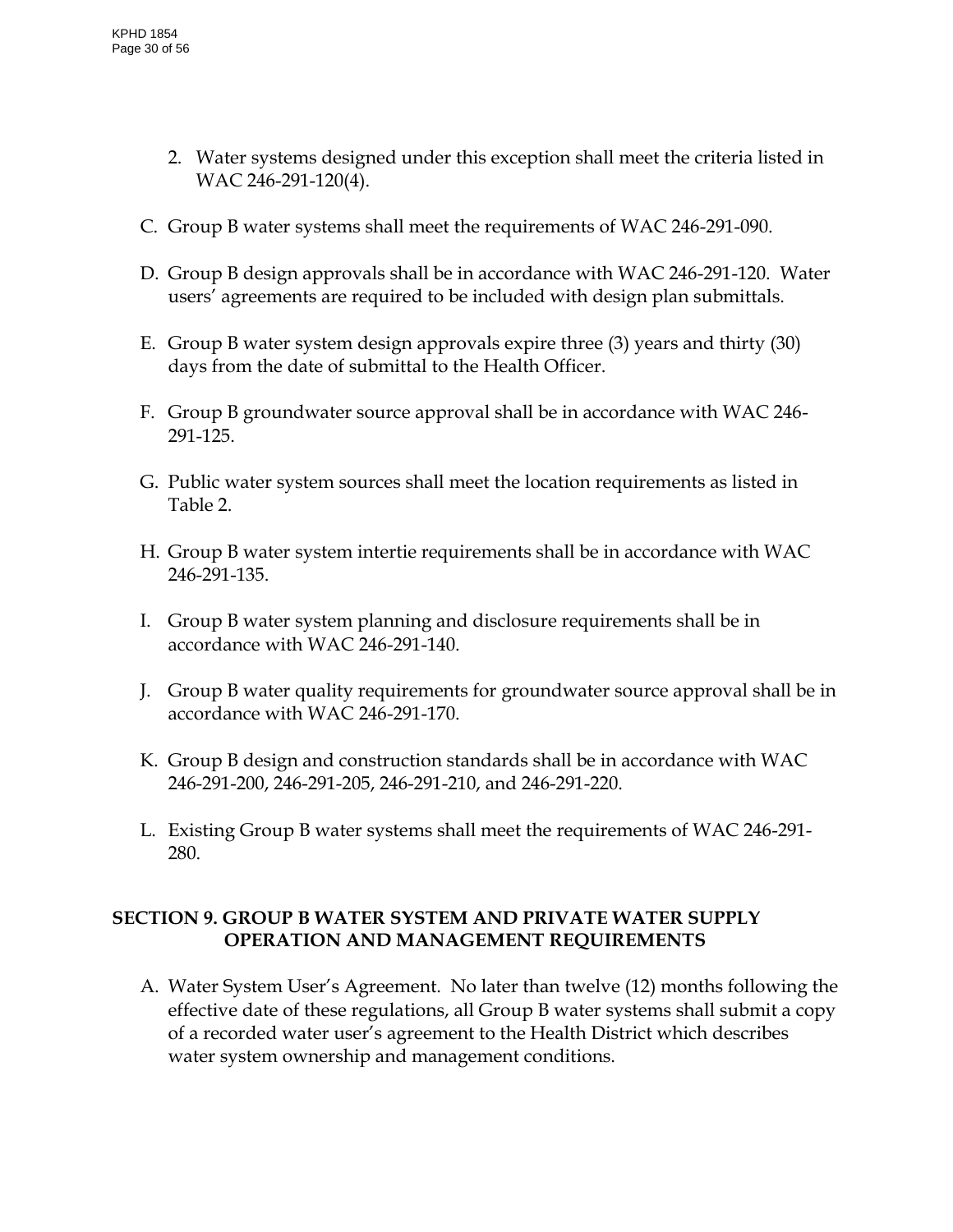- B. Water System Contact Information. Owners, operators, or purveyors of Group B water systems shall provide a contact name, contact phone number, contact mailing address, and contact email address to the Health Officer. The contact information shall be kept current and verified on an annual basis. Group B water systems shall notify the Health Officer within 30 days of any change in contact information, ownership change, or management change.
- C. Group B Water System Operating Permit Required. Six (6) months after the effective date of these regulations, no Group B public water system shall operate without an operating permit issued by the Health Officer. A Group B public water supply operating permit shall be issued to a Group B system when all current or past due permit fees have been paid. Group B water systems that are not in compliance with all operating and management requirements or monitoring requirements of these regulations will be issued a conditional operating permit.
- D. Group B public water supply operating permits are valid for one year and shall be renewed annually through the Health Officer on a schedule, and on forms, prescribed by the Health Officer. Group B water systems without a valid permit shall be classified as out of compliance and are subject to administrative or enforcement actions as allowed under these regulations.
- E. Sanitary surveys. Purveyors of Group B water systems shall ensure that sanitary surveys of the water system occur on a periodic basis.
- F. Reinstatement of an Out of Compliance Public Water Systems. Any public water system that is operated without a current public water supply permit or is otherwise in violation of this regulation may be required to have a sanitary survey inspection conducted by the Health Officer before the water system is considered in compliance with this regulation. All current and past public water supply annual permit fees and other fees required by this regulation shall be paid in full before a public water supply permit will be issued. An out of compliance water system shall not be reclassified as in compliance until all fees past due are paid, and all violations have been corrected or are under a Health Officer approved compliance schedule for correction.
- G. Unpaid or Past Due Fees. Unpaid or past due fees shall be limited to a maximum sum of five years of fees, the sum of which shall be calculated from notice and receipt of delivery, or the documented posted notice at the physical location of the Group B system, of past due fees to date.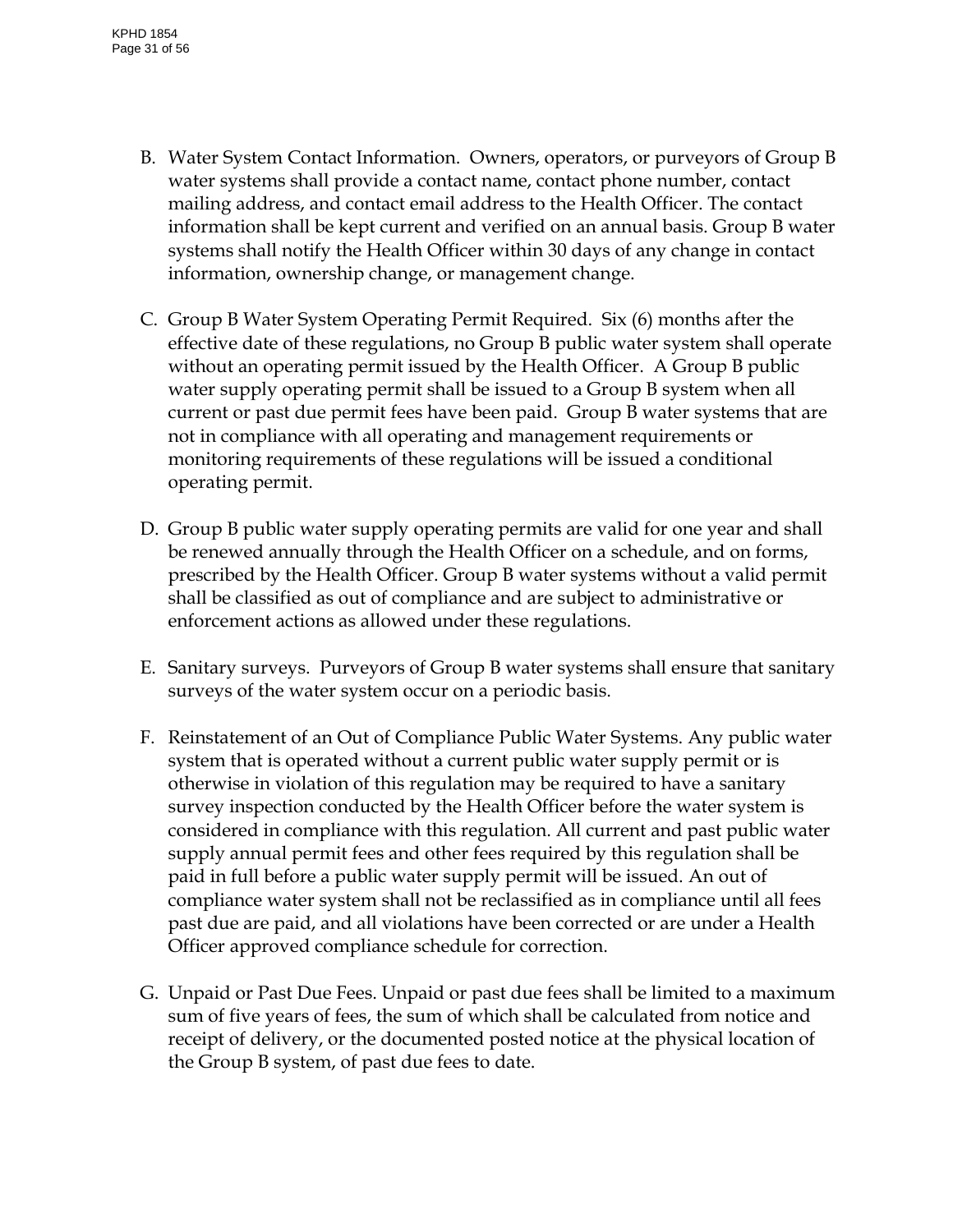- H. Transfer of Permit. A transfer of a Group B public water system permit will be required at the time a public water system is transferred from one public water system owner to another, or whenever the name of the public water system is changed. The purveyor or water system owner shall submit written documentation to the Health Officer within thirty (30) days of any transfer of ownership or change in name of the public water system. At a minimum, the information provided shall include the names, addresses, and telephone numbers of the new owners and emergency contact persons for the public water system.
- I. Financial Viability. The water system shall maintain financial viability through the collection of funds sufficient to maintain and operate the water system under normal demand and reasonable emergency repair conditions.
- J. Conditions of approval. The water system shall remain in compliance with the requirements of this regulation, all original conditions of approval, and/or subsequent amended approval conditions. Water systems failing to maintain the conditions of approval, or have an identified significant deficiency shall be deemed an out of compliance water supply, and are subject to enforcement measures provided for in Section 12 of these regulations.
- K. Reporting of Monitoring Results. Unsatisfactory bacteria test results and chemical MCL violations shall be reported, by the certified testing laboratory and the water system, to the Health Officer within 24 hours of completing the testing method or receiving the test results.
- L. Complaints. Pursuant to RCW 43.20.240 complaints regarding the operation, maintenance, water quality or water quantity shall be corrected within a reasonable time frame to protect public health. The water system owner or purveyor shall confer with Health Officer to establish a timeline and plan of action to resolve complaints.
- M. Water System Maintenance. For those water systems under the jurisdiction of the Health Officer, amendments to approved water system designs shall be developed and submitted in accordance with Section 8 of these regulations. Exceptions to this requirement will be made for routine maintenance and emergency repairs.
- N. Health Officer Sample Collection. For public water systems under the jurisdiction of the Health Officer that fail to perform the required bacteriological or nitrate analysis within six (6) months after the due date of the analysis, the Health Officer may sample and perform any required analyses, after adequate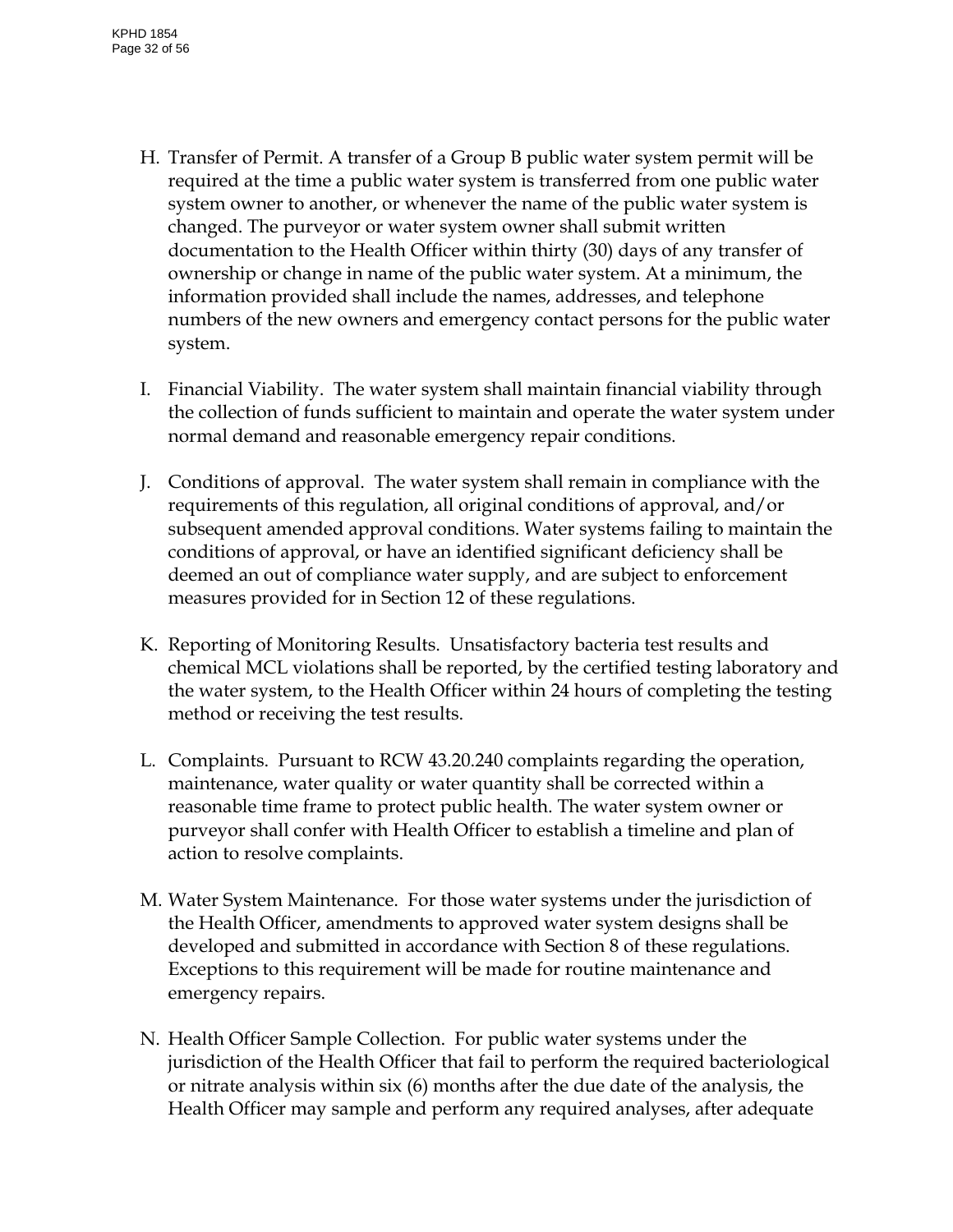notice is provided, and charge a fee for service in accordance with the fees established by the Health Board. The water system shall be classified as out of compliance until the fee is paid in full.

- O. Additional Monitoring. Additional physical, chemical, or biological tests may be performed by the Health Officer, after adequate notice is provided, due to the lack of action by the water system owner or manager, or in the event of an actual or suspected contaminated water supply. The Health Office may charge a fee for such service in accordance with the current fee schedule established by the Health Board. The water system shall be classified as out of compliance until the fee is paid in full.
- P. Notice to Title. After adequate notice, the Health Officer may record a notice to title on each of the properties served by the water system, indicating that the property is served by an out of compliance water system if the system fails to meet the requirements of this regulation. Recording costs to extinguish the notice to title will be the responsibility of the property owner served by the water system. The water system shall be classified as out of compliance until the fee is paid in full.
- Q. Satellite Management Agency (SMA) Requirements
	- 1. All Group B public water systems approved after July 22, 1995, shall be managed and operated by an approved SMA. Water systems may be owned, or managed and operated by an approved Group A water system if located within the Group A water system service area.
	- 2. Satellite Management Agency Contracts. When required, a copy of the contract between the water system owner and SMA shall be submitted to the Health Officer for review and approval. Water systems whose SMA contracts lapse, expire, or are no longer in affect will be determined to be in violation of this chapter and deemed an out of compliance water supply.
	- 3. Existing public water systems under the jurisdiction of the Health Board with ongoing operational, managerial, and/or water quality problems that pose a threat to public health may be required to be managed and operated by an SMA or be subject to receivership pursuant to RCW 43.70, and Kitsap County's Coordinated Water System Plan. These problems may include but not be limited to the following.
		- a. Documented ongoing funding problems that cause the water system to fall out of compliance with state and local drinking water regulations.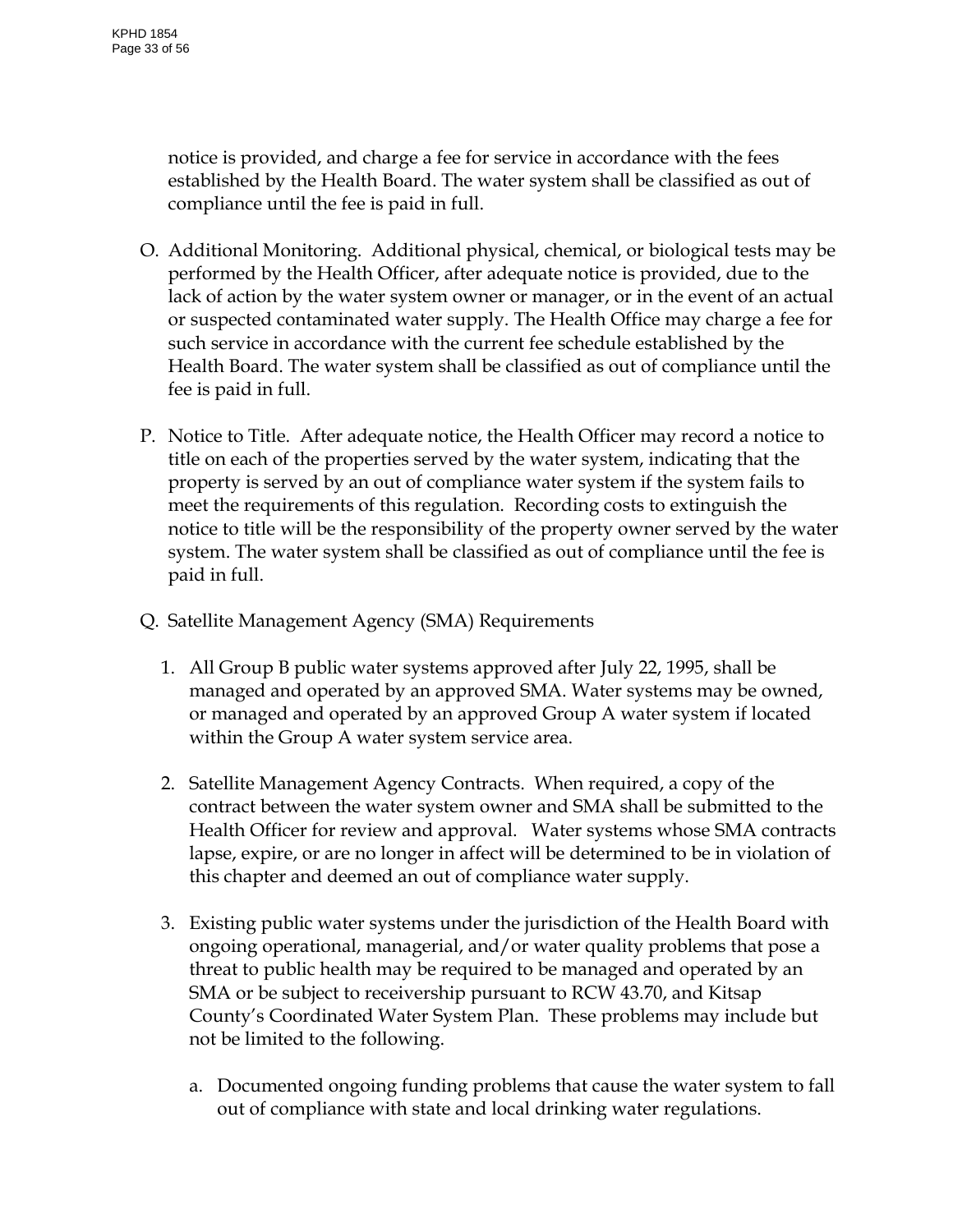- b. Documented ongoing water system infrastructure problems that result in any of the following: loss of water, inadequate water pressure, or significant delays in the replacement of parts critical to the proper operation of the water system which is meant to prevent adverse impacts to public health.
- c. Documented ongoing poor operation and management of the water system to include, but not be limited to:
	- 1. Failure to collect water quality samples; or
	- 2. Failure to address ongoing water quality problems; or
	- 3. Failure to repair system leaks, cross connections, or other system problems that would potentially cause pathogens to enter into the water system.
- R. Reliability and Continuity of Service
	- 1. All public water systems shall provide an adequate quantity and quality of water in a reliable manner at all times.
	- 2. No person shall store chemicals or other pollutants in an approved sanitary control area of a public water supply source.
	- 3. In determining whether a proposed public water system or an expansion or modification of an existing system can provide an adequate quantity of water, the Health Officer shall consider the immediate as well as the reasonably anticipated future needs of the system's consumers.
	- 4. In determining whether an existing public water system is providing an adequate quantity of water, the Health Officer shall consider the needs of the system's existing consumers exclusively, unless, in the Health Officer's discretion, consideration of the needs of potential consumers is in the public interest.
	- 5. The purveyor shall ensure the system is constructed, operated and maintained to protect against failures of the power supply, treatment process, equipment, or structure with appropriate back-up facilities. Security measures shall be employed to assure the water source, water treatment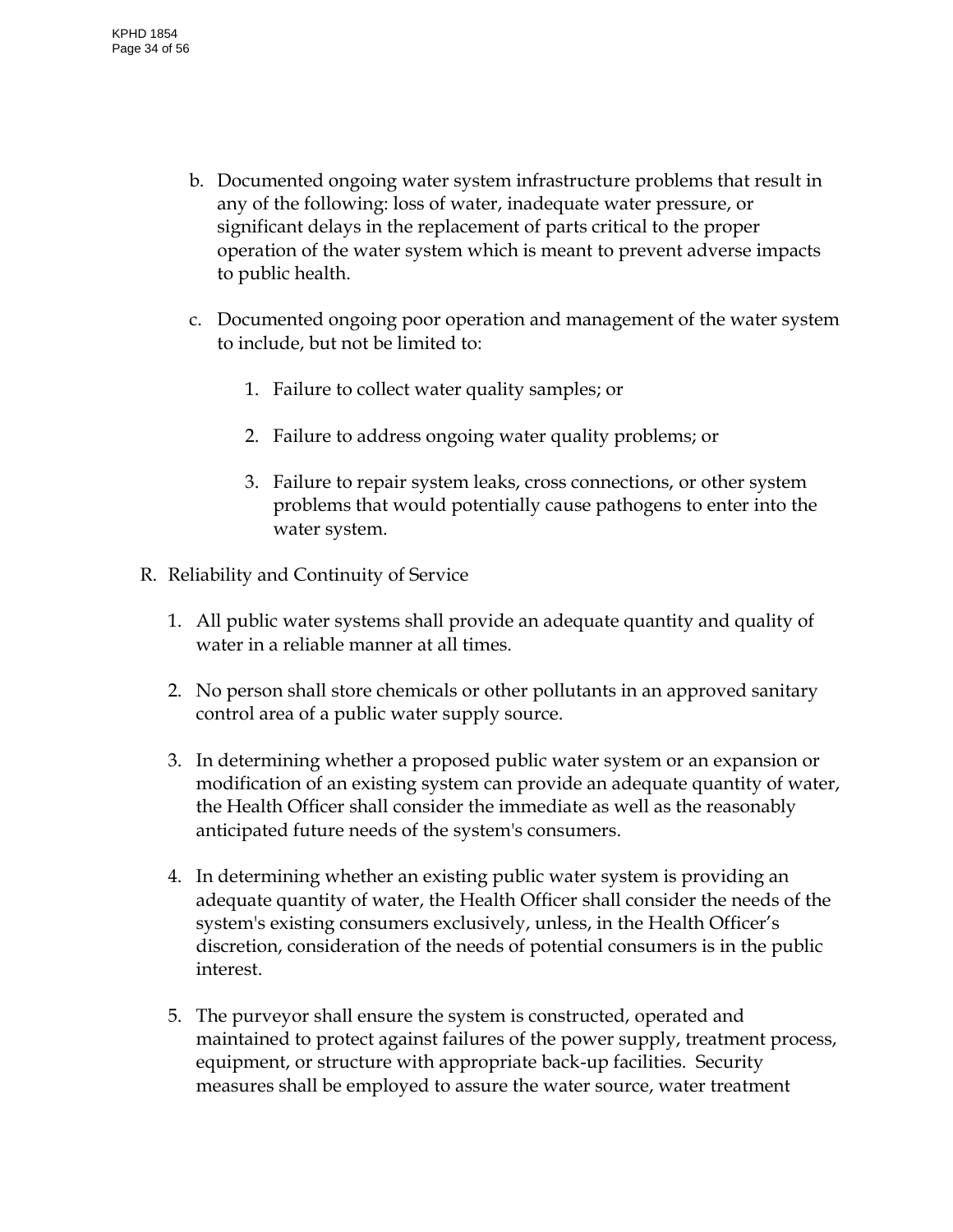processes, water storage facilities and the distribution system are under the strict control of the purveyor.

- 6. Water pressure at the customer's service meter, or property line if a meter is not used, shall be maintained at the approved design pressure under peak hourly design flow conditions. In no case shall the pressure be less than thirty (30) psi (for systems built in 1982 or later) unless under fire flow conditions at which time the pressure shall not be less than twenty (20) psi.
- 7. Water use restrictions as a designed operation practice shall not be allowed.
- 8. No intake or other connection shall be maintained between a public water system and a source of water not approved by the Health Officer.
- 9. A purveyor shall provide the Health Officer with the current names, addresses and telephone numbers of the owners, operators and emergency contact persons for the system, including any changes to this information. The purveyor shall also maintain twenty-four-hour phone availability and shall respond to customer concerns and service complaints in a timely manner.
- 10. Provisions shall be planned for continuity of water service to the customers during any change in or transfer of utility or managerial responsibilities. No purveyor shall end utility operations without providing written notice to all customers and the Health District at least one year prior to termination of service and shall comply with all other requirements specified in WAC 246- 291-250.
- S. Responsibilities and Requirements for Owners Conveying Property. Within six (6) months of the effective date of these regulations, owners of property served by a Group B water system or private water supply that intend to convey ownership of the property shall submit an application to the Health Officer, at least 30 days prior property transfer, to request a written evaluation and disclosure of the water supply's functionality and compliance status with respect to applicable regulations, permits, and conditions of approval, according to the following:
	- 1. For a private water supply or Group B public water system, the owner or their authorized agent shall:
		- a. Submit a completed "Water Status Report" application form to the Health Officer; and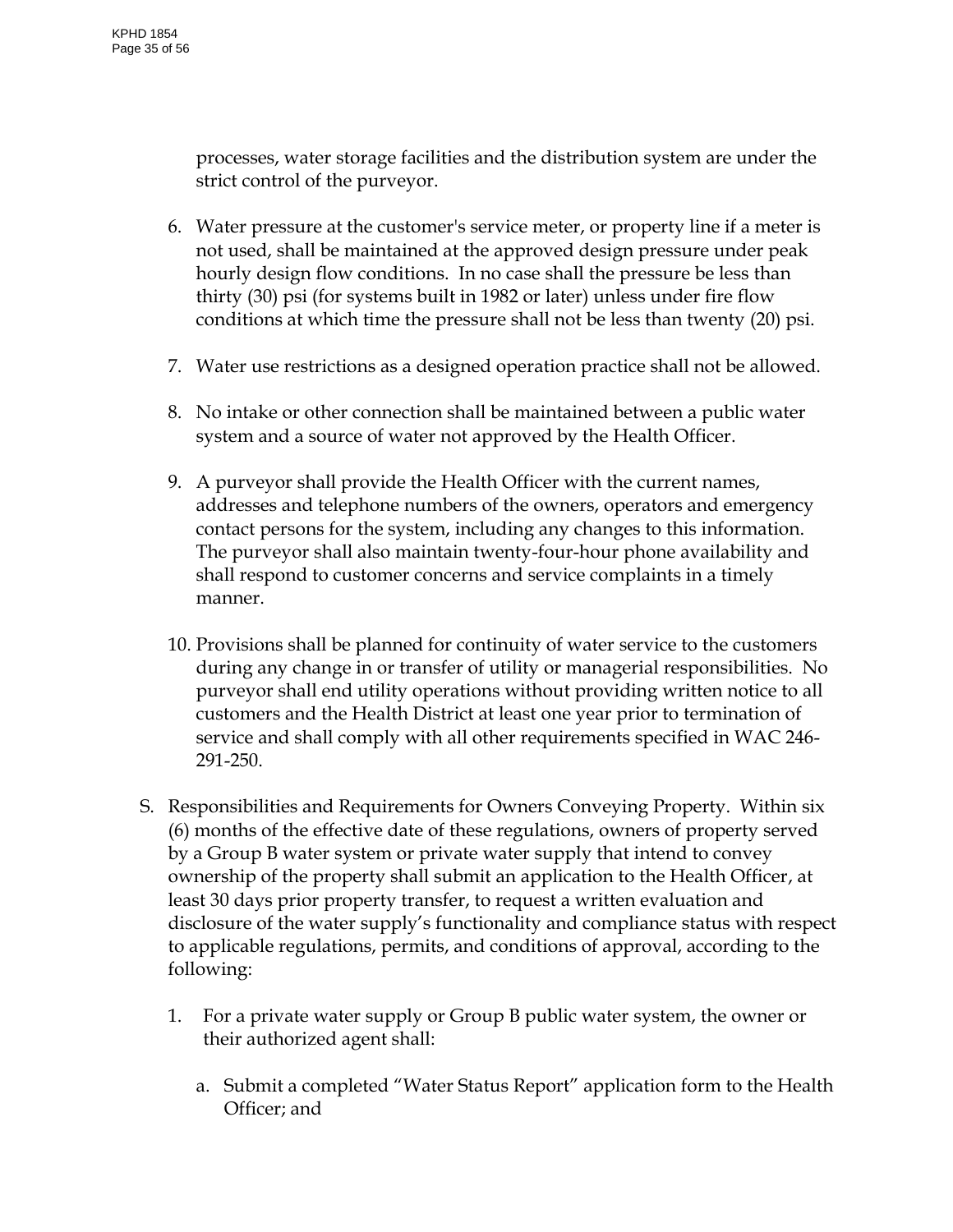- b. Provide a satisfactory bacteriological water sample result collected by a qualified individual, and analyzed by a Washington State accredited laboratory. The sample obtained from the water supply shall be free of residual chlorine. The sample must be collected from within the last twelve (12) months prior to the application; and
- c. Provide a nitrate chemical analysis collected by a qualified individual, and analyzed by a Washington State accredited laboratory. The sample must be collected from within the last thirty-six (36) months prior to the application; and
- d. Allow Health Officer inspection and evaluation of the drinking water supply or system; and
- e. Provide information about any other wells or water supplies located on or serving the subject property; and
- f. Provide the Health Officer's written evaluation of the drinking water supply or system to the buyer, or receiver, of the property prior to property transfer.
- 2. Upon receipt of a completed "Water Status Report" application form and applicable inspection and monitoring reports, the Health Officer shall, within seven (7) business days of receipt of the application:
	- a. Conduct a search and review of available records for the subject water supply or system; and
	- b. Evaluate and determine if the drinking water supply is in compliance with the applicable regulations in effect at the time the system was approved, or believed to be constructed, and any ongoing management requirements for the water system or supply; and
	- c. Issue the written summary and evaluation report to the applicant.
- 3. Items of Non-Compliance that Require Immediate Correction. If identified during the records review and/or site evaluation, the Health Officer shall notify and require correction, by the owner/purveyor, of any of the following items pursuant to the requirements of this Regulation: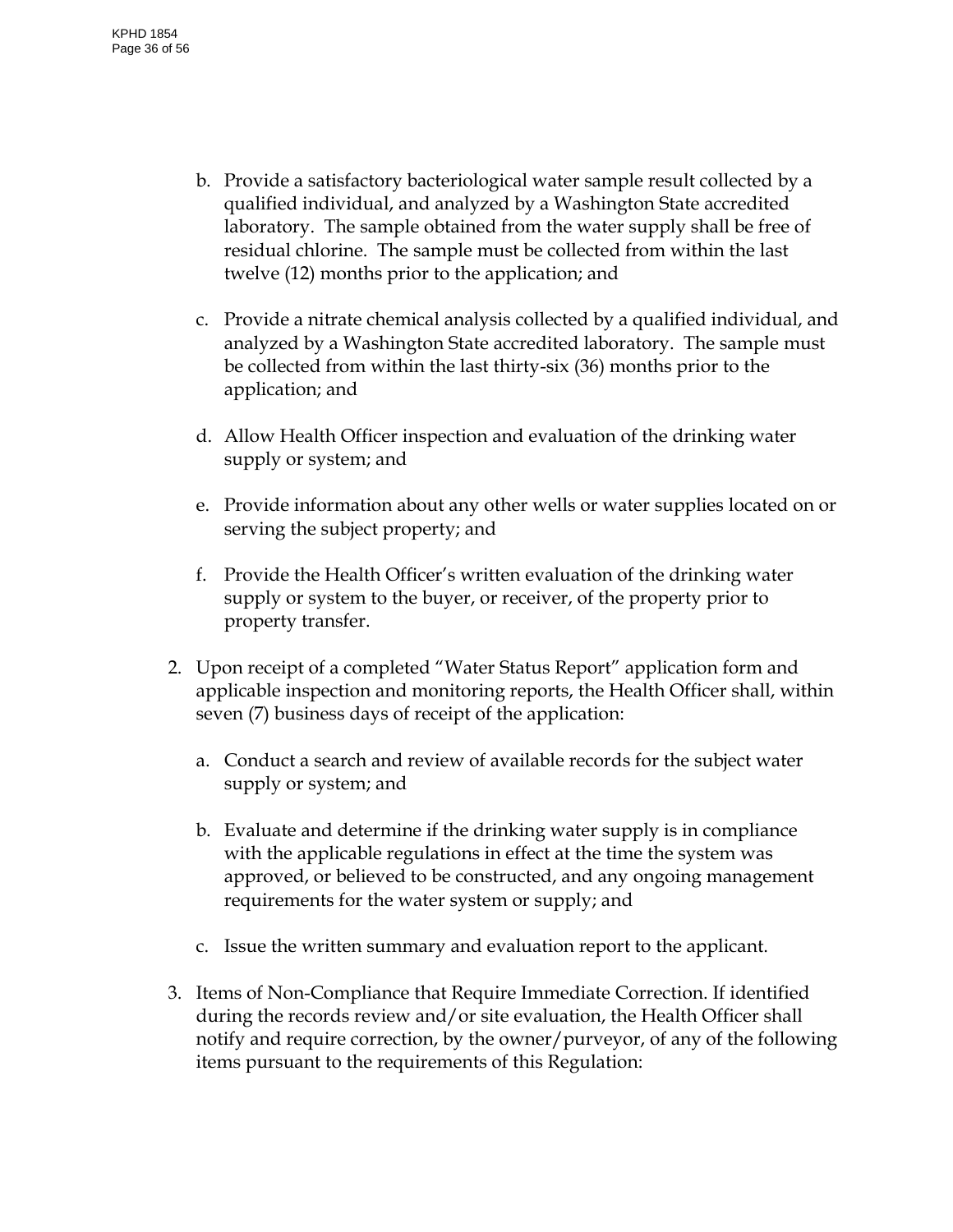- a. Significant deficiencies with the water supply or components thereof, that pose a threat to public health or the continued functionality of the system.
- b. Use or operation of the drinking water system in violation of its approved use or design capacity.
- c. Current monitoring results for either a private water supply or public water system.
- d. A Group B public water system without a current operating permit.
- e. Outstanding permit fees.
- 4. Other Items of Non-Compliance. Items of non-compliance that do not pose an immediate threat to public health or fall under the criteria described in Section 9.R.3., above, shall be noted by the Health Officer on the evaluation report. It is the intent of these regulations that any of these other items of noncompliance be addressed and corrected in good faith by the current property owner and/or the prospective property owner through the property conveyance process.
- 5. Following the legal correction of items of non-compliance, and verification of correction by the Health Officer, the owner or applicant may submit an application for an amended water status report.
- 6. Period of Validity. Health Officer water status reports required under this section are valid for the one year from the date of the last evaluation report issued, regardless of how often the property is conveyed during such period.

# <span id="page-36-0"></span>**SECTION 10. GROUP B WATER SYSTEM MONITORING REQUIREMENTS**

- A. The requirements of WAC 246-291-300 and 246-291-360, or as amended by the State Board of Health, are hereby adopted by reference.
- B. Monitoring Requirements
	- 1. Routine drinking water samples and all other samples shall be collected by the water system purveyor, their authorized representative, or other qualified individual.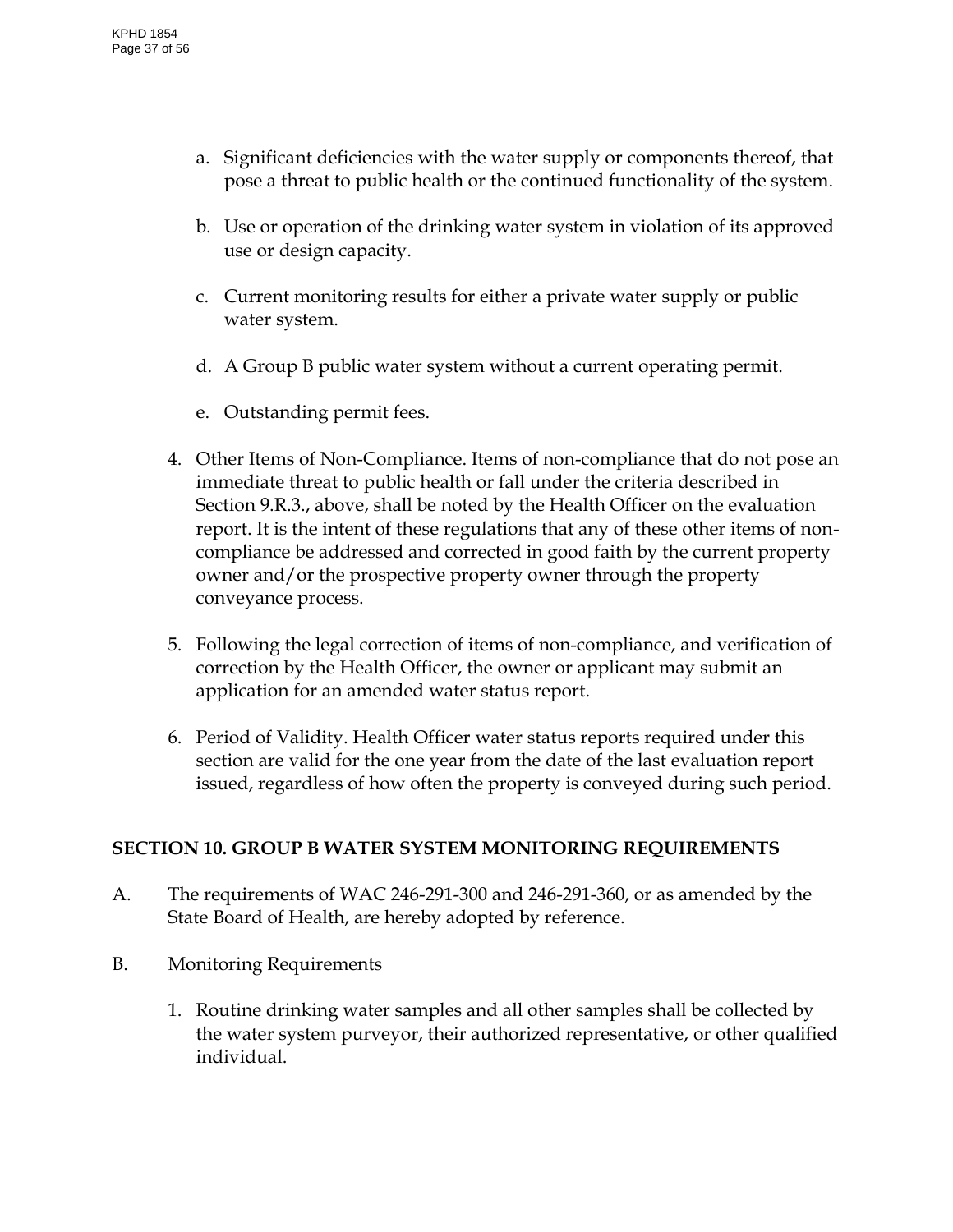- 2. Group B water systems shall obtain a minimum of one routine bacteriological monitoring sample once every 12 months, unless an increased frequency is required by the Health Officer. Monitoring samples shall be collected from the distribution system or as directed by the Health Officer.
- 3. Group B water systems shall obtain a nitrate monitoring sample from each source or well field every 36 months, unless an increased frequency is required by the Health Officer.
- 4. Group B water systems shall monitor for other substances as directed by the Health Officer.
- C. Maximum Contaminant Level (MCL) Violations and Follow-up Action
	- 1. Group B water systems shall comply with the standards of water quality identified in Appendix A. If any substance exceeds its MCL, the purveyor shall ensure follow up action is taken as described in these regulations.
	- 2. When a primary chemical MCL violation occurs, the purveyor of a Group B water system shall ensure the following action is taken:
		- a. Notify the Health District within twenty-four (24) hours; and
		- b. Notify the water system users within twenty-four (24) hours; and
		- c. Determine the cause of contamination; and
		- d. Take corrective action, which may include the installation of treatment, as directed by the Health Officer.
		- e. The Health Officer may require additional monitoring for confirmation of results.
	- 3. When a primary chemical MCL violation occurs, the Health Officer may require an increased frequency for monitoring and/or installation of a water treatment device designed by a professional engineer.
- D. Bacteriological MCL Violations and Follow-up Action
	- 1. Repeat Samples. When a routine coliform monitoring sample is unsatisfactory, the purveyor shall ensure collection and submittal of a set of two (2) repeat samples within five (5) days of receiving notification of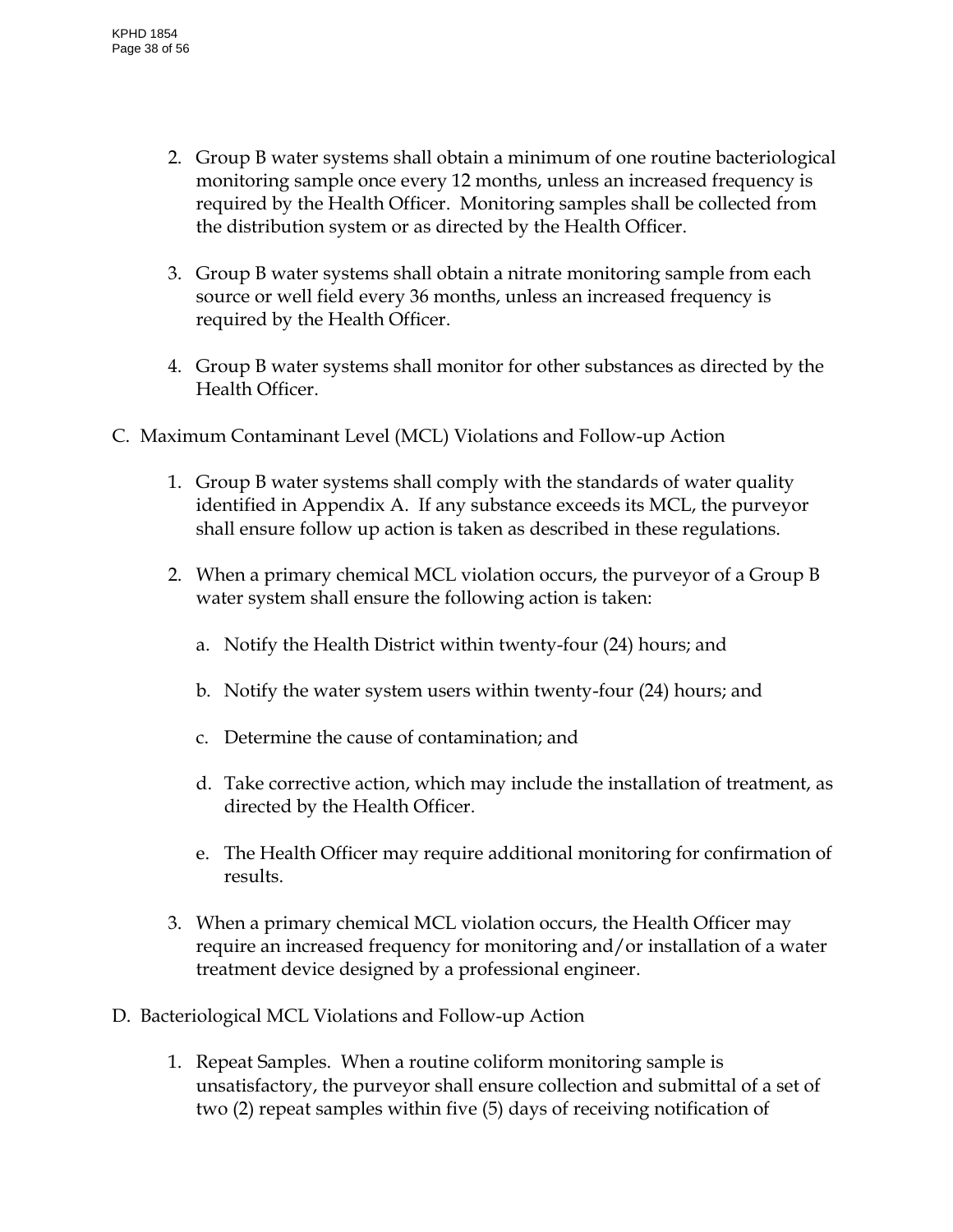unsatisfactory results. One sample shall be taken from the source, if feasible, and the other from another point in the distribution system. A chlorine residual result shall be provided with any repeat sample.

- 2. Coliform Violation. For repeat samples with the presence of *E.Coli*, or if coliform bacteria are found in a follow up sample to an *E. Coli* positive routine sample, the purveyor shall complete the following actions:
	- a. Notify the Health Officer within twenty-four (24) hours; and
	- b. Provide a boil water notice, either in writing or by telephone, to water system users within twenty-four (24) hours; and
	- c. Perform an assessment to determine the source of the contamination.
	- d. Following any corrective action, an additional set of two (2) compliance samples shall be collected within five (5) days, both samples in a set of repeats shall test satisfactory to obtain water system compliance and return to the annual monitoring frequency, or other monitoring frequency established by the Health Officer. One sample shall be taken from the source, and the other from another point in the distribution system. A chlorine residual result shall be provided with any repeat sample.
- 3. For coliform violations, the Health Officer may issue a Boil Water Notice to the water system. When circumstances dictate a broader and/or more immediate notice be given to protect public health, the Health Officer may require notification by whatever means necessary.
- 4. In the event disinfection is required of a Group B water system due to repairs, improvements, or an MCL violation, it shall be the responsibility of the purveyor or authorized representative to provide notification, either in writing or by telephone, to each user on the system, 24 hours prior to disinfection taking place.
- E. Secondary MCL Violation. In the event that monitoring sample shows a violation of the secondary MCLs or secondary physical characteristics as listed in WAC 246-291- 170, the purveyor of a Group B water system shall notify the Health Officer within 30 days and take corrective action as directed the Health Officer.
- F. The Health Officer shall determine the follow-up action for a Group B water system for substances not included in WAC 246-290 or WAC 246-291.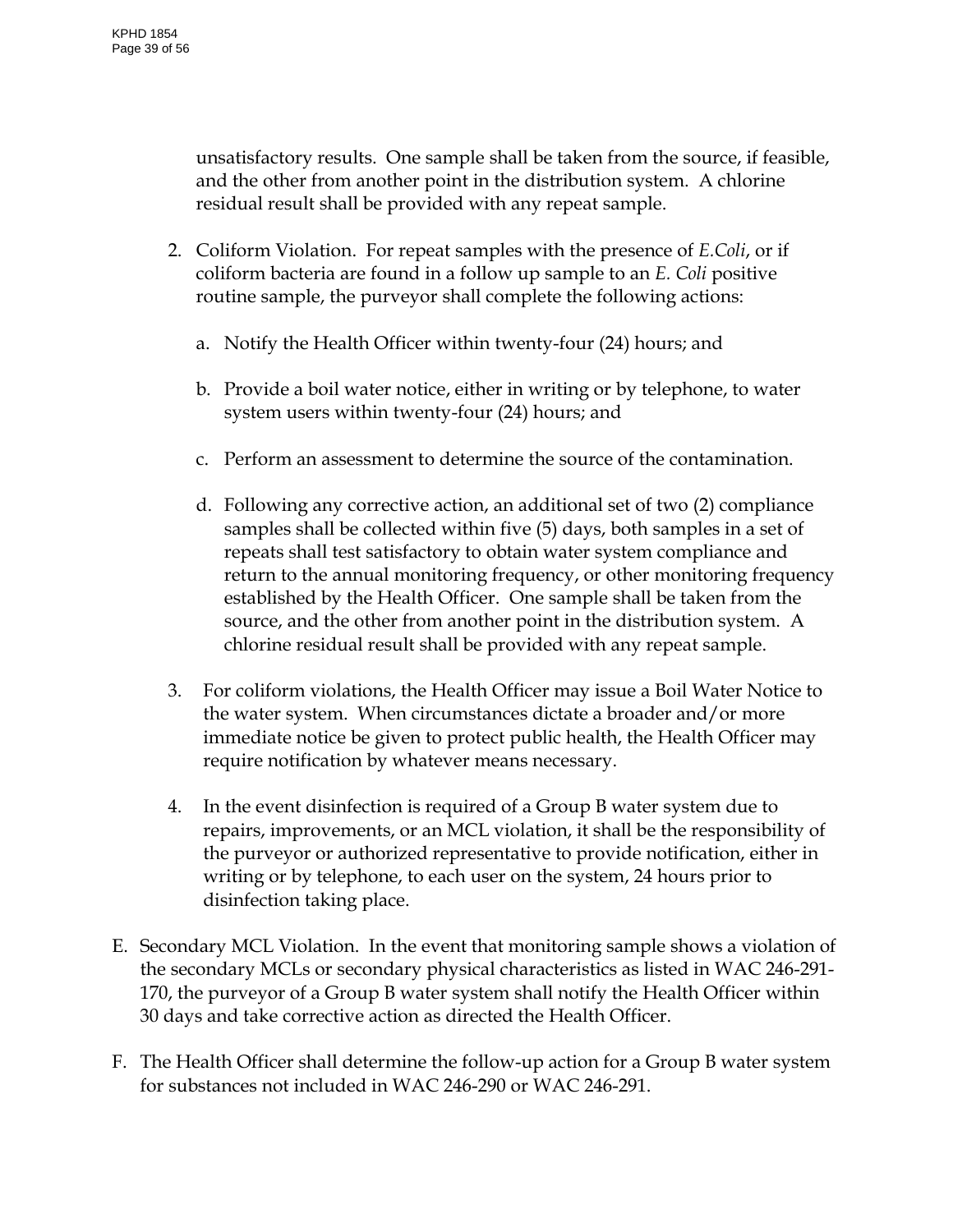#### <span id="page-39-0"></span>**SECTION 11. WAIVERS**

- A. Purpose and Intent
	- 1. The purpose of this section of these regulations is to provide a means for owners, or their agents, to:
		- a. Identify the applicable section(s) of these regulations that their project proposal cannot meet due to site specific conditions;
		- b. Explain why the project proposal cannot meet the regulations;
		- c. Propose mitigation measures for the regulation(s) that cannot be met; and
		- d. Justify why, and how, the proposed mitigation will meet the intent of the regulation(s) and protect public health.
	- 2. It is the intent of this section of these regulations to protect public health and to meet, or exceed, the minimum requirements of these regulations as justification for a waiver request.
	- 3. It is not the intent of this section to provide a means to subvert, or bypass, these regulations when they can reasonably be met.
- B. General and Application Requirements
	- 1. The Health Officer may grant a waiver to these regulations, or to the requirements of WAC 246-291, if:
		- a. The waiver request is evaluated by the Health Officer on an individual, site-by-site, application-specific basis; and
		- b. The Health Officer determines that the waiver application is consistent with the standards in, and the intent of, these regulations and WAC 246- 291.
	- 2. Waiver requests shall be submitted to the Health Officer on forms, and with fees, specified by the Health Officer and shall generally be included with a Building Site Application, Building Clearance Application, Well Site Inspection Application, or Water System Design Plan.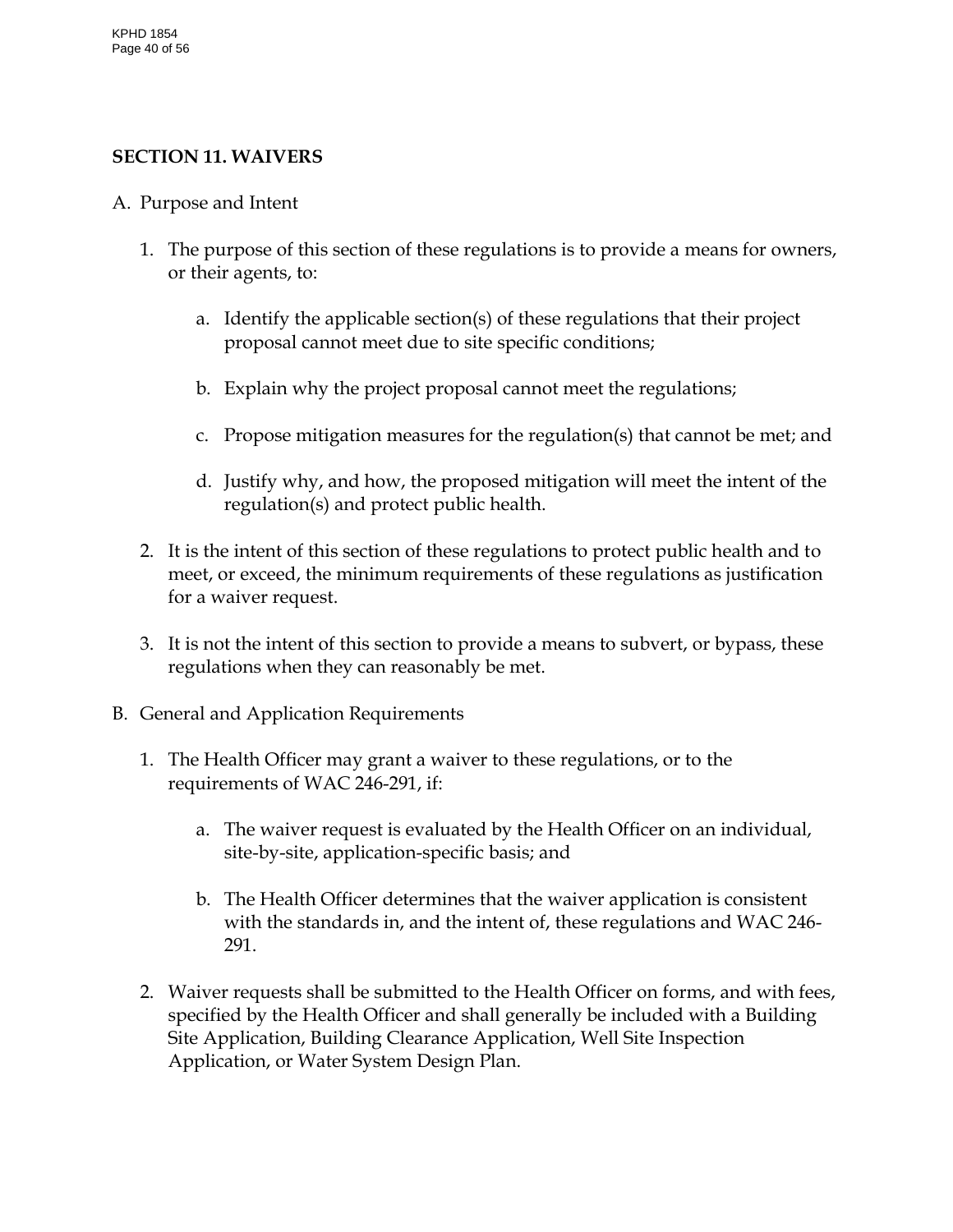- 3. Waiver applications shall be valid concurrent with the timelines applicable to the Building Site Application, Building Clearance Application, Well Site Inspection, or water system design plan that it has been submitted with. Waiver requests shall not be transferable to other applications.
- 4. Well setback waiver justification may include, but is not limited to:
	- a. A water well report of the well in question or of the nearest well of similar depth or anticipated depth.
	- b. Accumulated depth of impermeable strata that the well penetrates.
	- c. The presence of a bentonite surface seal.
	- d. The slope and direction of drainage and whether it is away from the well, toward any potential source of contamination or vice versa.
- 5. When a waiver to protective covenant(s) is sought, the applicant will show that reasonable effort has been made to attain the required covenant(s). Final determination of whether a reasonable effort has been made will be at the discretion of the Health Officer. Reasonable effort may include, but is not limited to: written denial by the affected adjacent property owner(s) or returned receipt of certified mail indicating lack of response to the request.
- 6. No waiver shall be granted which would in any way tend to jeopardize the public health, safety, welfare or in any way tend to interfere with or prejudice the rights of others to the comfortable enjoyment of life and property. No waiver shall be granted which would authorize design and installation contrary to the laws of the State of Washington, including Chapter 246-290 WAC and Chapter 246-291 WAC, as now or hereafter amended.
- 7. The Health Officer may deny waiver requests when:
	- a. Adequate mitigation and justification has not been provided to demonstrate that the intent of these regulations can still be met if the waiver request is approved;
	- b. Sufficient explanation has not been provided as to why the regulations cannot be met in full; and/or
	- c. The waiver request is incomplete or incorrect.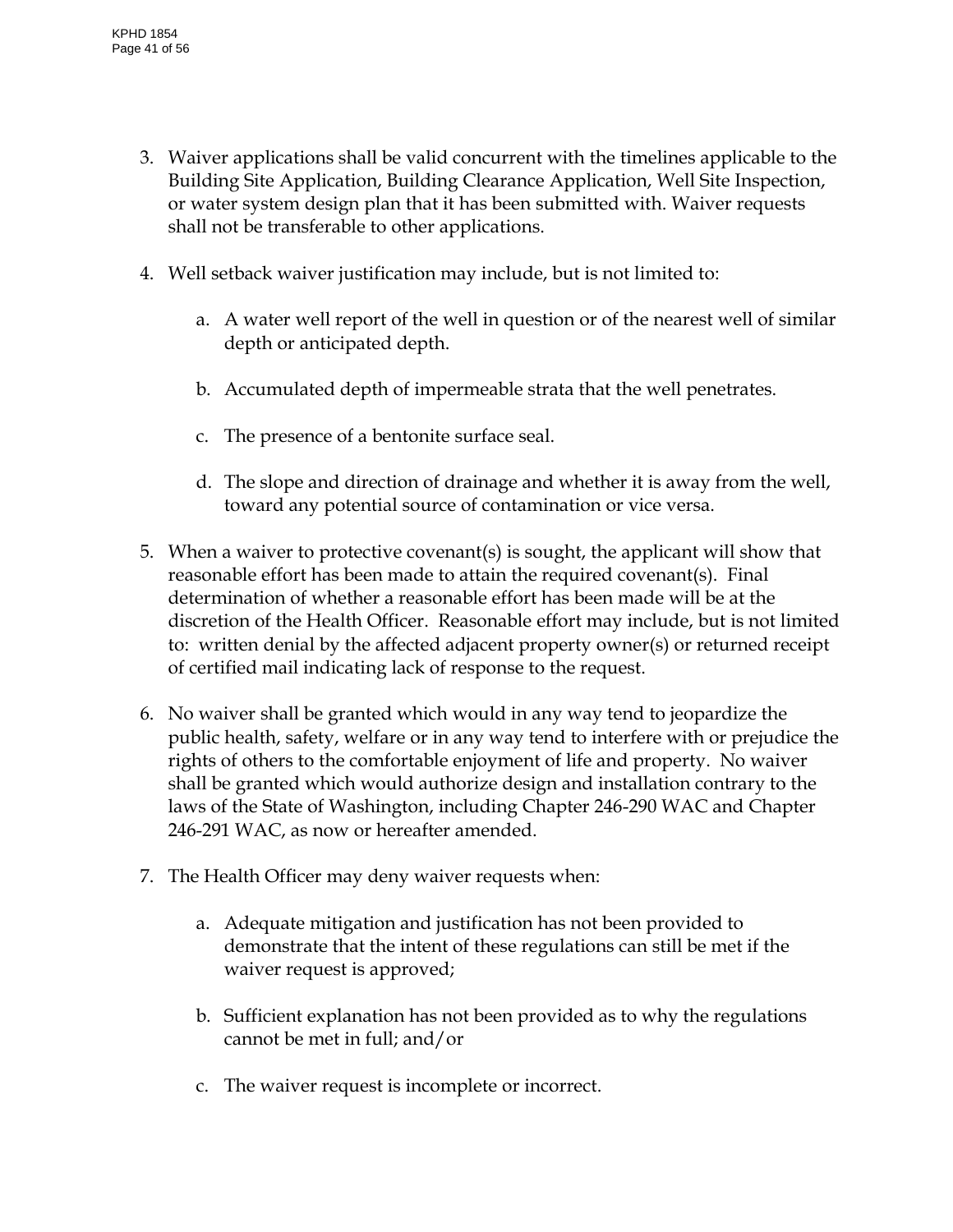8. When the Health Officer has denied a specific waiver request, the applicant may resubmit another waiver request in accordance with the requirements of these regulations.

# <span id="page-41-0"></span>**SECTION 12. ENFORCEMENT**

### A. Right of Entry

- 1. Whenever necessary to inspect to enforce or determine compliance with the provisions of these regulations, and other relevant laws and regulations, or whenever the Health Officer has cause to believe that a violation of these regulations has or is being committed, the Health Officer may, in accordance with federal and state law, seek entry of any building, structure, property, or portion thereof, at reasonable times to inspect the same.
- 2. Prior to entering any building, structure, property, or portion thereof, the Health Officer shall attempt to secure the consent of the owner, occupant, or other person having apparent charge, or control, of said building, structure, property, or portion thereof.
	- a) In attempting to contact the owner, occupier, or other persons having apparent control of said building, structure, property, or portion thereof, the Health Officer may approach said building or structure by a recognizable access route leading to said building or structure.
	- b) If such building, structure, property, or portion thereof is occupied, the Health Officer shall present identification credentials, state the reason for the inspection, and request entry.
- 3. If consent to enter said building, structure, property, or portion thereof is not provided by the owner, occupier, or other persons having apparent control of said building, structure, property, or portion thereof, the Health Officer may enter said building, structure, property, or portion thereof only to the extent permitted by federal and state law.
- 4. If consent to enter said building, structure, property, or portion thereof is not provided by the owner, occupier, or other persons having apparent control of said building, structure, property, or portion thereof, the Health Officer shall also have recourse to any other remedies provided by law to secure entry, including but not limited to search warrants.
- B. Violations, Notice, Remedies, and Penalties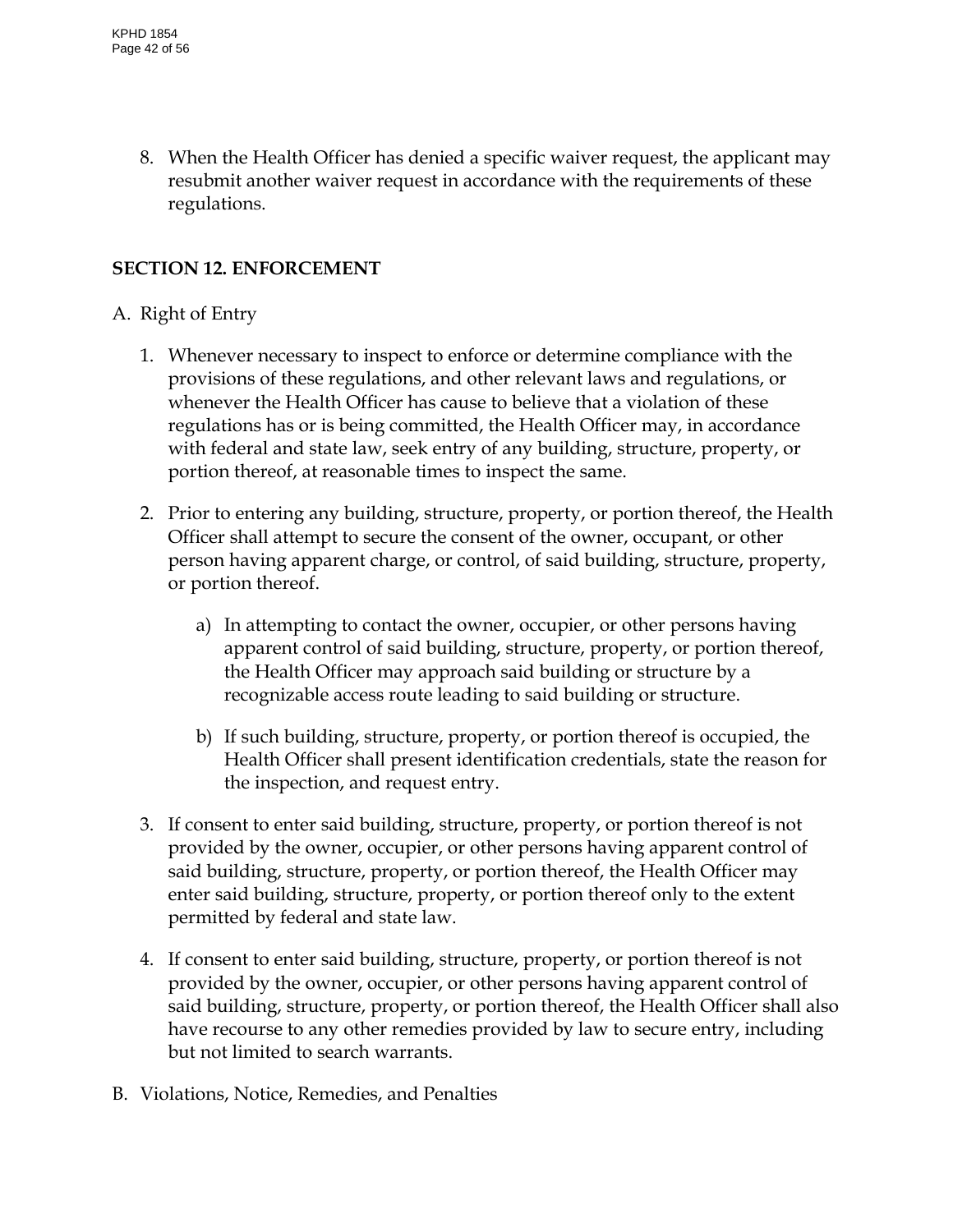- 1. Violations
	- a) Violations of these regulations may be addressed through the remedies and penalties provided in this section.
	- b) Each violation of these regulations shall be a separate and distinct offense and in the case of a continuing violation, each day's continuance shall be a separate and distinct violation.
	- c) The Health Officer may investigate alleged or apparent violations of these regulations. Upon request of the Health Officer, the person allegedly or apparently in violation of these regulations shall provide information identifying themselves.
- 2. Notice and Order to Correct Violation
	- a) Issuance. Whenever the Health Officer determines that a violation of these regulations has occurred or is occurring, they may issue a written notice and order to correct violation to the property owner, or to any person causing, allowing, or participating in the violation.
	- b) Content. The notice and order to correct violation shall contain:
		- (1) The name and address of the property owner or other persons to whom the notice and order to correct violation is directed;
		- (2) The street address, tax assessor account number, or other description for identification of the building, structure, or land upon or within which the violation has occurred or is occurring;
		- (3) A description of the violation and a reference to that provision of these regulations which has been, or is being, violated;
		- (4) A statement of the action, or actions, required to be taken to correct the violation and a date or time by which the correction is to be completed;
		- (5) A statement that each violation of this regulation shall be a separate and distinct offense, and in the case of a continuing violation that each day's continuance shall be a separate and distinct violation;
		- (6) A statement that the failure to obey this notice may result in the issuance of a notice of civil infraction, and/or the assessment of an administrative remedy, and/or, if applicable, the imposition of criminal penalties; and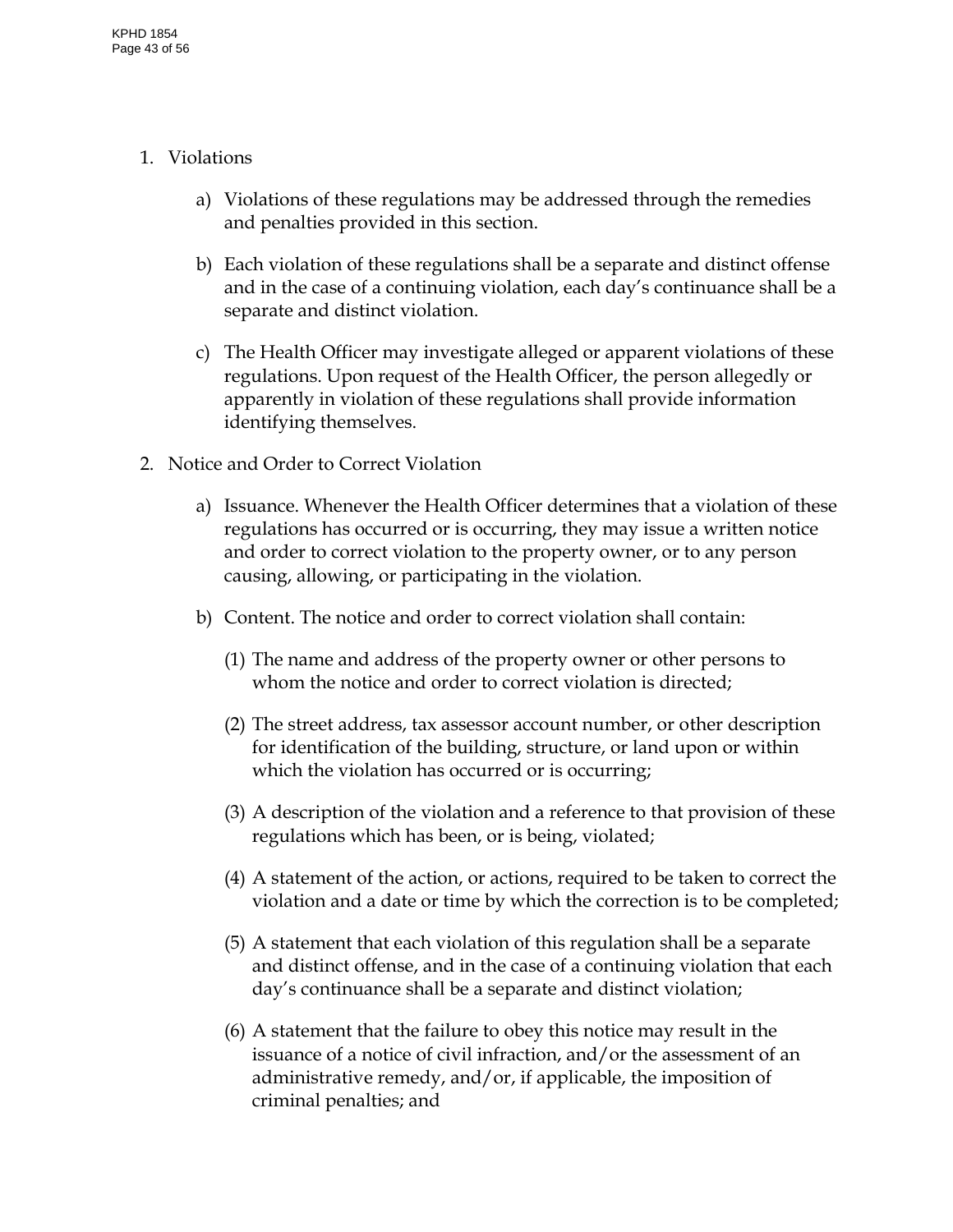- (7) A statement that the person to whom the notice and order is directed can appeal the order to the Health Officer in accordance with the appeal procedures of these regulations.
- c) Receipts and/or Reports of Corrective Actions Completed. The notice and order to correct violation may also include a statement requiring the person to whom the notice and order to correct violation is directed to produce receipts and/or reports to demonstrate compliance with an order issued by the Health Officer.
- d) Service of Order. The notice and order to correct violation shall be served upon the person to whom it is directed, either personally, via electronic mail, physical posting, or by mailing a copy of the order by first class and/or certified mail postage prepaid, return receipt requested, to such person at his/her last known address.
- e) Extension. Upon written request received prior to the correction date or time, the Health Officer may extend the date set for corrections for good cause. The Health Officer may consider completed or proposed mitigation measures, substantial completion of the necessary correction, and/or unforeseeable circumstances that render completion of correction impossible by the date or time established as a good cause.
- f) Supplemental Order to Correct Violation. The Health Officer may at any time add to, rescind in part, or otherwise modify a notice and order to correct violation. The supplemental order shall be governed by the same procedures applicable to all notice and order to correct violations procedures contained in these regulations.
- g) Enforcement of Order. If, after order is duly issued by the Health Officer, the person to whom such order is directed fails, neglects, or refuses to obey such order, the Health Officer may:
	- (1) Utilize any remedy or penalty specified within these regulations; and/or
	- (2) Abate the health violation using the procedures of these regulations; and/or
	- (3) Pursue any other appropriate remedy at law or equity.
- 3. Remedies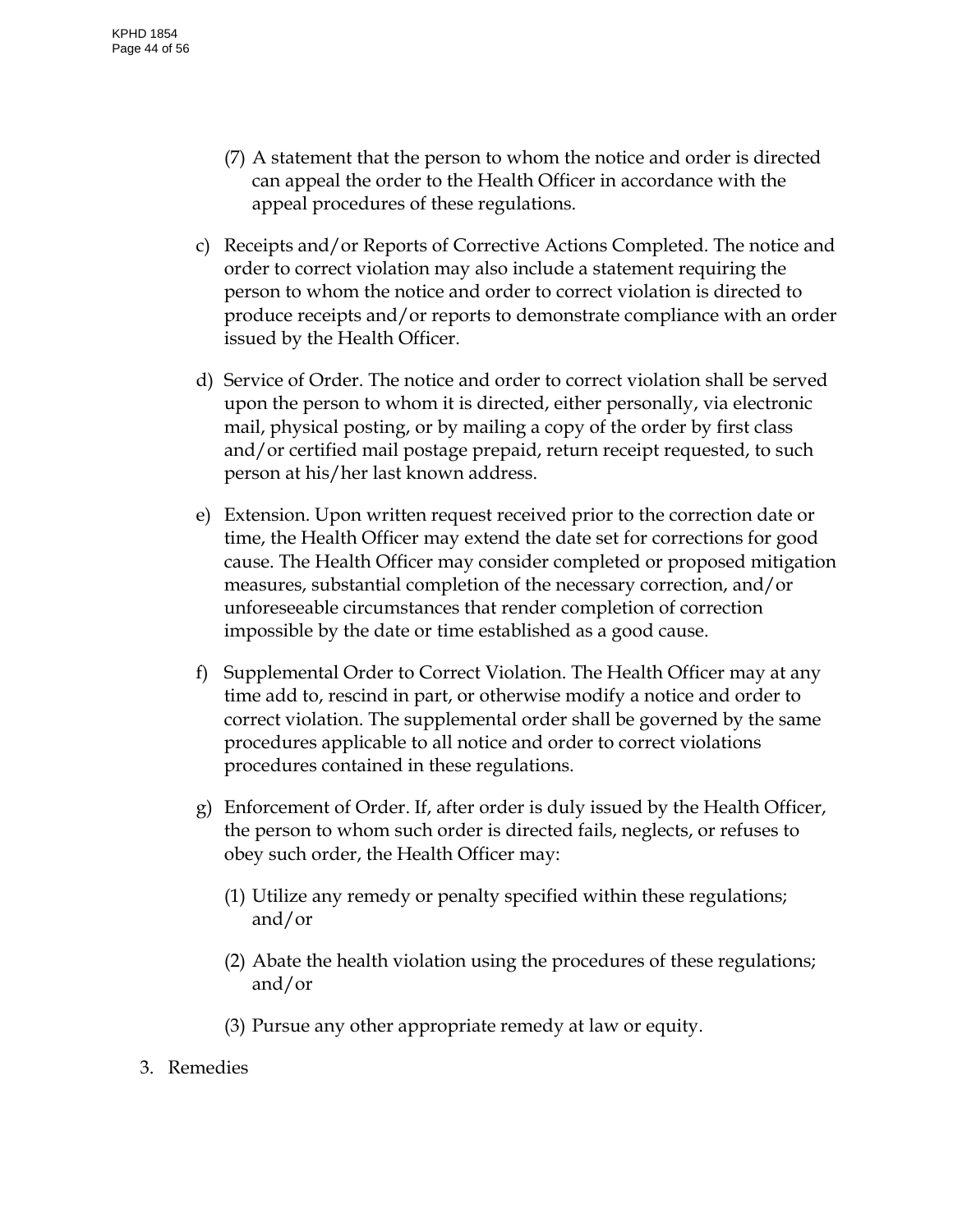- a) Written Assurance of Discontinuance. The Health Officer may accept a written assurance of discontinuance of any act in violation of these regulations from any person who has engaged in such act. Failure to comply with the written assurance of discontinuance shall be a further violation of these regulations.
- b) Written Voluntary Correction Agreement/Compliance Schedule.
	- (1) The Health Officer may accept a written voluntary correction agreement/compliance schedule to attempt to secure voluntary correction of the violation from the person committing, or responsible for, the violation. Failure to comply with the written voluntary correction agreement/compliance schedule shall be a further violation of these regulations.
	- (2) The written voluntary correction agreement/compliance schedule is a contract between the Health Officer and the persons responsible for the violation in which such person agrees to abate the alleged violation within a specified time frame and according to specific conditions.
	- (3) The written voluntary correction agreement/compliance schedule will be in lieu of the issuance of further citations, or other actions as allowed by these regulations, so long as the written voluntary correction agreement/compliance schedule is adhered to as determined by the Health Officer.
	- (4) By entering into a written voluntary correction agreement/compliance schedule, the person responsible for the alleged violation shall waive the right to a hearing before the Health Officer under these regulations or otherwise, regarding the alleged violation.
	- (5) The Health Officer may grant an extension in time, or a modification in the terms, of the agreement if the person responsible for the alleged violation has shown progress towards correction of the violation and no threat to public health is determined to exist.
	- (6) The Health officer may abate the alleged violation in accordance with these regulations if all the terms of the written voluntary correction agreement/compliance schedule are not met, except that the person responsible for the violation shall not have the right to appeal the abatement order.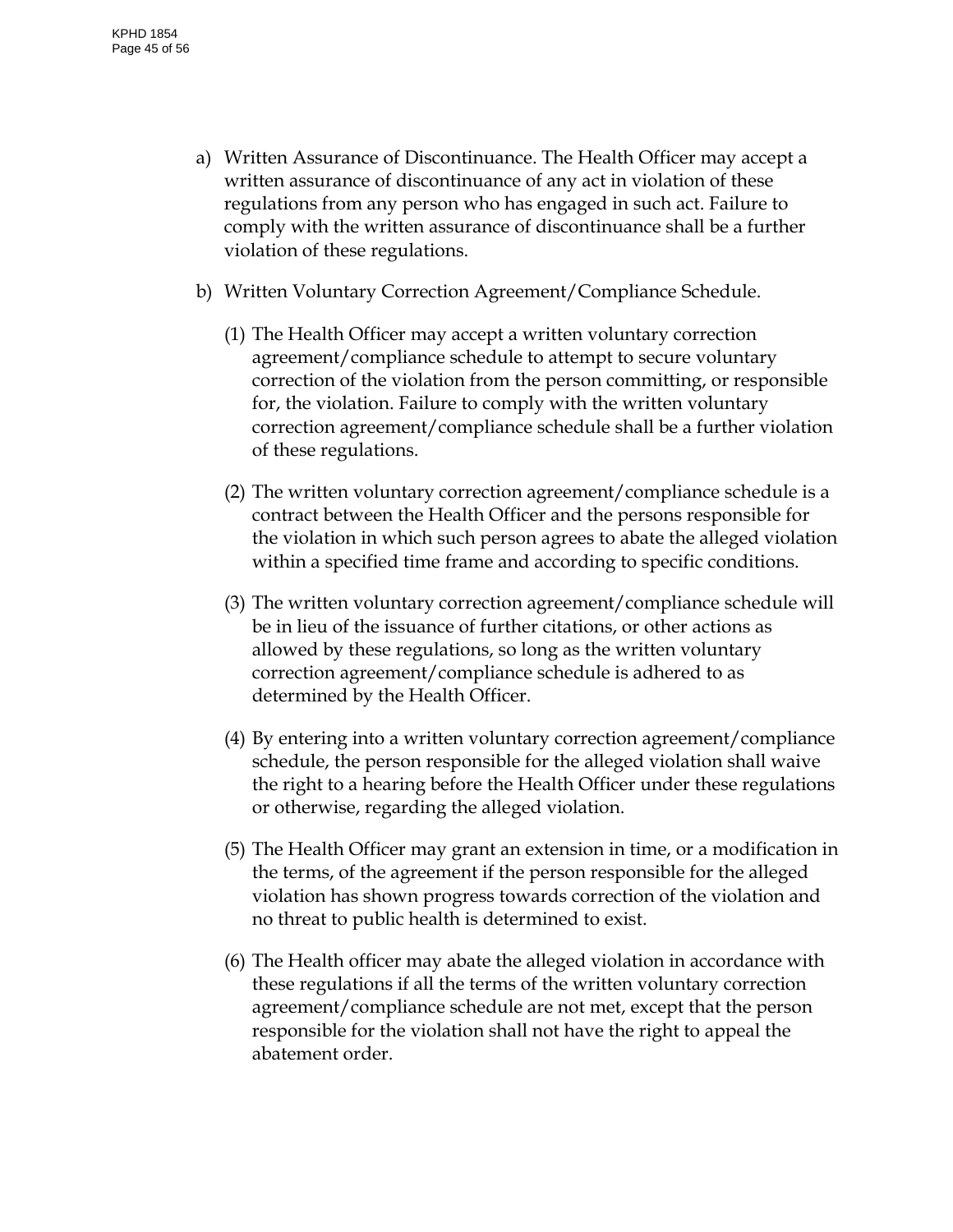- (7) If all the terms of the written voluntary correction agreement/compliance schedule are not met, the person responsible for the alleged violation shall be assessed all costs and expenses of abatement, as set forth in these regulations.
- (8) Content. The written voluntary correction agreement/compliance schedule shall include the following:
	- (a) The name and address of the person responsible for the alleged violation;
	- (b) The street address, assessor's tax identification number, or other description sufficient for identification of the building, structure, premises, or land upon which, or within, the alleged violation has occurred or is occurring;
	- (c) A description of the alleged violation and a reference to the regulation that has been violated;
	- (d) The specific actions to be taken, and a date or time by which each action shall be completed;
	- (e) An agreement by the responsible person that the Health Officer may enter the property, building, structure, or premises and inspect as necessary to determine compliance with the written voluntary correction agreement/compliance schedule;
	- (f) An agreement by the responsible person that the Health Officer may enter the property, building, structure, or premises to abate the violation and recover its costs and expenses from the responsible person if the terms of the written voluntary correction agreement/compliance schedule are not satisfied; and
	- (g) An agreement that by entering into the written voluntary correction agreement/compliance schedule, the responsible person waives the right to a hearing before the Health Officer under these regulations or otherwise, regarding the matter of the alleged violation and/or required corrective action(s).
- c) Stop Work Orders. The Health Officer may cause a Stop Work order to be issued whenever the Health Officer has reason to believe that a violation of this regulation is occurring. The effect of the Stop Work order shall be to require the immediate cessation of such work or activity that has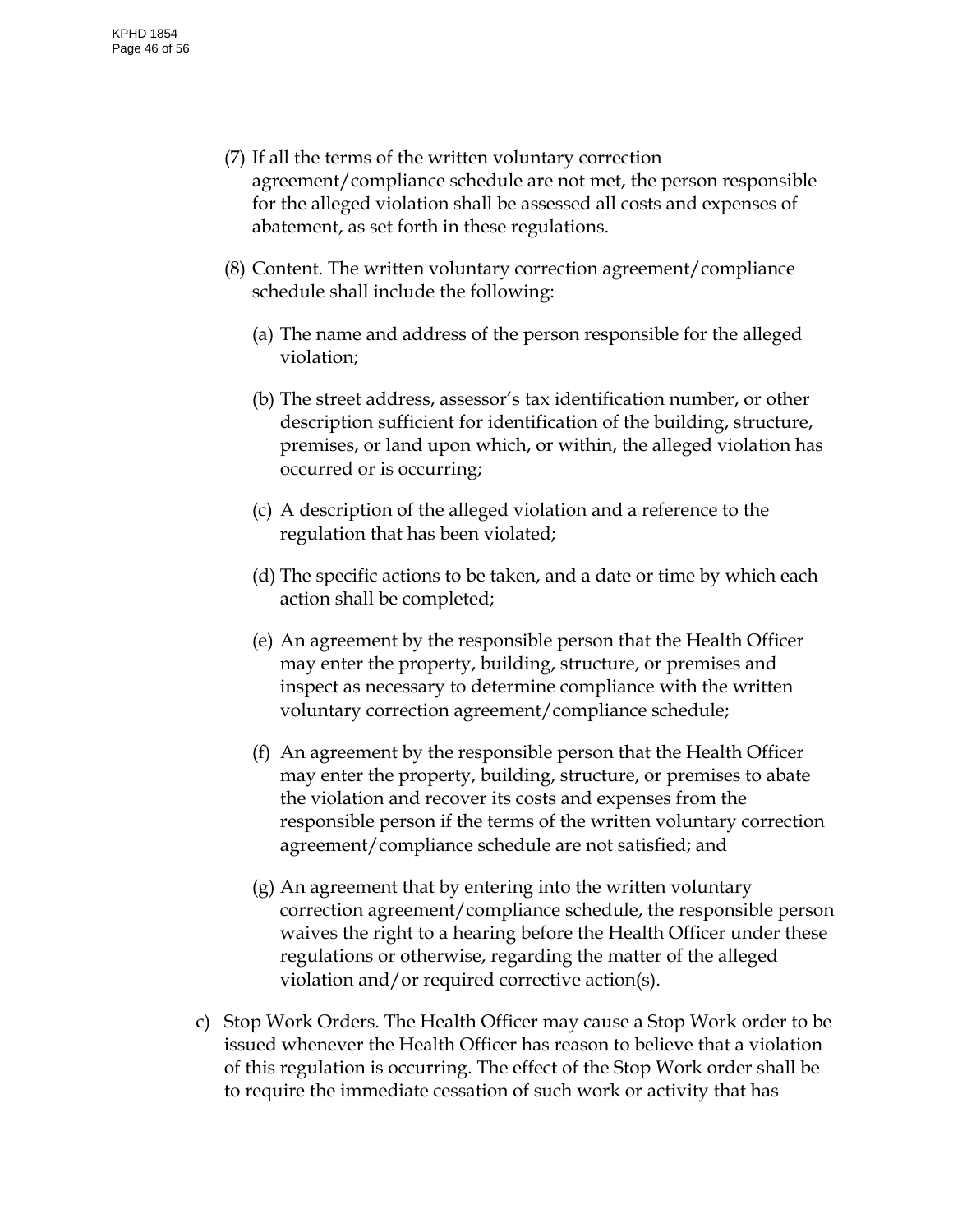contributed to the violation until such time that the Health Officer has removed the order.

- (1) Content. A Stop Work order shall include the following:
	- (a) The name and address of the property owner or other persons to whom the notice and order to correct violation is directed;
	- (b) The street address, tax assessor account number, or other description for identification of the building, structure, or land upon or within which the violation has occurred or is occurring;
	- (c) A description of the violation and a reference to that provision of these regulations which has been, or is being, violated;
	- (d) A statement of the action, or actions, required to be taken to correct the violation and a date or time by which the correction is to be completed;
	- (e) A statement that each violation of this regulation shall be a separate and distinct offense, and in the case of a continuing violation that each day's continuance shall be a separate and distinct violation;
	- (f) A statement that the failure to obey this notice may result in the issuance of a notice of civil infraction, and/or the assessment of an administrative remedy, and/or, if applicable, the imposition of criminal penalties; and
	- (g) A statement that the person to whom the Stop Work order is directed can appeal the order to the Health Officer in accordance with the appeal procedures of these regulations.
	- (h) Service of Order. The Health Officer shall serve the Stop Work order upon the property owner of the property where the alleged violation occurred or is occurring, or to any person causing, allowing, or participating in the violation, either personally or by mailing a copy of the notice by regular and/or certified mail, to the violator at their last known address. A copy of the order shall also be posted on the property where the alleged violation occurred, or is occurring.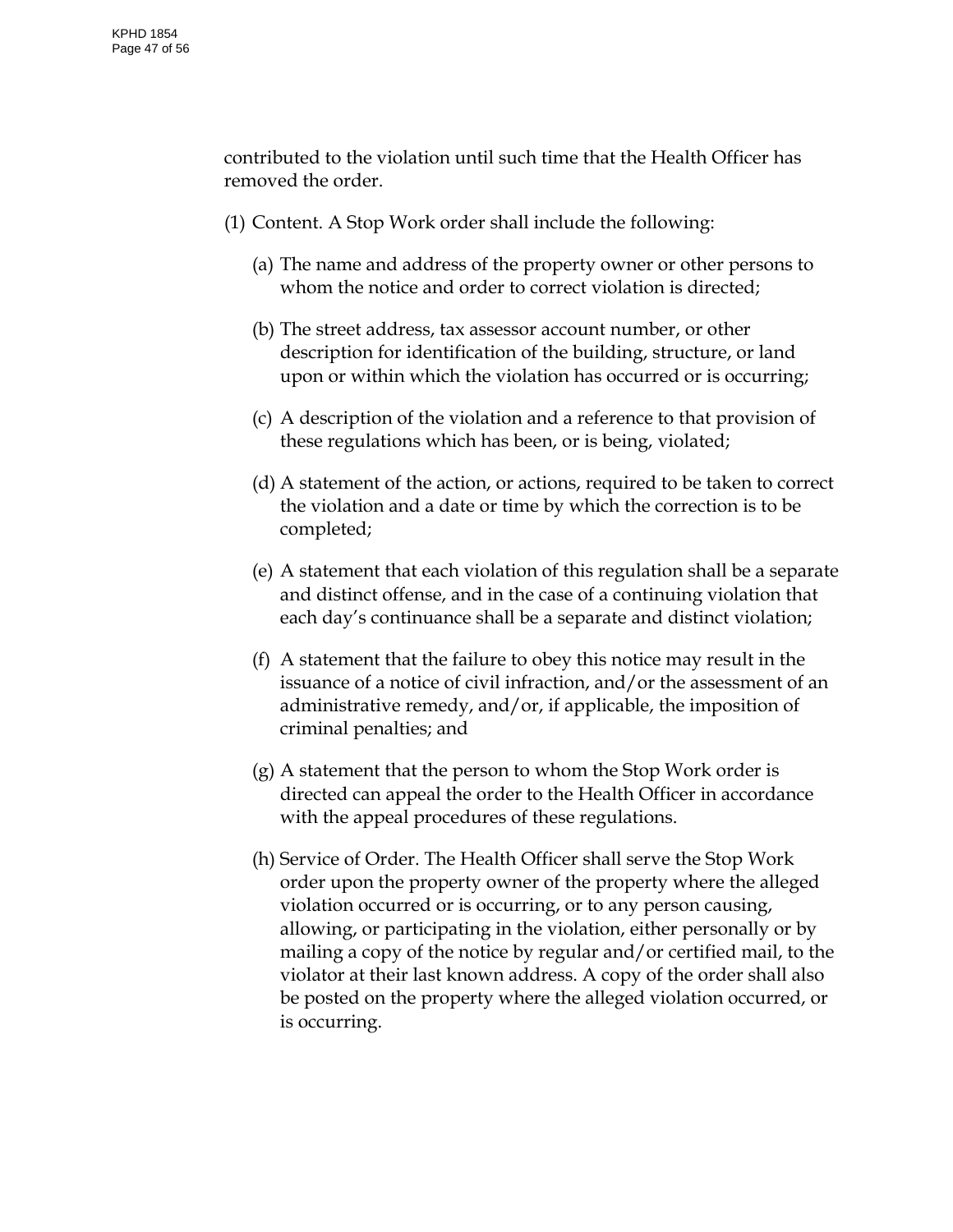(i) Posting of Order. In addition to the service of order as described above, an additional notice shall be posted on the property in substantially the following form:

Under the authority of the Kitsap Public Health Board Ordinance 2018-01, *Drinking Water Supply Regulations,* you are hereby required to immediately

# **STOP WORK**

This order is in effect at this property for all work and activities that relate to violations of Kitsap Public Health Board Ordinance 2018-01, *Drinking Water Supply Regulations*, and remains in effect until removed by the Health Officer. It is a violation of these regulations to remove, deface, destroy, or conceal a posted Stop Work Order. **FAILURE TO COMPLY WITH THIS ORDER MAY RESULT IN THE ISSUANCE OF A CIVIL INFRACTION.**

- d) Abatement Orders.
	- (1) When the Health Officer has determined that a violation of these regulations has occurred or is occurring, or a public nuisance exists, in accordance with RCW 7.48, they may issue an abatement order to the person responsible for the alleged violation. The abatement order shall require the responsible person to abate the violation or public nuisance within a reasonable period of time as determined by the Health Officer.
	- (2) If the abatement order is not commenced or complied with within the specified time period, the Health Officer may proceed to abate the violation and cause work to be done in this regard.
	- (3) Absent conditions that pose an immediate threat to the public's health, safety, or welfare, abatement orders shall be utilized by the Health Officer only after the civil penalties process under these regulations has been attempted as a means to correct the alleged violations, but the violations have not been adequately corrected as determined by the Health Officer.
	- (4) Content. The abatement order shall include the following:
		- (a) The name and address of the person responsible for the alleged violation;
		- (b) The street address, assessor's tax identification number, or other description sufficient for identification of the building, structure,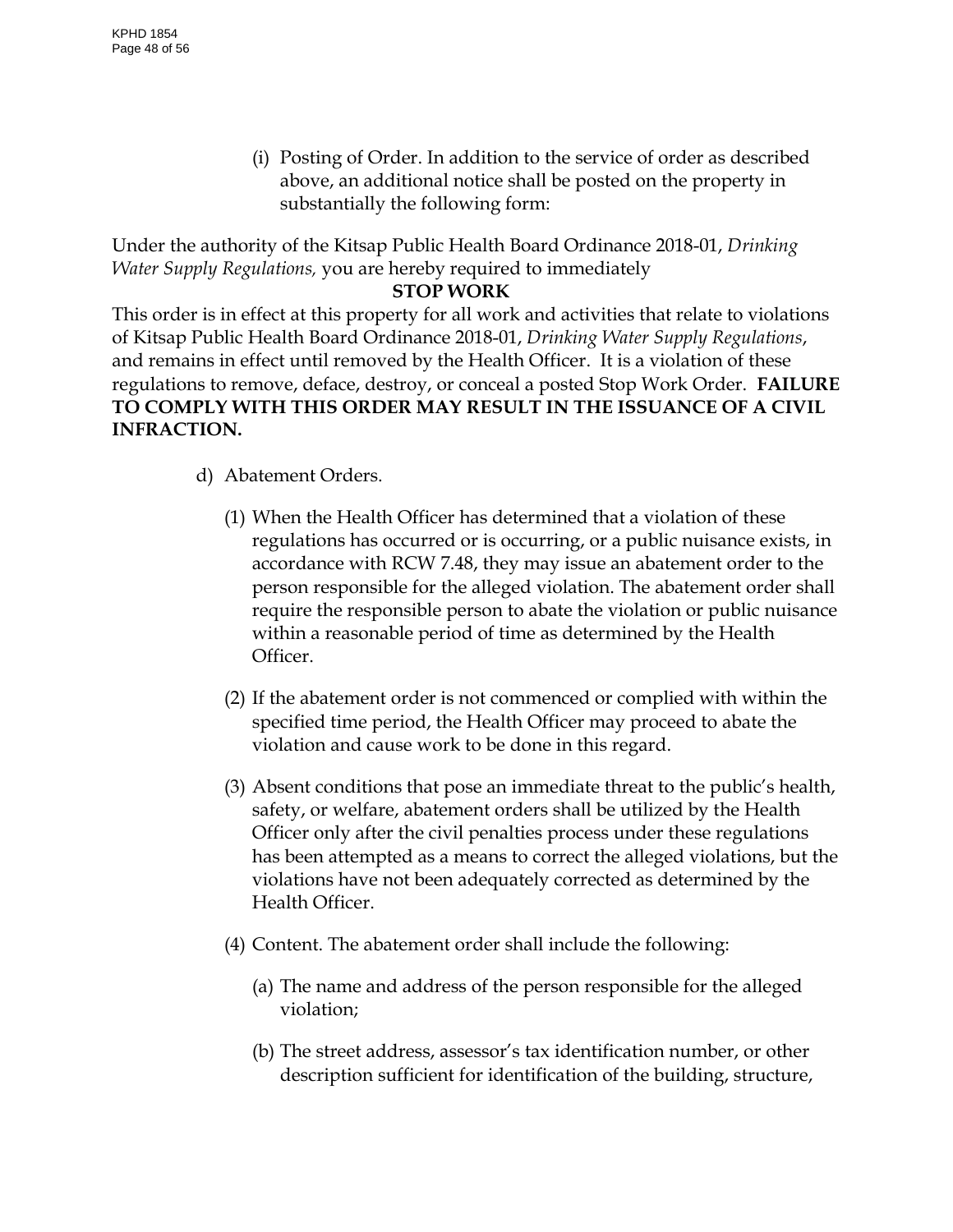premises, or land upon which, or within, the alleged violation has occurred or is occurring;

- (c) A description of the alleged violation and a reference to the regulation that has been violated;
- (d) The specific actions to be taken, and a date or time by which each action shall be completed;
- (e) A statement that the costs and expenses incurred by the Health Officer, pursuant to these regulations, may be assessed against a person to whom the abatement order is directed; and
- (f) A statement that the person to whom the abatement order is directed can appeal the abatement order to the Health Officer in accordance with these regulations.
- (5) Service of Order
	- (a) The Health Officer shall serve the abatement order upon the owner of the property where the alleged violation occurred, or is occurring, either personally or by mailing a copy of the order by regular and/or certified or registered mail, with a five (5)-day return receipt requested, to the owner at their last known address.
	- (b) The order shall also be served on each of the following if known to the Health Officer or disclosed from public records:
	- (c) The holder of any mortgage or deed of trust or other lien or encumbrance of record;
	- (d) The owner or holder of any lease of record and the holder of any other estate or legal interest of record in, or to, the property or any structures on the property.
	- (e) The failure of the Health Officer to serve any person as required herein shall not invalidate any proceedings hereunder as to any other person duly or relieve any such person form any duty or obligation imposed by the provision of this section.
	- (f) A copy of the abatement order shall also be posted on the property where the alleged violation occurred or is occurring.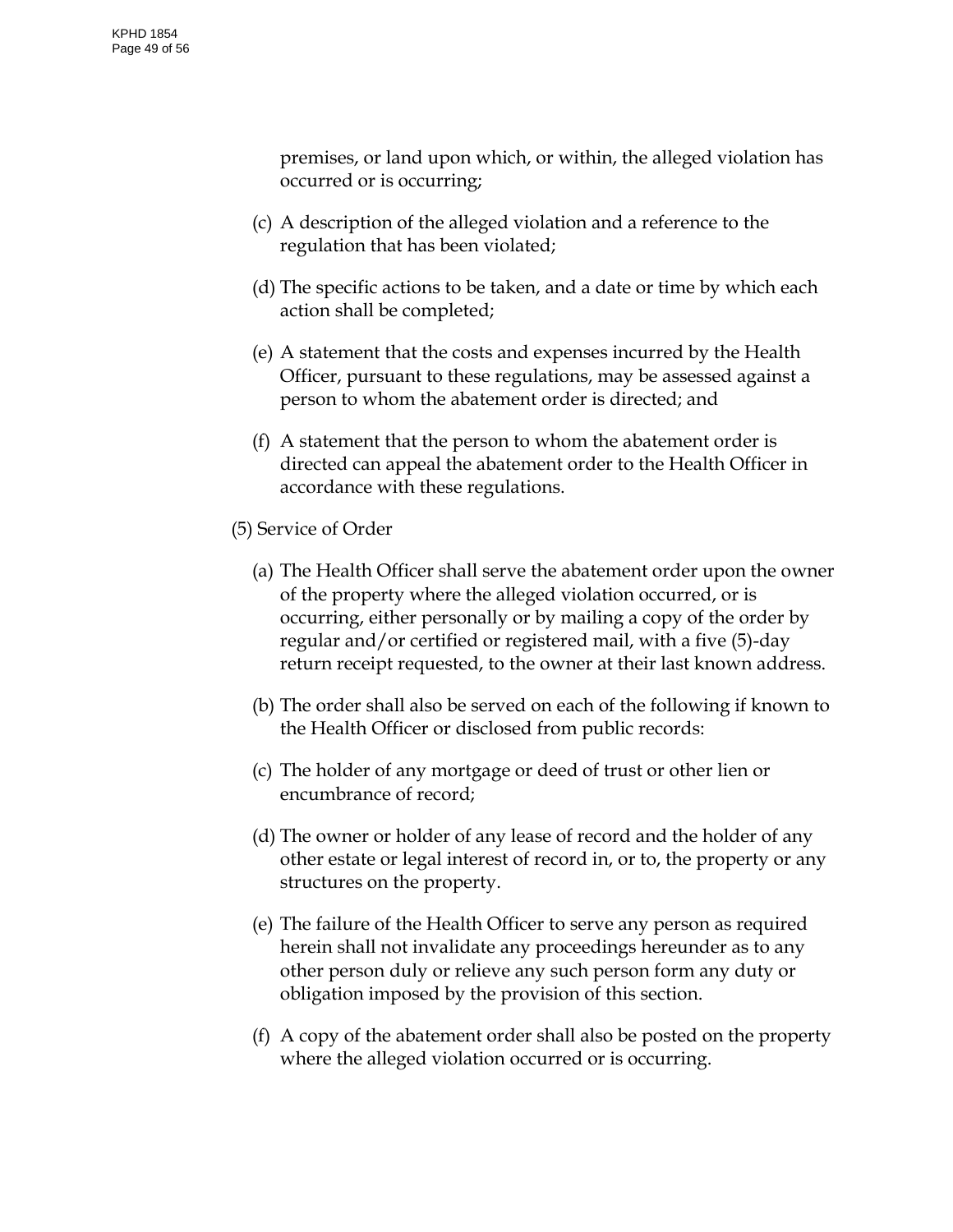- (6) Authorized Action by the Health Officer. Using any lawful means, the Health Officer may enter the subject property and may remove or correct the condition that is subject to the abatement.
- (7) Recovery of Costs and Expenses. The costs of correcting a condition which constitutes a violation of these regulations, including all incidental expenses, shall be billed to the owner of the property upon which the alleged violation occurred or is occurring, and shall become due within 30 calendar days of the date of mailing the billing for abatement.
- (8) Collection of Costs and Expenses. The costs and expenses of correcting a condition, which constitutes a violation of these regulations, shall constitute a personal obligation of the person to whom the abatement order was/is directed. The Health Officer shall send, within 15 days of abating the violation, to the person named in the abatement order a bill that details the work performed, materials used or removed, labor used, and the costs and expenses related to those tasks as well as any other costs and expenses incurred in abating the violation.
- e) Notice to Vacate. When a condition constitutes a violation of these regulations and poses an immediate threat to health, safety, or property of the public or persons residing on the property, the Health Officer may issue a notice to vacate.
	- (1) Content. A notice to vacate shall include the following:
		- (a) The name and address of the person responsible for the alleged violation;
		- (b) The street address, tax assessor account number, or description sufficient for identification of the building, structure, premises, or land upon which the alleged violation has occurred or is occurring;
		- (c) A description of the violation constituting an immediate threat to health, safety, or property of the public or persons residing on the property and a reference to the provision of these regulations that is being violated;
		- (d) A date, determined by the Health Officer and commensurate with the severity of violation and threat to public health, by which any persons shall vacate the premises in order to mitigate/eliminate the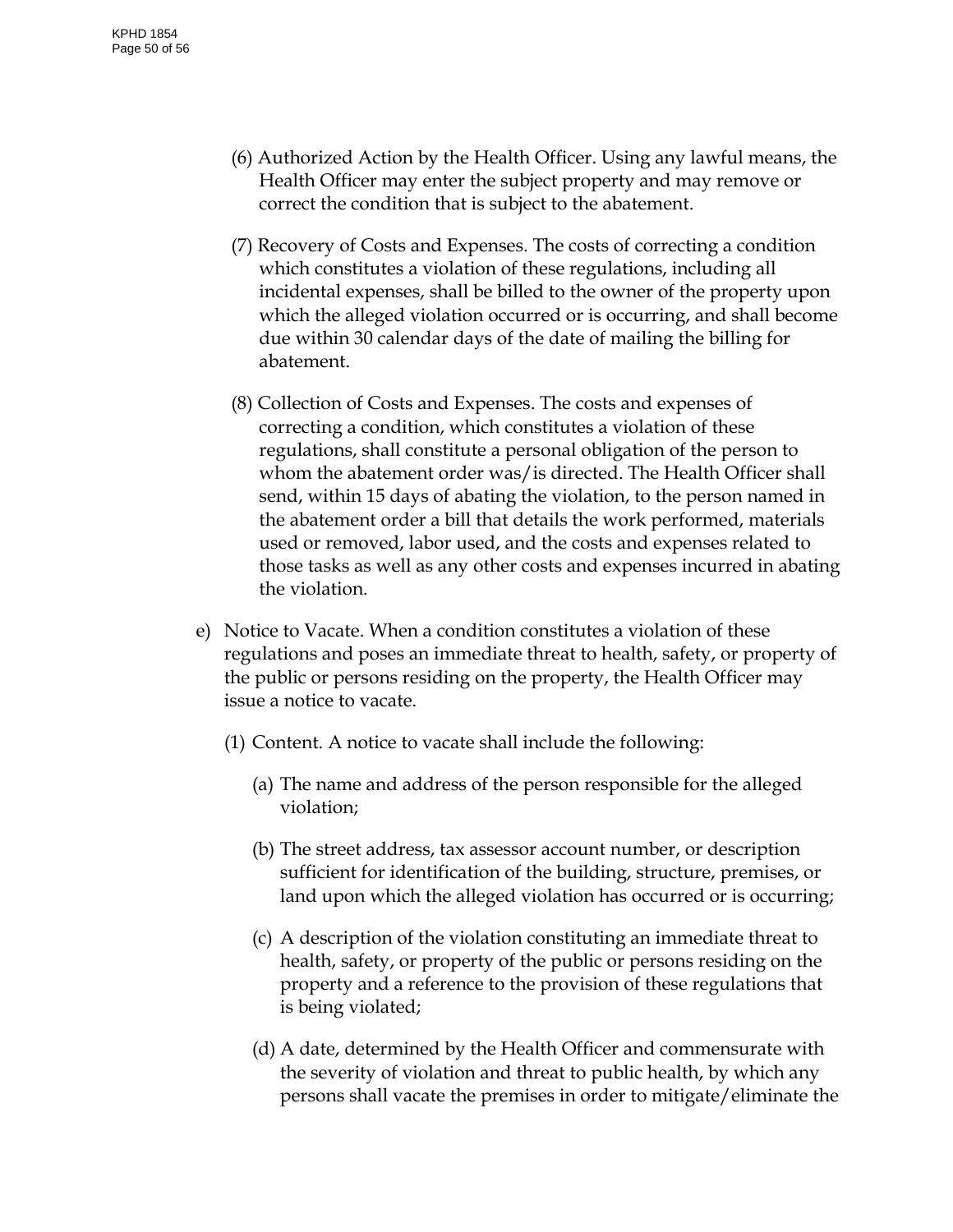violation. In cases of an extreme threat to health or safety to persons or property, immediate vacation of the premises may be required;

- (e) The corrective actions required to be completed prior to reoccupancy of the premises; and a statement that the person to whom the notice to vacate is directed can appeal the order to the Health Officer in accordance with these regulations.
- (2) Service of Notice. The Health Officer shall serve the notice to vacate order upon the owner of the property, where the alleged violation occurred or is occurring, or the person responsible for the alleged violation, either personally or by mailing a copy of the notice by regular and/or certified mail, to said person at their last known address.
- (3) Posting of Notice. In addition to providing service of notice as described above, notice shall also be posted conspicuously on the property where the alleged violation occurred or is occurring.
- (4) Compliance. No person shall remain in or enter any building, structure, or property which has been posted for vacation except to make the specified corrective actions listed in the notice to vacate. No person shall remove or deface a vacate notice posting without the permission of the Health Officer. Health Officer review, inspection, and approval of the completed corrective action is required before the vacate order shall be removed.
- f) Other Legal or Equitable Relief. Notwithstanding the existence or use of any other remedy, the Health Officer may seek legal or equitable relief to enjoin any acts or practices or abate any conditions that constitute or will constitute a violation of these regulations, or rules and regulations adopted under them, or any state health law or regulation, or that otherwise threatens public health.
- g) Notice of Violation or Order Failure to Respond or Appear. Unless contested or appealed in accordance with these regulations, any notice of violation or order issued by the Health Officer represents a determination that the person to whom the notice or order was issued committed the violation.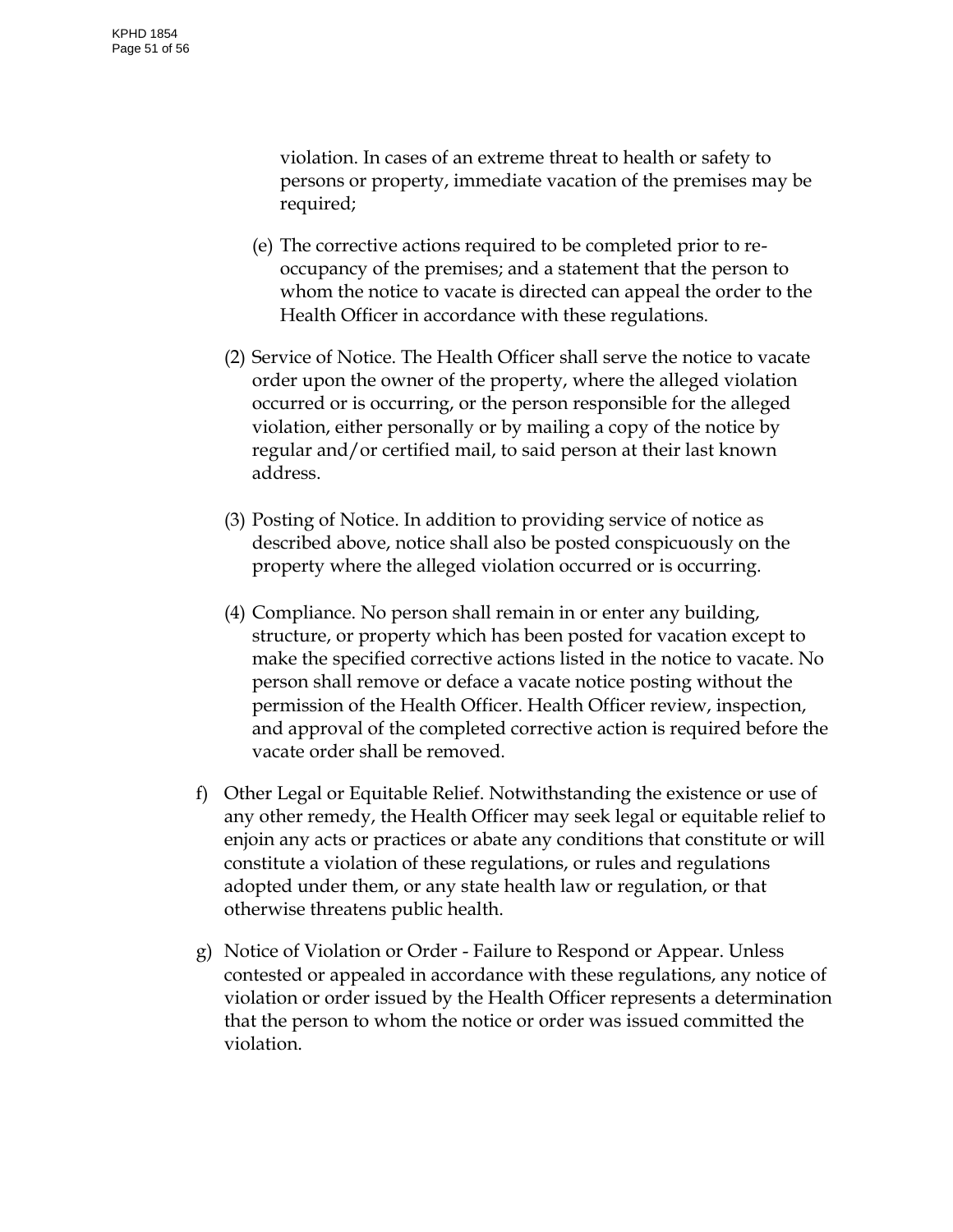# 4. Penalties

- a) Civil Penalties
	- (1) The violation of any provision of these regulations is designated as a Class 1 civil infraction pursuant to RCW 7.80, *Civil Infractions*.
	- (2) The Health Officer may issue a notice of civil infraction pursuant to RCW 7.80 if the Health Officer has reasonable cause to believe that the person has violated any provision of these regulations, or has not corrected the violation as required by a written notice and order to correct violation. Civil infractions shall be issued, heard, and determined as described in RCW 7.80, and any applicable court rules.
- b) Criminal Penalties
	- (1) Except as otherwise provided for in these regulations or under State law, any person violating any provision of these regulations is guilty of a misdemeanor, and upon conviction thereof shall be subject to a fine of not less than twenty-five dollars (\$25), nor more than one-thousand dollars (\$1,000), or to imprisonment in the county jail not to exceed ninety (90) days, or to both fine and imprisonment.
	- (2) Any person who fails, neglects, or refuses to comply with an order of the Health Officer to correct a violation of these regulations pursuant to Section 12.B.2. shall be, upon conviction, guilty of a misdemeanor and shall be subject to a fine of not more than one-thousand dollars (\$1,000), or imprisonment in the county jail not to exceed ninety (90) days, or both. The court may also impose restitution.
	- (3) Any person who fails, neglects, or refuses to comply with a written assurance of discontinuance or a voluntary correction agreement pursuant to Section 12.B.3. shall be, upon conviction, guilty of a misdemeanor and shall be subject to a fine of not more than onethousand dollars (\$1,000), or imprisonment in the county jail not to exceed ninety (90) days, or both. The court may also impose restitution.
- c) Noncompliance Fees
	- (1) Pursuant to the most current Health District fee schedule as adopted by the Health Board, the Health Officer may assess an hourly noncompliance fee to any person who has been found guilty of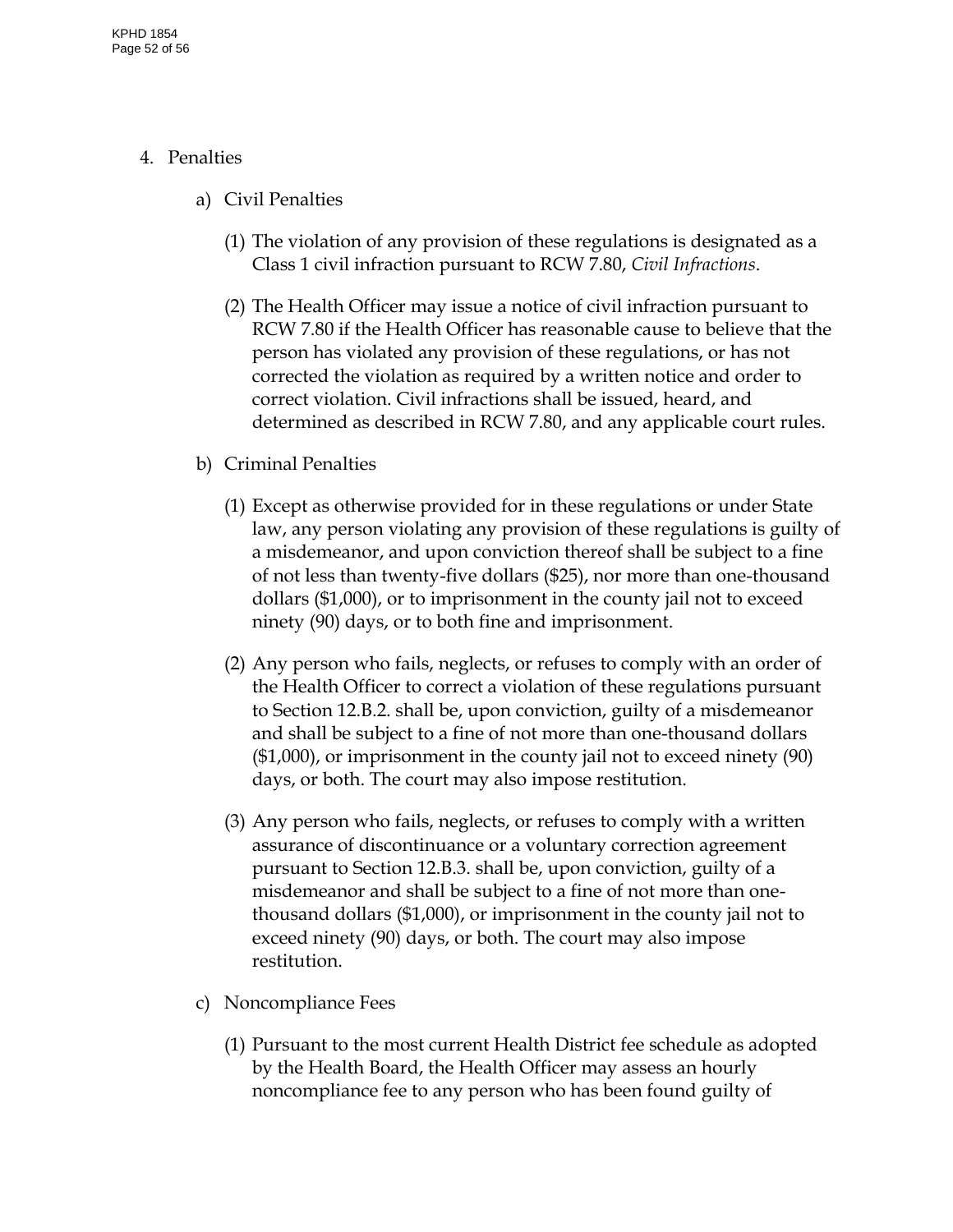committing a violation of these regulations for Health Officer oversight, review, and/or inspections of a property to determine compliance with its permit, applicable regulations, or correction / compliance dates specified in a notice and order to correct violation, civil infraction, misdemeanor, or court ordered compliance date.

(2) Whenever a noncompliance fee is assessed by the Health Officer, the fee shall be due and payable 30 days after receipt of the invoice by the violator.

# <span id="page-52-0"></span>**SECTION 13. APPEALS**

- A. Appeal of Health District Action Administrative Review Conference with Environmental Health Director.
	- 1. Any person aggrieved by the contents of a notice and order to correct violation issued under this regulation, or by any inspection or enforcement action conducted by the Health District under this regulation, may submit a written request for an Administrative Review Conference with the Environmental Health Director, or their designee. The request shall be submitted on forms designated for use by the Health Officer along with the applicable fee, and shall detail and specify the reason why the appellant is assigning error to the Health District and requesting the action to be reviewed.
	- 2. Timelines for Appeal. A written application for administrative review shall be submitted to the Health Officer within 10 business days of the enforcement action, except for suspensions or revocations of a Health Officer-granted certification. A request for administrative review of a certification suspension or revocation shall be submitted to the Health Officer within five (5) business days of the action. Upon receipt of such request together with hearing fees, the Environmental Health Director shall notify the person of the time, date, and location of such hearing, which shall be set at a mutually convenient time not less than five (5) business days or more than 15 business days from the date the request was received. The Environmental Health Director may extend this timeline, for good cause, for up to an additional 15 days. The Environmental Health Director will issue a written decision concerning the disposition of the administrative review within 10 business days of the conference date, and may require additional actions as part of the decision.
	- 3. A request for administrative review is at the option of the aggrieved person. A request for administrative review shall in effect constitute a stay of the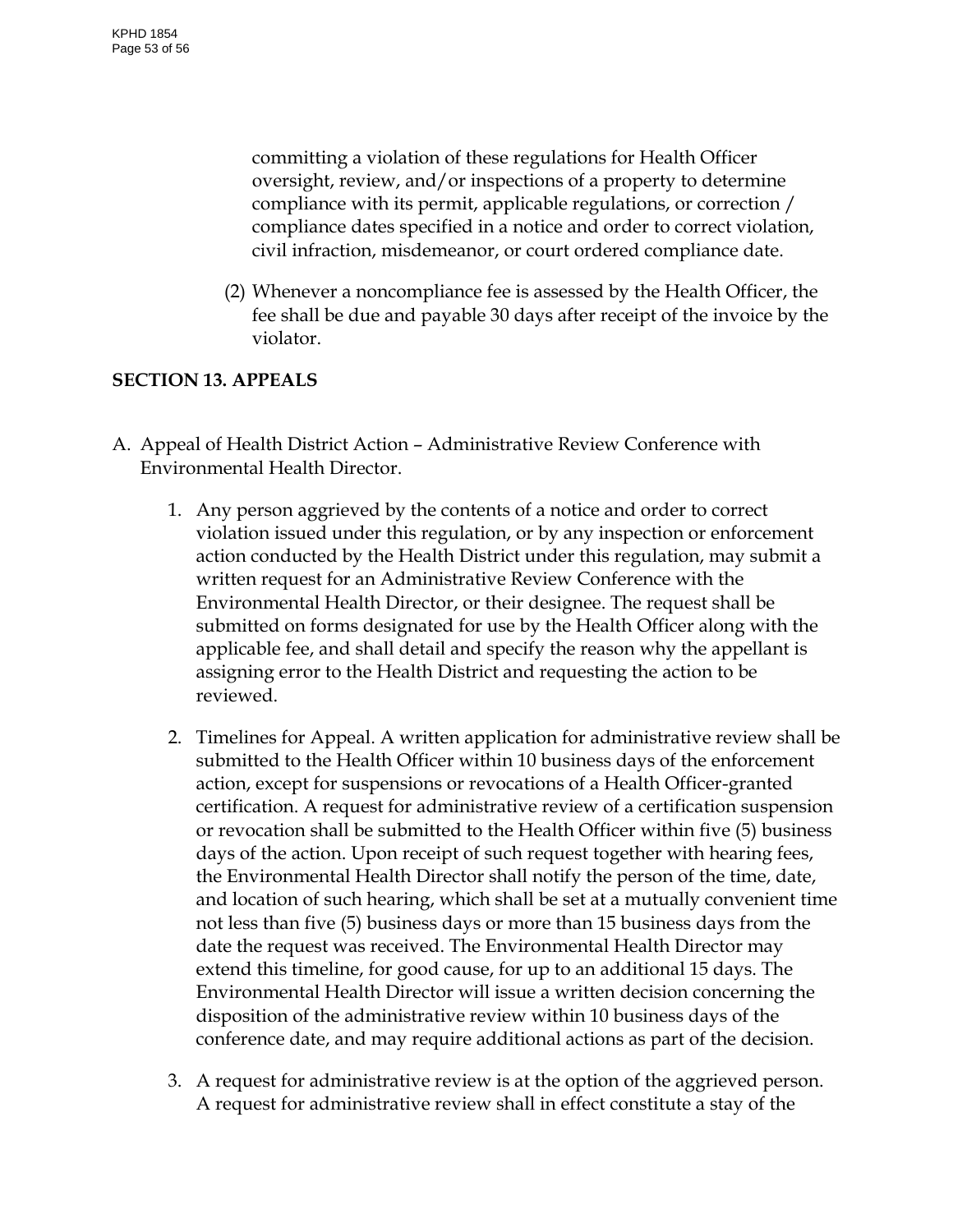appeal process for the Health Officer Administrative Hearing and preserve all rights and timelines associated with the appeal process. The timelines for appeal shall become effective upon issuance of the written decision from the administrative review conference.

- B. Appeal of Health District Action Health Officer Administrative Hearing.
	- 1. Any person aggrieved by the contents of a notice and order to correct violation issued under this regulation, or by any inspection or enforcement action conducted by the Health District under this regulation, may submit a written request for a hearing before the Health Officer, or their designee. The request shall be submitted on forms designated for use by the Health Officer along with the applicable fee, and shall detail and specify the reason why the appellant is assigning error to the Health District action being appealed.
	- 2. Timelines for Appeal. A written application for appeal shall be submitted to the Health Officer within 10 business days of the action appealed for all Health District actions, except for suspensions or revocations of a Health Officer-granted certification. An appeal of a certification suspension or revocation shall be submitted to the Health Officer within five (5) business days. Upon receipt of such request together with hearing fees, the Health Officer shall notify the person of the time, date, and location of such hearing, which shall be set at a mutually convenient time not less than five (5) business days or more than 15 business days from the date the request was received. The Health Officer may extend this timeline, for good cause, for up to an additional 15 days. The Health Officer will issue a written decision concerning the disposition of the appeal within 10 business days of the hearing date, and may require additional actions as part of the decision.
	- 3. Incomplete or Untimely Appeals. Incomplete appeal requests, or appeal requests that do not meet the specified timelines for appeal, shall not constitute a legal appeal under these regulations.
- C. Appeal of Administrative Hearing Decision –Health Board Hearing.
	- 1. Any person aggrieved by the findings, decision, or required actions of an administrative hearing shall have the right to appeal the matter by requesting a hearing before the Health Board. The appellant shall submit specific statements in writing of the reason why error is assigned to the decision of the Health Officer, and shall be accompanied by the applicable hearing fee. The appellant and the Health Officer may submit additional information to the Health Board for review and consideration.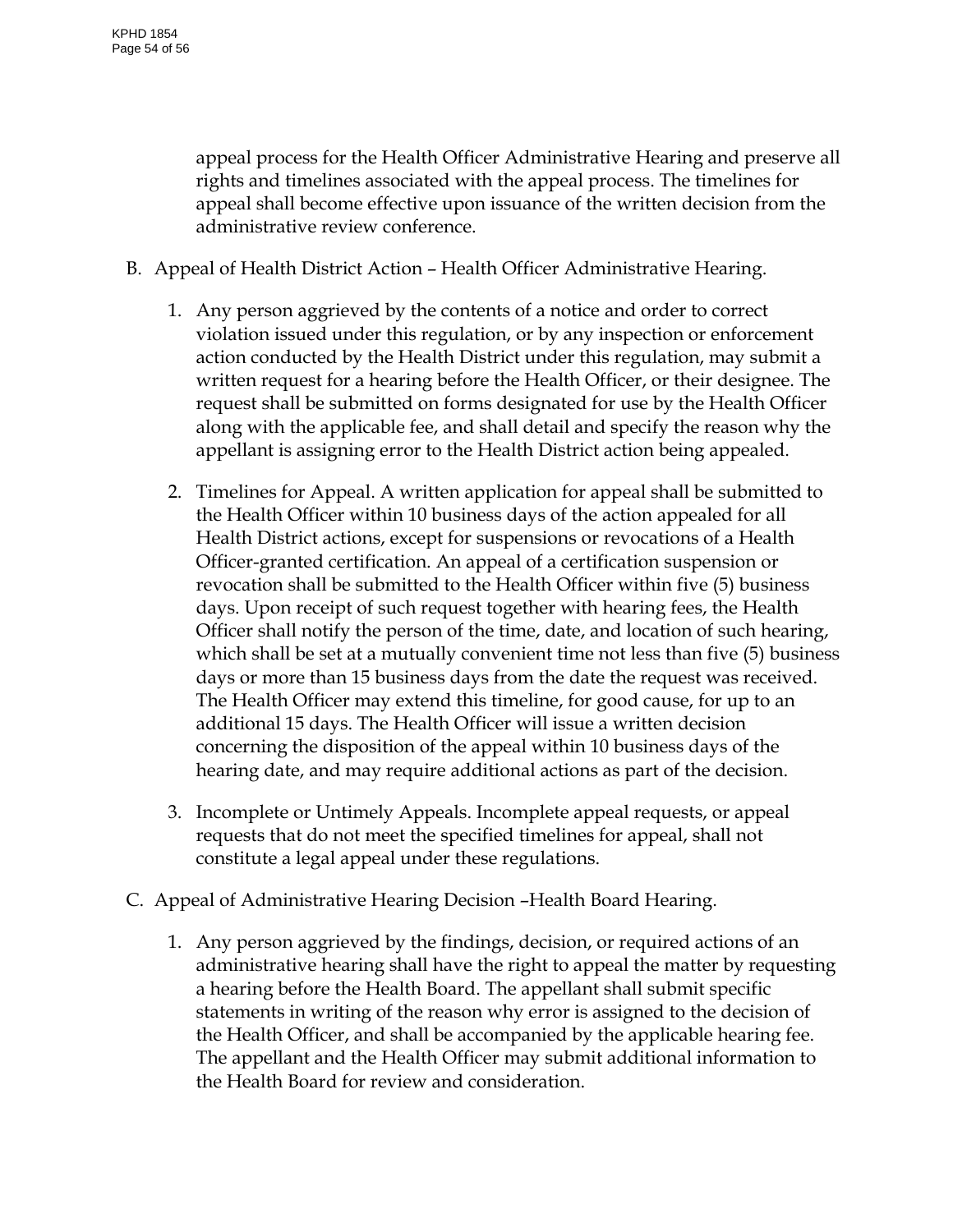- 2. Timelines for Appeal to Health Board. A written application of appeal shall be presented to the Health Officer within five (5) business days of the findings and actions from the administrative hearing. Upon receipt of a timely written notice of appeal together with hearing fees, the Health Officer shall set a time, date, and location for the requested hearing before the Health Board, and shall give the appellant written notice thereof. Such hearing shall be set at a mutually convenient time not less than five (5) business days or more than 30 business days from the date the appeal request was received by the Health Officer. Any decision of the Health Board shall be final and may be reviewed by an action filed in superior court. Any action to review the Health Board's decision shall be filed within 21 business days of the date of the decision.
- 3. Stay of Action. Any orders issued concerning the alleged violation shall remain in effect during the appeal to the Health Board. Any person affected by an order to correct violation may make a written request for a stay of the decision to the Health Officer within five (5) business days of the Health Officer's decision. The Health Officer shall notify the appellant in writing of their decision to grant or deny the stay request within five (5) business days of receipt of the request.
- D. Judicial Review. All decisions of the Health Board shall be final unless review is sought by filing an action in any court of competent jurisdiction, as provided by the laws of this State.

# <span id="page-54-0"></span>**SECTION 14. IMMUNITY FROM LIABILITY**

Inspections, rules, and orders of the Health Officer resulting from the exercise of the provisions of these regulations shall not in any manner be deemed to impose liability upon the Health District, or its employees, for any injury or damage resulting from the administration and enforcement of these regulations. All actions of the Health Officer shall be deemed an exercise of the police power of the state.

# <span id="page-54-1"></span>**SECTION 15. SEVERABILITY**

Should any part of these rules and regulations be declared unconstitutional or invalid for any reason, such declaration shall not affect the validity of the remainder.